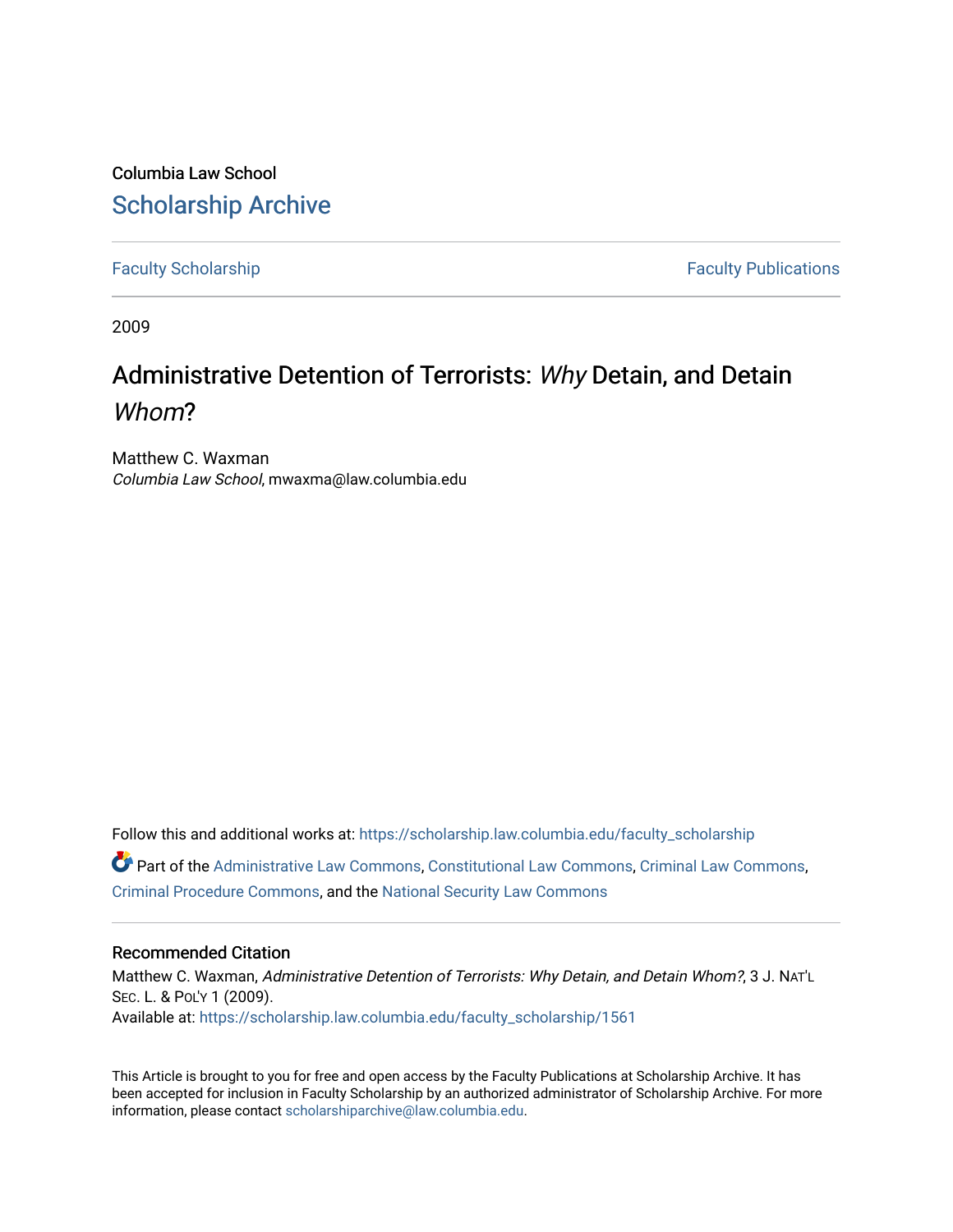# **Administrative Detention of Terrorists:**  *Why* **Detain, and Detain** *Whom***?**

#### Matthew C. Waxman**\***

#### **INTRODUCTION**

A debate rages in the halls of universities as well as in Congress and national security agencies about whether the United States should enact new "administrative" or "preventive" detention laws – *laws that would authorize the detention of suspected terrorists outside the normal criminal justice system*. 1 Advocates argue that criminal law alone is inadequate to combat transnational terrorist networks spanning continents and waging violence at a level of intensity and sophistication previously achievable only by powerful states, but that the law of war is inadequate to protect liberty.<sup>2</sup> Jack Goldsmith and Neal Katyal, for example, call on "Congress to establish a comprehensive system of preventive detention that is overseen by a national security court."<sup>3</sup> Critics warn that new administrative detention laws will undermine liberty, and they assert that criminal law already provides the government with ample tools to arrest,

 <sup>\*</sup> Associate Professor, Columbia Law School; Adjunct Senior Fellow, Council on Foreign Relations; Member of the Hoover Institution Task Force on National Security and Law. Thanks to Ken Anderson, Bobby Chesney, David Cole, Justin Florence, Matthew Gerke, Neal Katyal, Jack Goldsmith, Aziz Huq, Trevor Morrison, Samuel Rascoff, Gabor Rona, Steve Vladeck, and Benjamin Wittes for comments on earlier drafts. This article elaborates on a paper commissioned by the Brookings Institution for a workshop on counterterrorism and statutory law.

 <sup>1.</sup> On July 27, 2008, the *Washington Post* editorial page called for "a specialized national security court" that would "assess whether [the] government was justified in detaining a suspect," *Workable Terrorism Trials,* WASH. POST, July 27, 2008, at B6, opposite an opinion piece by a federal judge arguing that such a proposal "risks a grave error in creating a parallel system of terrorism courts unmoored from the constitutional values that have served our country so well for so long." John C. Coughenour, Op-Ed., *The Right Place to Try Terrorism Cases*, WASH. POST, July 27, 2008, at B7.

<sup>2</sup>*. See, e.g.*, BENJAMIN WITTES, LAW AND THE LONG WAR 151-182 (2008); Andrew McCarthy & Alykhan Velshi, We Need a National Security Court (2006) (unpublished White Paper submitted to American Enterprise Institute, *available at* http://wsprod1. webrecruiter.com/fdd2/images/stories/national%20security%20court.pdf); Amos N. Guiora, *Quirin to Hamdan: Creating a Hybrid Paradigm for the Detention of Terrorists*, 19 FLA. J. INT'L L. 511 (2007); Tung Yin, *Ending the War on Terror One Terrorist at a Time: A Noncriminal Detention Model for Holding and Releasing Guantanamo Bay Detainees*, 29 HARV. J.L. & PUB. POLY. 149 (2005); Benjamin Wittes & Mark Gitenstein, *A Legal Framework for Detaining Terrorists* (Brookings Institution, Opportunity 08 Paper, 2008), *available at* http://www.brookings.edu/papers/2007/~/media/Files/Projects/Opportunity08/ PB\_Terrorism\_Wittes.pdf; Jack Goldsmith, *Long-Term Detention and Our National Security Court* (Brookings Institution, Feb. 4, 2009), *available at* http://www.brookings.edu/ papers/2009/0209\_detention\_goldsmith.aspx.

 <sup>3.</sup> Jack Goldsmith & Neal Katyal, Op-Ed., *The Terrorists' Court*, N.Y. TIMES, July 11, 2007, at A19.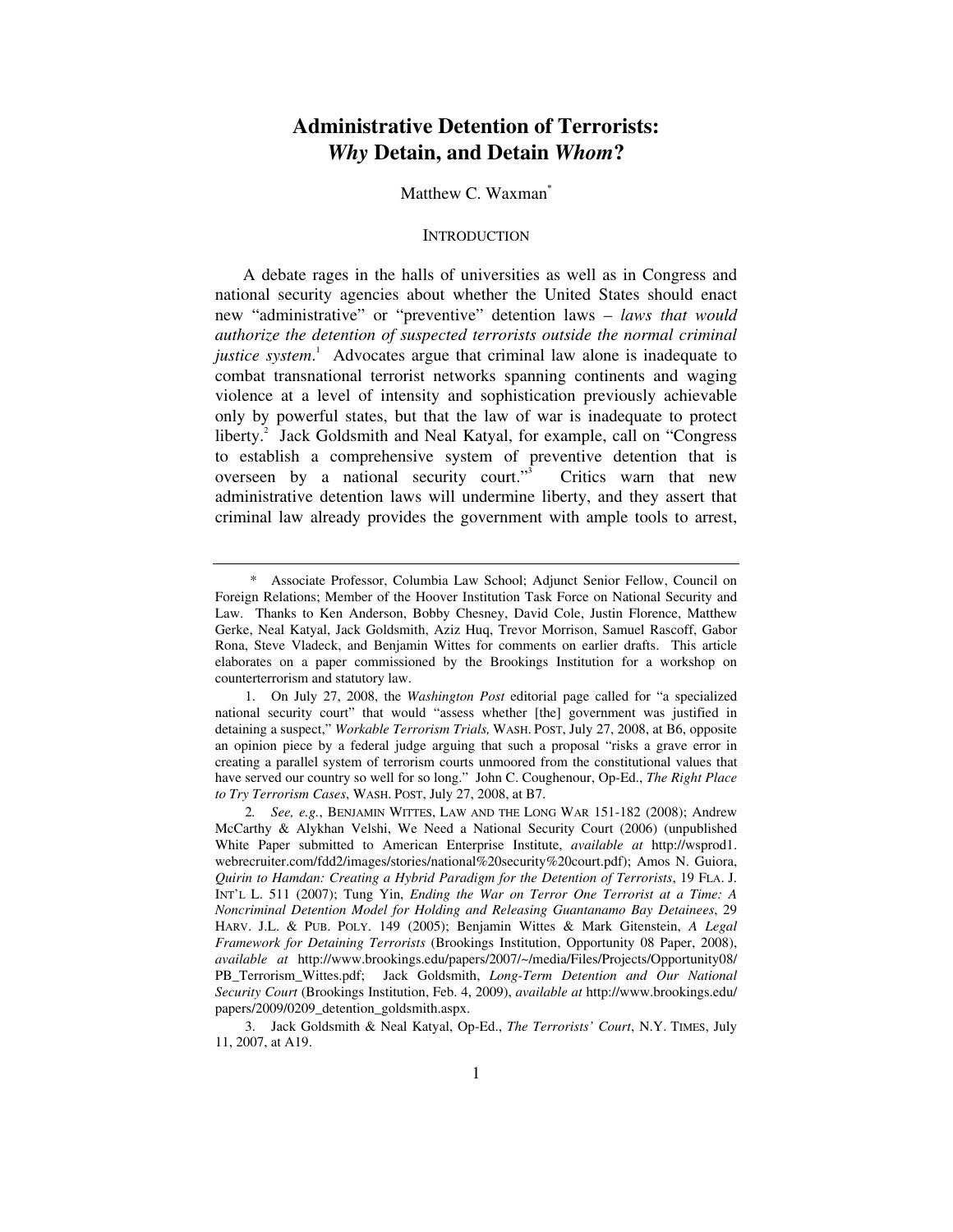charge, and prosecute suspected terrorists.<sup>4</sup> Center for Constitutional Rights President Michael Ratner writes that preventive detention "cuts the heart out of any concept of human liberty."5

This debate has only intensified since the Supreme Court held last Term in *Boumediene v. Bush* that prisoners at Guantánamo have a constitutional right to habeas corpus review of their detention.<sup>6</sup> The Court expressly left unresolved important substantive questions such as the scope of the Executive's power to detain, $\overline{7}$  and delegated to lower courts resolution of the procedural issues likely to arise in hundreds of resulting habeas petitions.<sup>8</sup> Administrative detention proponents argue that these openings invite Congress to enact legislation to clarify the uncertainties, recognizing that the modern-day terrorist threat necessitates new legal tools.<sup>9</sup> Critics draw the opposite lesson from *Boumediene*. A week after the decision came down, the bipartisan Constitution Project published a report condemning administrative detention proposals, arguing that *Boumediene*  "illustrates [that] existing Article III courts are fully capable of adjudicating issues regarding the legality of detention. There is no need to create a specialized tribunal either for Guantanamo detainees or for anyone else who may be subject to detention under existing law."<sup>10</sup>

This article aims to reframe the administrative detention debate, not to resolve it. In doing so, however, it aspires to advance the discussion by highlighting the critical substantive choices embedded in calls for legal

 5. Michael Ratner, Letter to the Editor, *A New Court for Terror Suspects?*, N.Y. TIMES, July 16, 2007, at A12.

<sup>4</sup>*. See, e.g*., Kenneth Roth, *After Guantánamo: The Case Against Preventive Detention*, 87 FOREIGN AFFAIRS, May/June 2008, at 2; Gabor Rona, *Legal Frameworks to Combat Terrorism: An Abundant Inventory of Existing Tools*, 5 CHI. J. INT'L. L. 499 (2004- 2005); Richard B. Zabel & James J. Benjamin Jr., *In Pursuit of Justice: Prosecuting Terrorism Cases in Federal Court* (Human Rights First, White Paper, 2008), http://www. humanrightsfirst.info/pdf/080521-USLS-pursuit-justice.pdf; THE CONSTITUTION PROJECT, A CRITIQUE OF "NATIONAL SECURITY COURTS" (2008), *available at* http://www.constitution project.org/pdf/Critique\_of\_the\_National\_Security\_Courts.pdf; *see also* Deborah Pearlstein, *We're All Experts Now: A Security Case Against Security Detention*, 40 CASE W. RES. J. INT'L. L. 577 (2008) (arguing that even if valid under U.S. and international law, preventive detention schemes are ineffective in combating terrorism).

 <sup>6.</sup> Boumediene v. Bush, 128 S. Ct. 2229 (2008).

 <sup>7.</sup> While mandating that Guantánamo detainees receive access to U.S. federal courts empowered to correct errors after "meaningful review of both the cause for detention and the Executive's power to detain," *id.* at 2269, the Court made clear that it was "not address[ing] the content of the law that governs petitioners' detention." *Id*. at 2277.

<sup>8</sup>*. See id.* at 2276*.* On July 21, 2008, Attorney General Michael B. Mukasey gave a speech calling on Congress to legislate clear rules to govern some of the procedural issues left open by *Boumediene*. *See* Attorney General Michael B. Mukasey, Remarks Prepared for Delivery at the American Enterprise Institute for Public Policy Research (July 21, 2008), *available at* http://justice.gov/ag/speeches/2008/ag-speech-0807213.html.

<sup>9</sup>*. See, e.g.*, Stuart Taylor, *Bush and the Justices Behaved Badly*, NAT'L J., June 21, 2008, at 15; Benjamin Wittes, *Congress's Guantanamo Burden*, WASH. POST, June 13, 2008, at A23.

 <sup>10.</sup> A CRITIQUE OF "NATIONAL SECURITY COURTS," *supra* note 4, at 4.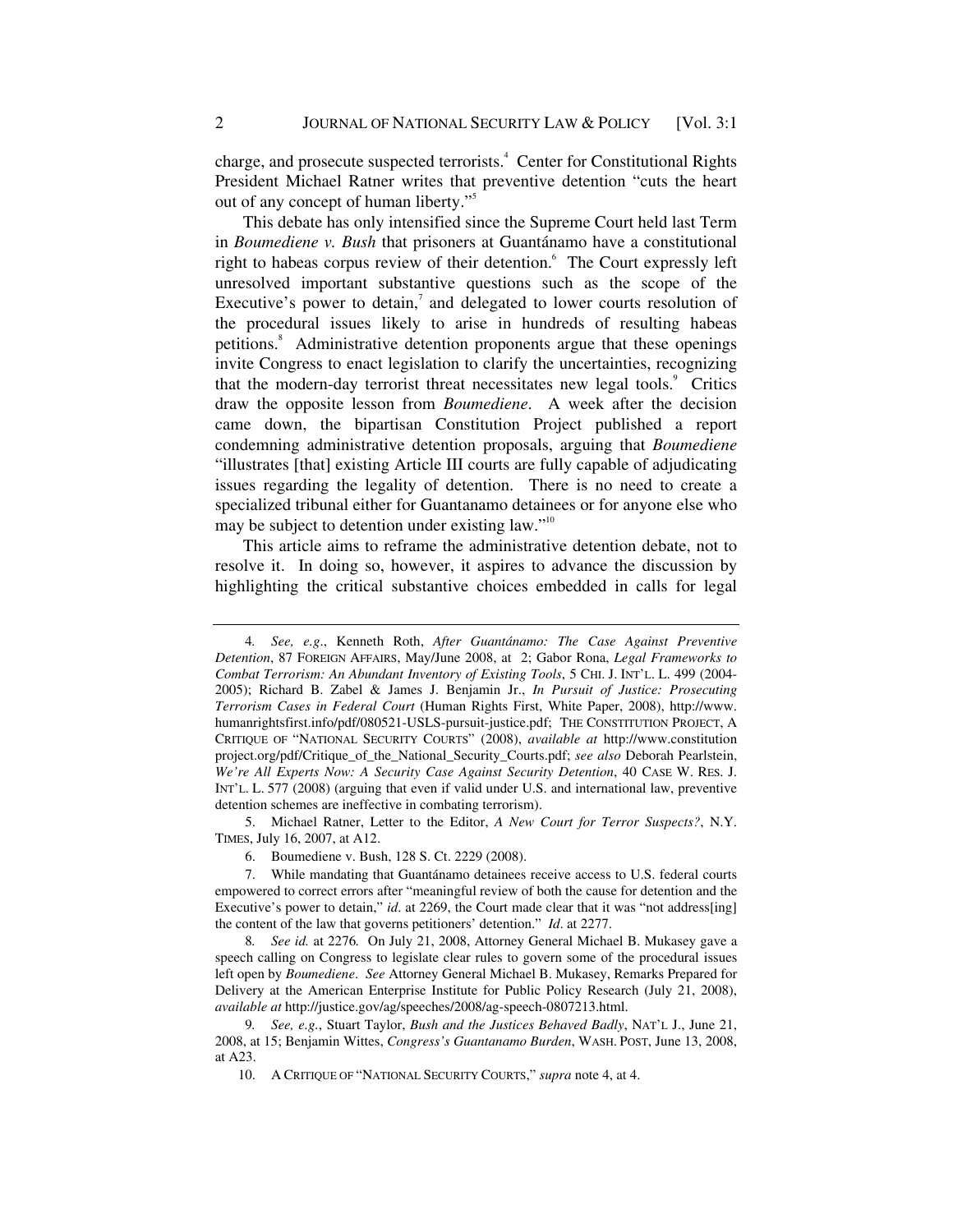procedural reform and by pointing the way toward appropriately tailored legislative options. It argues that the current debate's focus on procedural and institutional questions of *how* to detain suspected terrorists has been allowed to overshadow the questions of *why* administratively detain, and *whom* to detain. Not only are the answers to these questions at least as important as the procedural rules in safeguarding and balancing liberty and security, but their resolution should precede analysis of the procedural issues. The soundness of any specific procedural architecture depends heavily on its purpose and on the substantive determinations it is expected to make.

To some, the answers to the *why* and *whom* questions may seem obvious – to *prevent* terrorism we should detain *terrorists*. With those basic ideas apparently settled, the administrative detention debate tends to jump quickly to the question of *how* to detain: What procedural protections should we afford suspects? What rights should they have to challenge evidence proffered against them – and with what kind of lawyer assistance? What kinds of officials should adjudicate cases? $11$ 

The answers to *why* and *whom* are more complex and consequential than they may seem at first glance. There are several different ways in which detention can help prevent terrorism, including incapacitating terrorists, disrupting specific plots, deterring potential terrorists, and gathering information through interrogation. The choice of which among these preventive objectives to emphasize will, in turn, drive the way the class of individuals subject to detention is defined, with major implications for both liberty and security. The way we answer the *why* and *whom* questions will then significantly determine the procedural architectural needs of any new administrative detention regime. This article therefore cautions against jumping too quickly in administrative detention discussions to the issue of procedural design, or the *how* questions.

Part I of this article briefly explores the Bush administration's approach to the why and whom questions, in particular its reliance on a theory of "enemy combatants," and the logic behind calls to reform it through administrative detention legislation. Part II examines various strategic objectives behind administrative detention proposals, and Parts III and IV then explain how those objectives translate into different definitions of the class subject to proposed detention laws. Part V returns to the procedural issues and shows how new administrative detention processes – or perhaps even special national security courts – would likely look very different depending on the strategic choices underlying them. Rather than coming down for or against new administrative detention law, this article identifies

 <sup>11.</sup> *Cf*. Jenny S. Martinez, *Process and Substance in the "War on Terror*,*"* 108 COLUM. L. REV. 1013 (2008) (detailing how most court decisions in cases challenging Bush administration counterterrorism detention policies have not directly addressed substantive rights, but instead have focused on procedural rights).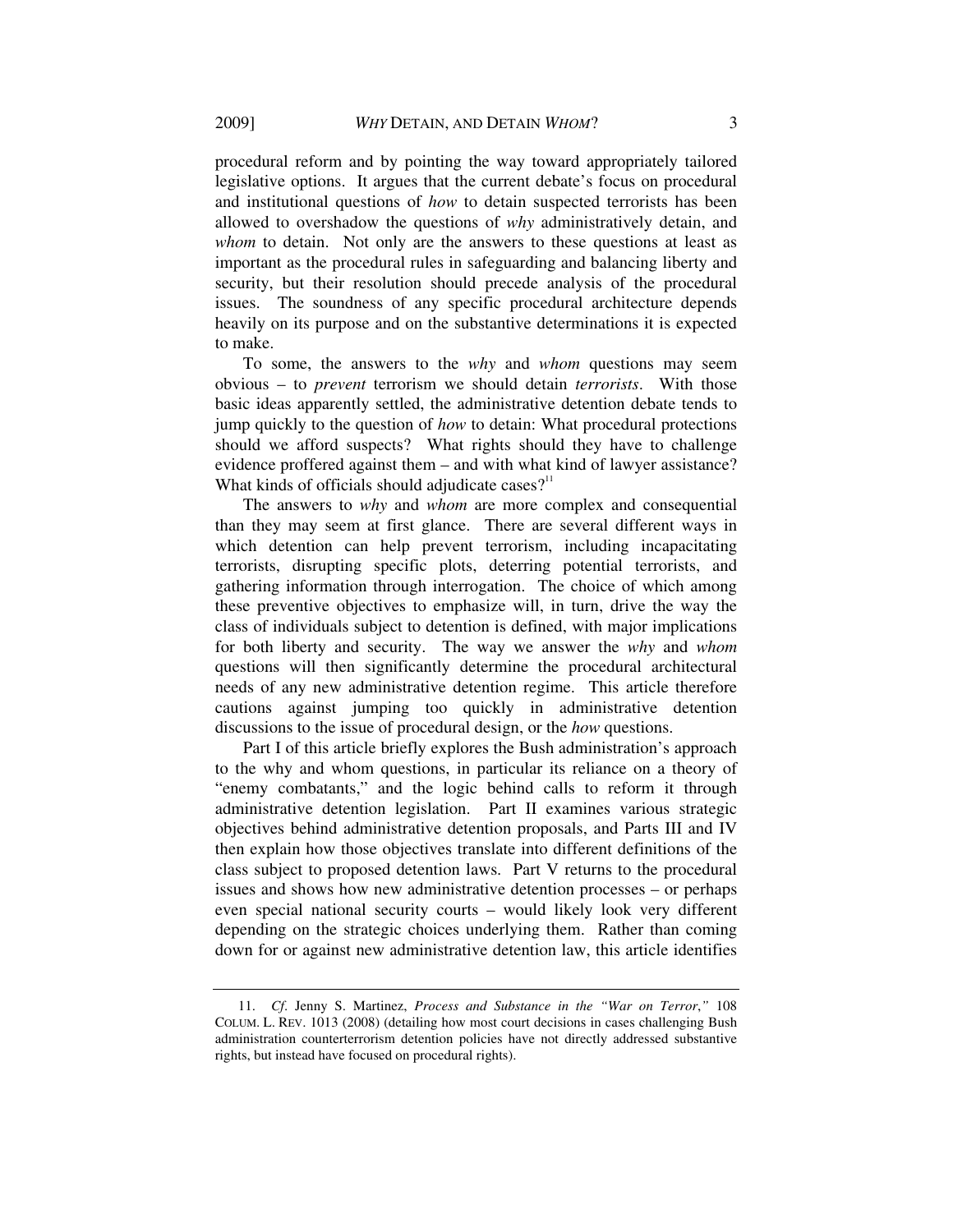the approaches that stand the best chance of successfully protecting security and liberty, as well as questions that should guide further consideration and refinement of the policies.

# I. ENEMY COMBATANT DETENTION AND CALLS FOR PROCEDURAL REFORM

The Bush administration's approach to detention began with the notion that the United States is at war with al Qaeda and those aligned with it.<sup>12</sup> Supporting that notion, the 2001 congressional authorization of the use of military force authorizes "all necessary and appropriate force against those nations, organizations, or persons [the President] determines planned, authorized, committed, or aided the terrorist attacks that occurred on September 11, 2001,"<sup>13</sup> and the U.N. Security Council declared the day after 9/11 that the terrorist attacks constituted "a threat to international peace and security."<sup>14</sup> The Bush administration relied in turn on an expansive interpretation of its domestic executive war powers and the international law of war to assert that those fighting – broadly defined – on behalf of al Qaeda and its affiliates, or in some cases those supporting that fight, are enemies in an ongoing armed conflict. As such, any of these constituent agents, or "enemy combatants," may lawfully be captured and detained for the duration of hostilities, just as a state would be entitled in the course of a war with another state to capture and hold enemy soldiers until the end of the war:  $15$ 

Because the United States [is] in an armed conflict with al Qaida and the Taliban, it [is] proper for the United States and its allies to detain individuals who [are] fighting in that conflict. One of the most basic precepts in the law of armed conflict is that states may detain enemy combatants until the cessation of hostilities.<sup>16</sup>

Of course, to the extent this is a war, it is not the usual kind between states. As former Attorney General Michael B. Mukasey remarked:

<sup>12</sup>*. See generally* JACK L. GOLDSMITH, THE TERROR PRESIDENCY: LAW AND JUDGMENT INSIDE THE BUSH ADMINISTRATION (2007); JOHN YOO, WAR BY OTHER MEANS: AN INSIDER'S ACCOUNT OF THE WAR ON TERROR (2006).

 <sup>13.</sup> Authorization for Use of Military Force, Pub. L. No. 107-40, 115 Stat. 224 (2001); *see also* Curtis Bradley & Jack Goldsmith, *Congressional Authorization and the War on Terrorism*, 118 HARV. L. REV. 2047 (2005).

 <sup>14.</sup> S.C. Res. 1368, ¶1, U.N. Doc. S/RES/1368 (Sept. 12, 2001).

<sup>15</sup>*. See* Memorandum from President George W. Bush to the Vice President et al., Humane Treatment of Al Qaeda and Taliban Detainees (Feb. 7, 2002) (*reprinted in* KAREN J. GREENBERG & JOSHUA L. DRATEL, THE TORTURE PAPERS: THE ROAD TO ABU GHRAIB 134- 135 (2005)); Remarks by Attorney General Mukasey, *supra* note 8.

 <sup>16.</sup> John B. Bellinger, Legal Adviser, U.S. Dep't of State, Address at the London School of Economics: Legal Issues in the War on Terrorism (Oct. 31, 2006), *available at* http://www.state.gov/s/l/2006/98861.htm.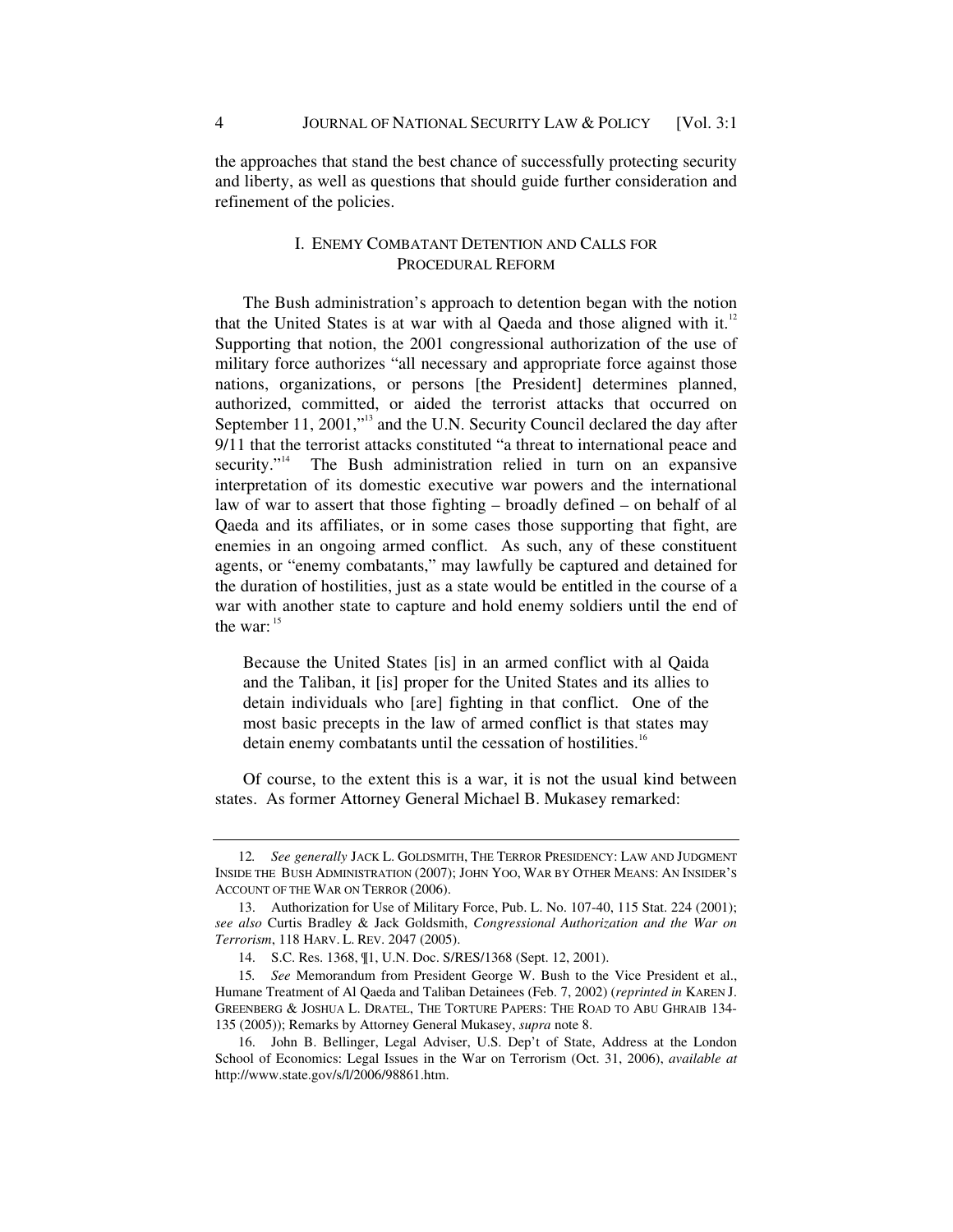We are confronted not with a hostile foreign state whose fighters wear uniforms and abide by the laws of war themselves, but rather with a dispersed group of non-state terrorists who wear no uniforms and abide by neither laws nor the norms of civilization. And although wars traditionally have come to an end that is easy to identify, no one can predict when this one will end or even how we'll know it's over.<sup>17</sup>

While the Attorney General intended this statement to justify the government's continuing reliance on its enemy combatant detention authority, $18$  problems with this approach are quickly apparent. Although even in conventional warfare the notion of "enemy combatants" may elude either clear definition or easy application, members of terrorist organizations generally try to obfuscate their identities and blend indistinguishably into civilian populations.<sup>19</sup> The organizations themselves lack the formalized structures of states, thereby greatly exacerbating the probability of misidentifying an innocent civilian as an enemy (a problem discussed in greater detail below). The stakes of such errors are also magnified by the likelihood that this conflict with al Qaeda or its spinoff organizations will last for decades, thus raising the specter of indefinite deprivation of innocents' liberty.<sup>20</sup>

Critiques of the Bush administration's reliance on this "enemy combatancy" theory to justify detentions have focused heavily on the inadequacy of the process by which detention decisions are made. $21$ 

20*. See* Matthew C. Waxman, *Detention as Targeting: Standards of Certainty and Detention of Suspected Terrorists*, 108 COLUM. L. REV. 1365 (2008).

21*. See, e.g.*, DAVID COLE & JULES LOBEL, LESS SAFE, LESS FREE: WHY AMERICA IS LOSING THE WAR ON TERROR 50-59 (2007); P. Sabin Willett, Op-Ed., *Detainees Deserve Court Trials*, WASH. POST, Nov. 14, 2005, at A21; Statement of U.S. Senator Patrick Leahy On the Detention Center at Guantánamo Bay, Cuba (June 30, 2005), *available at*

<sup>17</sup>*. See* Remarks by Attorney General Mukasey, *supra* note 8.

<sup>18</sup>*. See id*. ("But those differences do not make it any less important, or any less fair, for us to detain those who take up arms against us.").

 <sup>19.</sup> The law of war contains definitions of certain classes of combatants that are entitled to particular protections, such as "prisoner-of-war status upon capture," *see, e.g.*, Geneva Convention Relative to the Treatment of Prisoners of War art. 4, Aug. 12, 1949, 6 U.S.T. 3316, 75 U.N.T.S. 135 [hereinafter Third Geneva Convention], but it generally defines the broad category of "combatants" only in the negative. Protocol I of the Geneva Conventions says that "[c]ivilians shall enjoy the protection [from attack] unless and for such time as they take a direct part in hostilities." Protocol Additional to the Geneva Conventions of 12 August 1949 relating to the Protection of Victims of International Armed Conflicts (Protocol I) art. 51(3), June 8, 1977, 1125 U.N.T.S. 3. Article 3 of the Third Geneva Convention protects "[p]ersons taking no active part in the hostilities." Third Geneva Convention, *supra*. These provisions imply that combatancy derives from "direct" or "active" participation on behalf of an enemy in an armed conflict, which is itself a subject of great controversy. See International Committee of the Red Cross, *Direct Participation in Hostilities* (Dec. 31, 2005), http://icrc.org/web/eng/siteeng0.nsf/htmlall/participationhostilities-ihl-311205.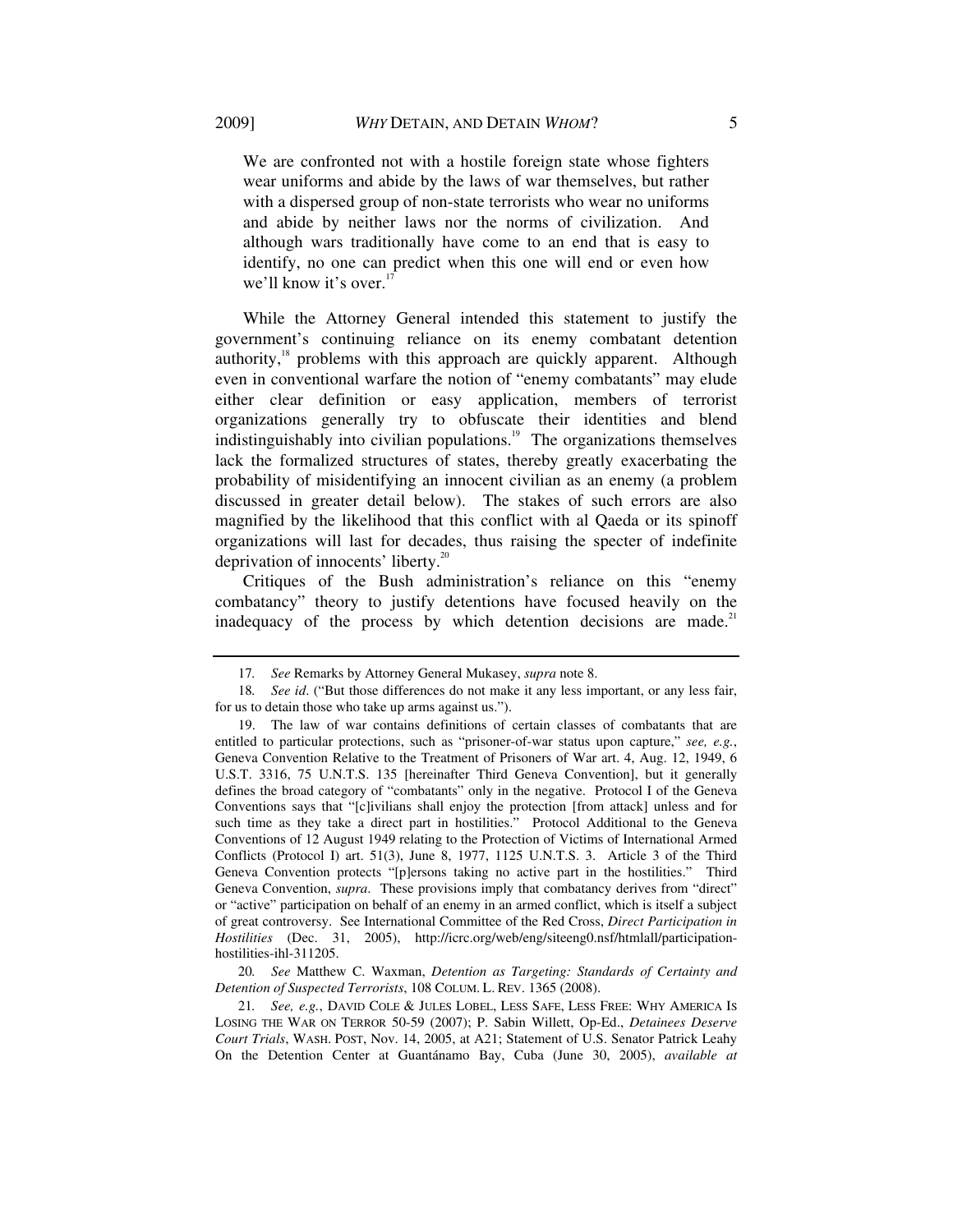Whether arguing that those detained deserve full-fledged criminal trials or that detentions should be judicially reviewed or that the government failed even to provide the minimal battlefield hearings required by the Geneva Conventions,<sup>22</sup> critics have tended to focus their attacks on the *how* questions of detention. Less often discussed is the *whom* question – that is, the substantive scope of the detention class. $^{23}$ 

The U.S. government has so far avoided demarcating the outer bounds of this class in order to maximize its freedom of action in combating major terrorist networks. $24$  In explaining to a U.N. human rights committee its legal authority to detain suspected al Qaeda fighters, the government stated that its detention authority extended to "members of al-Qaida, the Taliban, and their affiliates and supporters, whether captured during acts of belligerency themselves or directly supporting hostilities in aid of such enemy forces."<sup>25</sup> And at Guantánamo, the government has used the following standard to justify detention, though without further defining publicly its terms or acknowledging this as the outer boundary of its asserted detention authority:

[A]n individual who was part of or supporting Taliban or al Qaida forces, or associated forces that are engaged in hostilities against

24*. See* COLE & LOBEL, *supra* note 21, at 59-63; *see also* Boumediene v. Bush, No. 04-1166 (RJL), 2008 WL 4722127 (D.D.C. Oct. 27, 2008).

25*. See* Committee Against Torture, *Consideration of Reports Submitted by State Parties Under Article 19 of the Convention Against Torture and Other Cruel, Inhuman or Degrading Treatment or Punishment*, Annex 1 at 47, U.N. Doc. CAT/C/48/Add.3 (June 29, 2005).

http://leahy.senate.gov/press/200506/063005b.html. *Cf.* Boumediene v. Bush, 128 S. Ct. 2229, 2269 (2008) ("Where a person is detained by executive order, rather than, say, after being tried and convicted in a court, the need for collateral review is most pressing.... What matters is the sum total of procedural protections afforded to the detainee at all stages, direct and collateral.").

<sup>22</sup>*. See, e.g.*, LAWYERS COMMITTEE FOR HUMAN RIGHTS, IMBALANCE OF POWERS: HOW CHANGES TO U.S. LAW & POLICY SINCE 9/11 ERODE HUMAN RIGHTS AND CIVIL LIBERTIES 47- 69 (2003), *available at* http://www.humanrightsfirst.org/us\_law/loss/imbalance/powers.pdf.

<sup>23.</sup> For some critiques of the expansive definition, see, e.g., Al-Marri v. Pucciarelli, 534 F.3d 213, 230 (4th Cir. 2008) (en banc) (Motz, J., concurring in the judgment) (2008) (interpreting prior Supreme Court precedent as supporting the conclusion that "enemy combatant status rests on an individual's affiliation during wartime with the 'military arm of the enemy government.'"); Ryan Goodman & Derek Jinks, *International Law, U.S. War Powers, and the Global War on Terrorism*, 118 HARV. L. REV. 2653, 2655-2658 (2005) (arguing that mere membership without conduct is not enough to be categorized as an "enemy combatant"); Brief for the Boumediene Petitioners, Boumediene v. Bush, 128 U.S. 2229 (2008) (No. 06-1195), 2007 WL 2441590, at 33-34. On March 6, 2009, the Supreme Court vacated the Fourth Circuit's judgment in *Al-Marri* and remanded the case with instructions that it be dismissed as moot. 2009 U.S. LEXIS 1777. The Obama administration decided to try Al-Marri in federal court rather than to defend the Fourth Circuit's approval of military detention. *See* Robert Barnes & Carrie Johnson, *Court Puts Off Decision on Indefinite Detention; Justices: Indictment Made Issue Moot*, WASH. POST, Mar. 7, 2009, at A5; Adam Liptak, *Justices Erase Court Ruling That Allowed a Detention*, N.Y. TIMES, Mar. 7, 2009, at A9.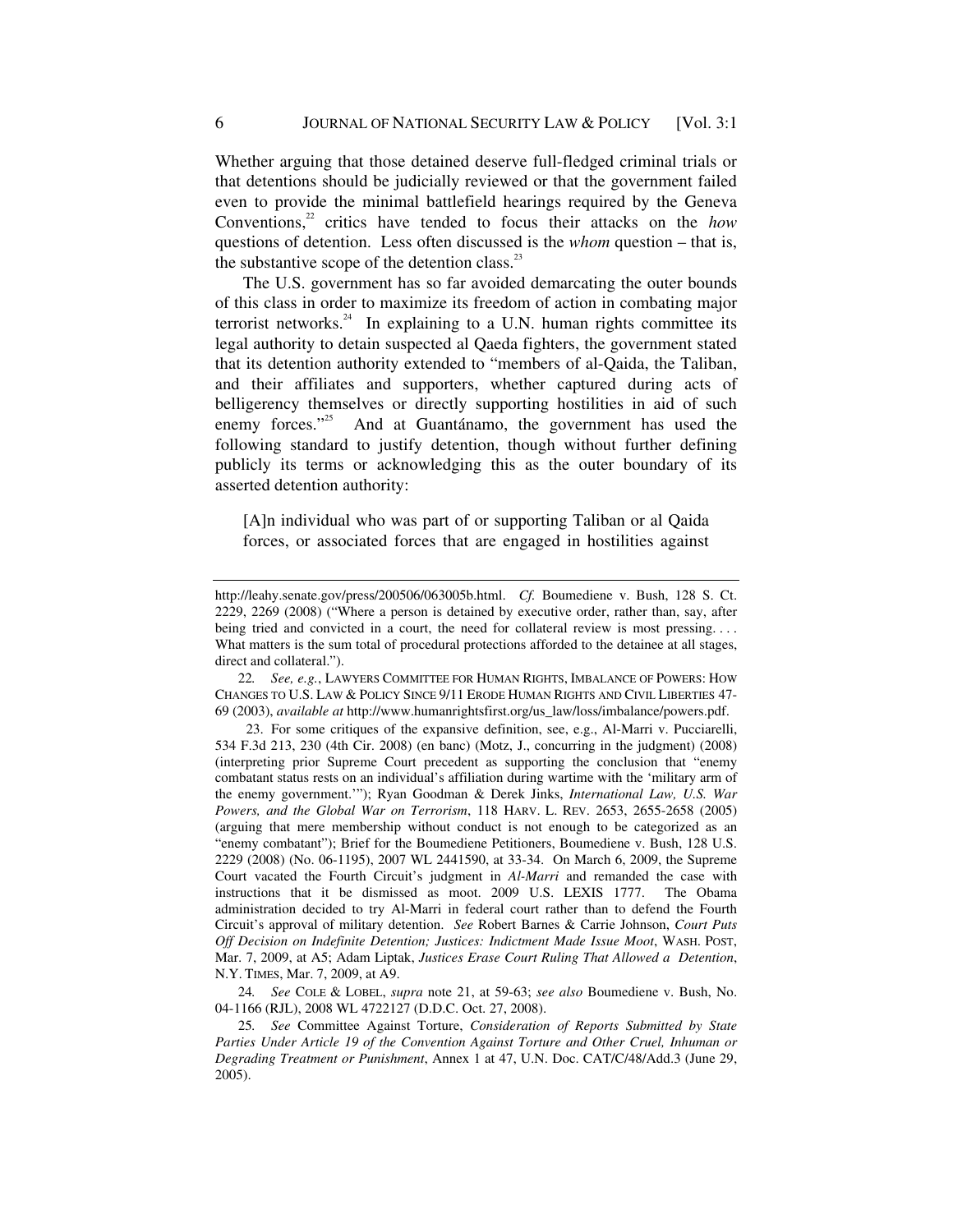the United States or its coalition partners. This includes any person who has committed a belligerent act or has directly supported

hostilities in aid of enemy armed forces. $26$ 

In one oft-cited litigation colloquy, the government went so far as to argue that merely providing a charitable gift could qualify the so-called "little old lady in Switzerland" donor as an "enemy combatant" if the recipient turned out to be an al Qaeda front.<sup>27</sup> Even having backed off this most extreme view, $x^2$  however, the Bush administration steadfastly avoided detailed public discussion of what it means to be a "member," how it defined "al Qaida" or its affiliates and supporters, and what activities constitute belligerency or support or aid to any of these groups or activities.<sup>29</sup>

The case of *Hamdi* v. *Rumsfeld*<sup>30</sup> highlights the Bush administration's apparently deliberate ambiguity on this critical definitional question. *Hamdi* involved a U.S. citizen captured in Afghanistan and held at Guantánamo who challenged the legality of his detention. While not stating clearly the substantive reach of its "enemy combatant" definition, the government argued that the Executive's "wartime determination that an individual is an enemy combatant is a quintessentially military judgment" that no court should second-guess. $31$  That is, the government argued until the *Hamdi* holding that the Executive should have unreviewable discretion to decide if an individual falls within the definition of "enemy combatant," and that it should have unreviewable discretion to determine the scope of the definition itself. $32$ 

30. Hamdi v. Rumsfeld, 542 U.S. 507 (2004).

 31. Brief for the Respondent at 25, Hamdi v. Rumsfeld, 542 U.S. 507 (2004) (No. 03- 6696).

 <sup>26.</sup> Memorandum from the Deputy Secretary of Defense, Order Establishing Combatant Status Review Tribunal (July 7, 2004), http://www.defenselink.mil/news/Jul 2004/d20040707review.pdf.

<sup>27</sup>*. See In re* Guantanamo Detainee Cases, 355 F. Supp. 2d 443, 475 (D.D.C 2005).

 <sup>28.</sup> *See* Al-Marri v. Pucciarelli, *supra*, 534 F.3d at 226 (Motz, J., concurring in the judgment).

 <sup>29.</sup> The breadth of the government's definition came under attack recently by the D.C. Circuit, *see* Parhat v. Gates, 532 F.3d 834 (D.C. Cir. 2008), and a minority of the Fourth Circuit, *see* Al-Marri v. Pucciarelli, *supra* 534 F.3d at 231-247 (Motz, J., concurring in the judgment). While this article was in press, the Obama administration submitted a memorandum in habeas corpus proceedings that offered a slightly modified definition of the class subject to detention at Guantánamo. *See* Respondents' Memorandum Regarding the Government's Detention Authority Relative to Detainees Held at Guantanamo Bay, *In re* Guantanamo Bay Detainee Litigation, Misc. No. 08-442 (TFH) (D.D.C. March 13, 2009), at 2, *available at* http://www.usdoj.gov/opa/documents/memo-re-det-auth.pdf.

 <sup>32.</sup> The *Hamdi* plurality held that an individual captured on the battlefield in Afghanistan fell within the implicit detention authority of the 2001 Authorization of the Use of Military Force, Pub. L. No. 107-40, 115 Stat. 224, but it explicitly left "[t]he permissible bounds of the category [of enemy combatant to] be defined by the lower courts as subsequent cases are presented to them." *Hamdi*, 542 U.S. at 522 n.1.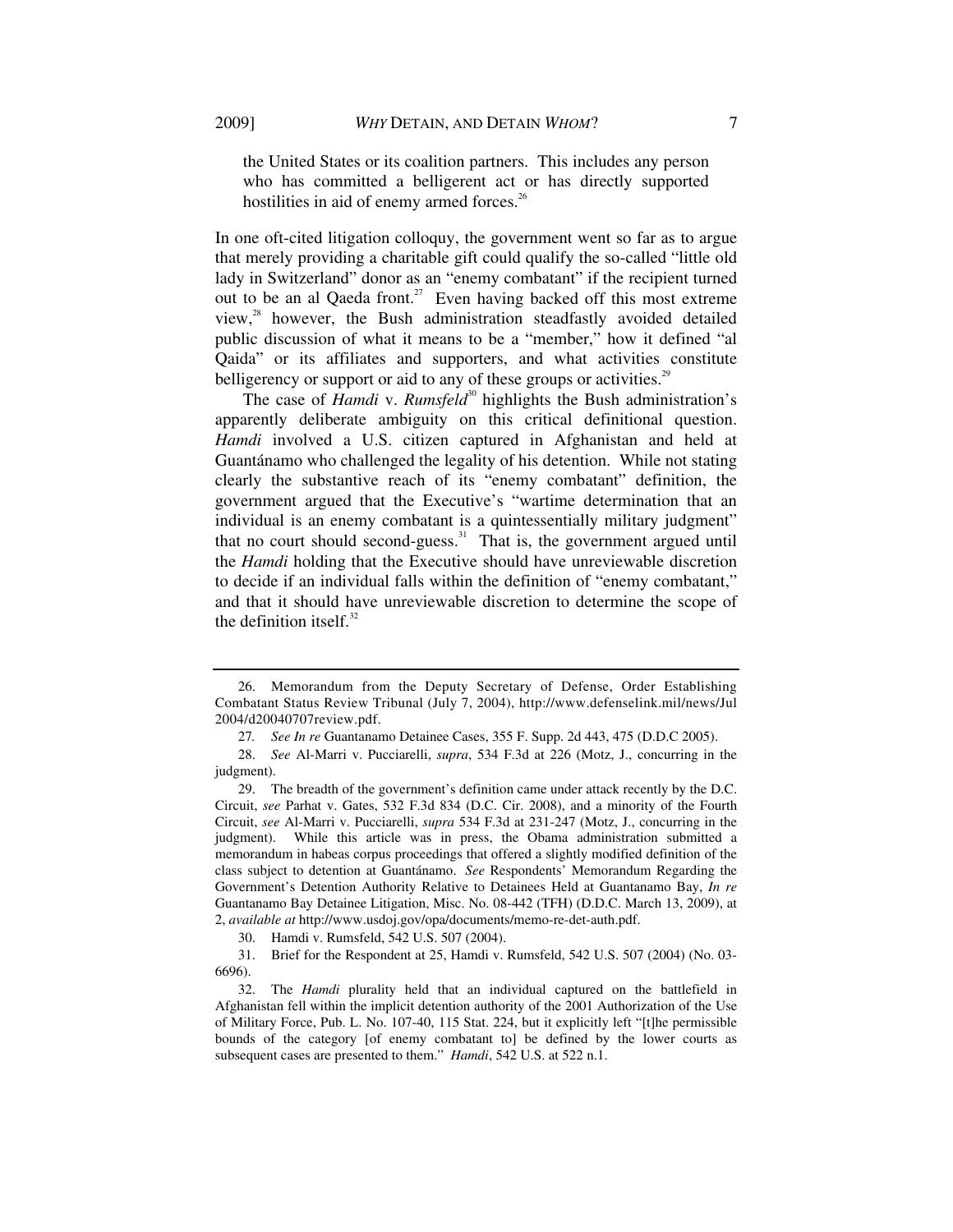This maneuver was even more starkly visible in the government's argument in *Rasul v. Bush*, 33 which involved the question of whether the federal habeas corpus statute extended federal court jurisdiction to claims arising at Guantánamo: "The 'enemy' status of aliens captured and detained during war is a quintessential political question on which the courts respect the actions of the political branches."<sup>34</sup> The government went on to argue that "courts have . . . no judicially-manageable standards . . . to evaluate or second-guess the conduct of the President and the military" on such matters.<sup>35</sup>

In both *Hamdi* and *Rasul* the government lost on the procedural issue. In *Hamdi* the Court held that due process requires a citizen detainee be given adequate notice of and opportunity to contest the claims against him, $36$ and in *Rasul* it held that statutory habeas rights (i.e., an opportunity to bring before a federal judge a challenge to detention) apply to detainees at Guantánamo.<sup>37</sup> *Boumediene* then went a step further in holding that constitutional habeas rights also apply to Guantánamo detainees. $38$  But in none of these cases did the Court address head on the government's claim that it would be impossible to fashion judicially manageable standards of "enemy combatancy," and in all of these cases the Court essentially invited Congress to do so.

Are courts really limited in their capacity to adjudicate the "enemy" status of detainees? Suppose Congress wants to regulate detention of enemy terrorists, including establishing a stronger oversight role by the courts, which is what administrative detention proposals seek to do. Taking as a point of departure the Bush administration's assertion that defining whom to detain is an issue of tremendous policy and strategic significance – but believing that it is one that Congress and courts ought to have a strong hand in regulating – how should an administrative detention regime be constituted in substantive terms?

The vast bulk of discussion of administrative detention immediately swings back to procedural architecture, based on the assumption that setting the appropriate level of procedural protection can effectively balance security and liberty.<sup>39</sup> Three particular elements of procedural design are most consistently and notably thought to be key to this balance: judicial review, adversarial process with lawyer representation, and transparency.<sup>40</sup>

 <sup>33.</sup> Rasul v. Bush, 542 U.S. 466 (2004).

 <sup>34.</sup> Brief for the Respondents at 35, Rasul v. Bush, 542 U.S. 466 (2004) (Nos. 03-334, 03-343).

<sup>35</sup>*. Id.* at 37.

 <sup>36.</sup> Hamdi v. Rumsfeld, 542 U.S. 507, 533 (2004).

<sup>37</sup>*. Rasul*, 542 U.S. at 480-481.

 <sup>38.</sup> Boumediene v. Bush, 128 S. Ct. 2229, 2262 (2008).

 <sup>39.</sup> *See supra* notes 21-22 and accompanying text.

 <sup>40.</sup> COLE & LOBEL, *supra* note 21, at 251-252; AM. BAR ASS'N STANDING COMMITTEE ON LAW AND NATIONAL SECURITY ET AL., DUE PROCESS AND TERRORISM: A POST WORKSHOP REPORT 16 (2007), *available at* http://www.mccormicktribune.org/publications/dueprocess. pdf.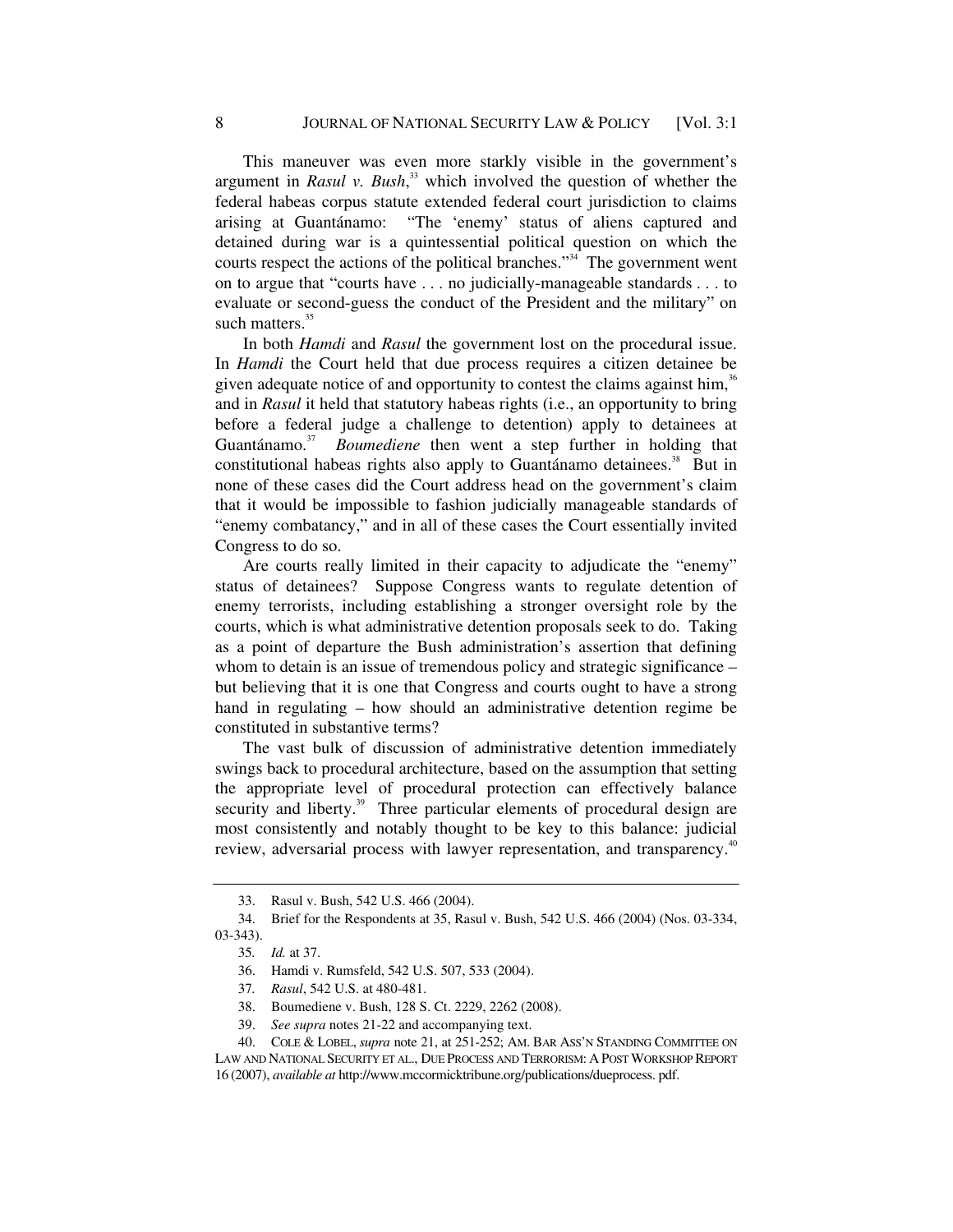And, indeed, each of them – individually and in tandem – has a vital role to play in any effective administrative detention system.

Judicial review can help safeguard liberty and enhance the credibility at home and abroad of administrative detention by ensuring neutrality of the decision maker and publicly certifying the legality of the detention in question. Most administrative detention proposals start with a strong role for courts. Some believe that a new court is needed, perhaps a National Security Court made up of specially designated judges who would build expertise in terrorism cases over time.<sup> $41$ </sup> Others suggest expanding the Foreign Intelligence Surveillance Court's jurisdiction to handle detention  $cases<sup>42</sup> since it already has judges with expertise in handling sensitive$ intelligence matters and mechanisms to ensure secrecy. Still others insist that specialized terrorism courts are dangerous, and that the legitimacy of a detention system can best be ensured by giving regular, generalist judges a say in each decision.<sup>43</sup>

Adversarial process and access to attorneys can help further protect liberty and enhance the perceived legitimacy of detention systems. As with judicial review, though, proposals then tend to split over how best to organize and ensure this adversarial contest. Some argue that habeas corpus suits are the best check on administrative detention.<sup>44</sup> Others argue that administrative detention decisions should be contested at an early stage by lawyers of the detainee's choosing.<sup>45</sup> Still others recognize an imperative need for secrecy and deep expertise in terrorism and intelligence matters, which would necessitate a specially designated "defense bar" operated by the government on detainees' behalf.<sup>46</sup>

This issue of secrecy runs in tension with a third common element of procedural and institutional reform proposals: openness and transparency. The Bush administration's approach had allegedly been prone to error in part because of excessive secrecy and hostility to the prying eyes of courts or Congress, let alone the press and advocacy groups. Open or at least partially open hearings or written judgments that can later be scrutinized by

43*. See* A CRITIQUE OF "NATIONAL SECURITY COURTS," *supra* note 4.

<sup>41</sup>*. See* Goldsmith & Katyal, *supra* note 3; McCarthy & Velshi, *supra* note 2; Guiora, *supra* note 2*.*

<sup>42</sup>*. See* PHILIP B. HEYMANN & JULIETTE N. KAYYEM, PROTECTING LIBERTY IN AN AGE OF TERROR 18, 51-52 (2005); *see also* STEPHANIE COOPER BLUM, THE NECESSARY EVIL OF PREVENTIVE DETENTION IN THE WAR ON TERROR: A PLAN FOR A MORE MODERATE AND SUSTAINABLE SOLUTION (2008) (recommending using the Foreign Intelligence Surveillance Court to monitor a statutory regime of preventive detention).

<sup>44</sup>*. See, e.g.*, Alberto J. Mora & Thomas R. Pickering, Op-Ed., *Extend Legal Rights to Guantanamo*, WASH. POST, Mar. 4, 2007, at B7; Statement of Senator Patrick Leahy, Chairman, Judiciary Committee, On Amendment 2022, The Habeas Corpus Restoration Act of 2007 (Sept. 19, 2007), *available at* http://leahy.senate.gov/press/200709/091907.html.

<sup>45</sup>*. See, e.g.*, Guiora, *supra* note 2, at 527.

<sup>46</sup>*. See, e.g.*, Goldsmith & Katyal, *supra* note 3; Wittes & Gitenstein, *supra* note 2, at 10; McCarthy & Velshi, *supra* note 2, at 36.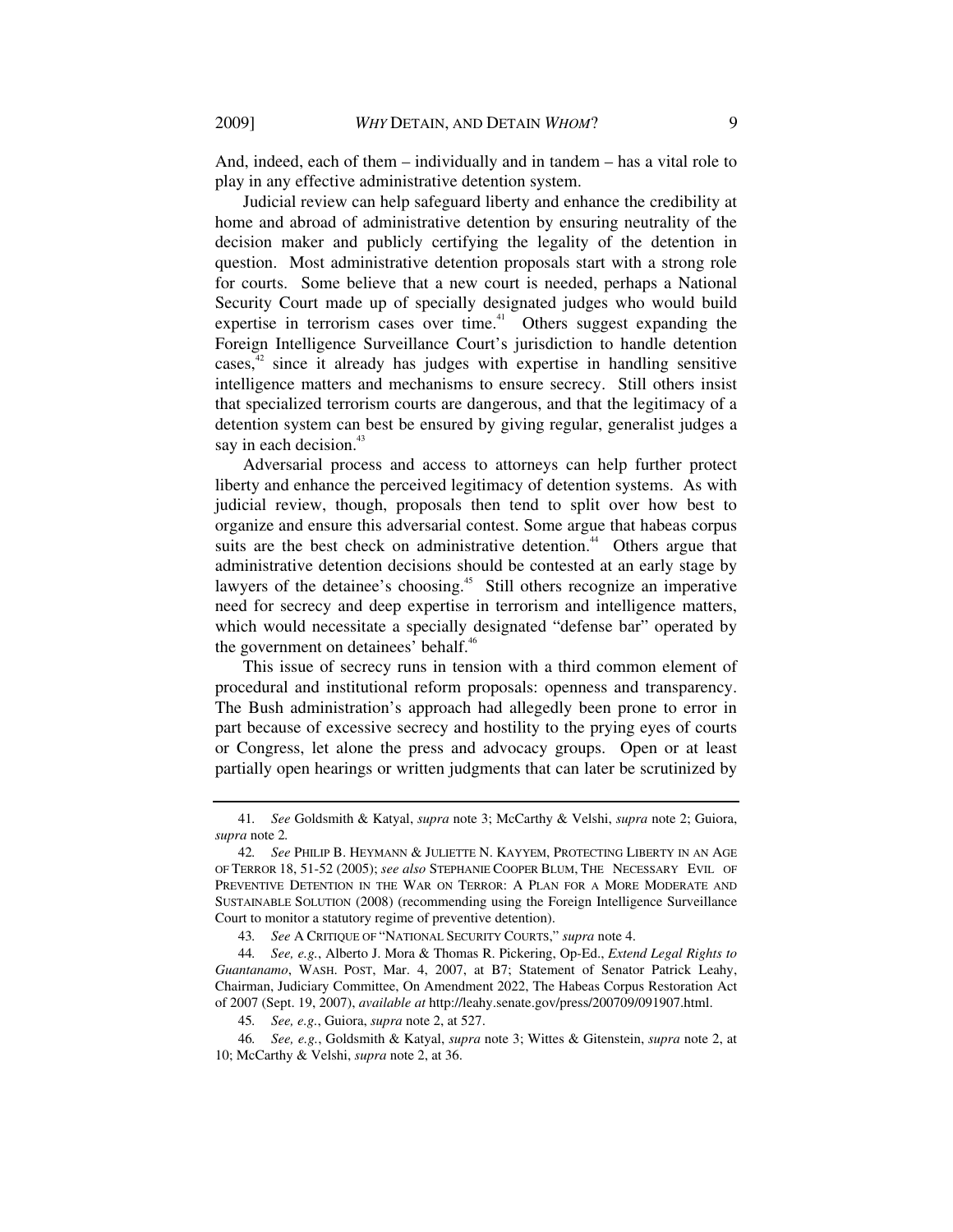the public or congressional oversight committees, critics and reformists argue, would help put pressure on the executive branch to exercise greater care in deciding which detention cases to pursue and put pressure on adjudicators to act in good faith and with more diligence.<sup>47</sup>

These three elements of procedural design reform – judicial review, adversarial process, and transparency – may help reduce the likelihood of mistakes and restore the credibility of detention decision making. That all three are deeply embedded in American law and international human rights law<sup>48</sup> makes it unsurprising that they would surface consistently in reform discussions. Rarely, though, do these discussions pause long on the prior question of what it is that these courts – however more specifically constituted – will evaluate. Judicial review of *what*? A meaningful opportunity to contest *what* with the assistance of lawyers? Transparent determinations of *what*?

Deciding the appropriate factual predicate to be proven or disproven – that is, to define the class of individuals subject to administrative detention and the substantive standards by which detentions will be judged – requires stepping back even further to consider carefully the strategic rationale for proposed new legal tools.

#### II. *WHY* DETAIN?

The reason administrative detention is widely discussed at all is because the threat of terrorism is thought by proponents to involve a category of individuals for whom neither criminal justice nor the law of war – the two legal systems historically used to authorize and regulate most long-term detention of dangerous individuals – offers effective and just solutions.<sup>49</sup> The argument generally begins with the notion that exclusive reliance on prosecution, along with its usual panoply of defendants' rights and strict rules of evidence, cannot effectively, expeditiously, or exhaustively remove the threat of dangerous terrorists.<sup>50</sup> The reasons for

<sup>47</sup>*. See, e.g.*, Goldsmith & Katyal, *supra* note 3; Wittes & Gitenstein, *supra* note 2, at 10.

<sup>48</sup>*. See* International Covenant on Civil and Political Rights, arts. 9, 14, Dec. 19, 1966, S. Exec. Doc. E, 95-2 (1978), 999 U.N.T.S. 171.

<sup>49</sup>*. See* WITTES, *supra* note 2; Goldsmith & Katyal, *supra* note 3; Matthew Waxman, Op-Ed., *The Smart Way To Shut Gitmo Down*, WASH. POST, Oct. 28, 2007, at B4.

 <sup>50.</sup> France relies on criminal law for detaining suspected terrorists, but its criminal laws are so expansive and the arrest and investigation powers of the government so potent that its criminal law system often functions much like administrative detention might. *See* HUMAN RIGHTS WATCH, PREEMPTING JUSTICE: COUNTERTERRORISM LAWS AND PROCEDURES IN FRANCE (2008), http://www.hrw.org/en/reports/2008/07/01/preempting-justice. Pre-trial detention, for example, can last up to four years. According to France's legendary counterterrorism judge, Jean-Louis Bruguiere:

Every government has an obligation to react to the threat. But the common law system is too rigid, it can't adapt because its procedural laws are more important than the criminal laws at the base, and the procedure depends on custom so it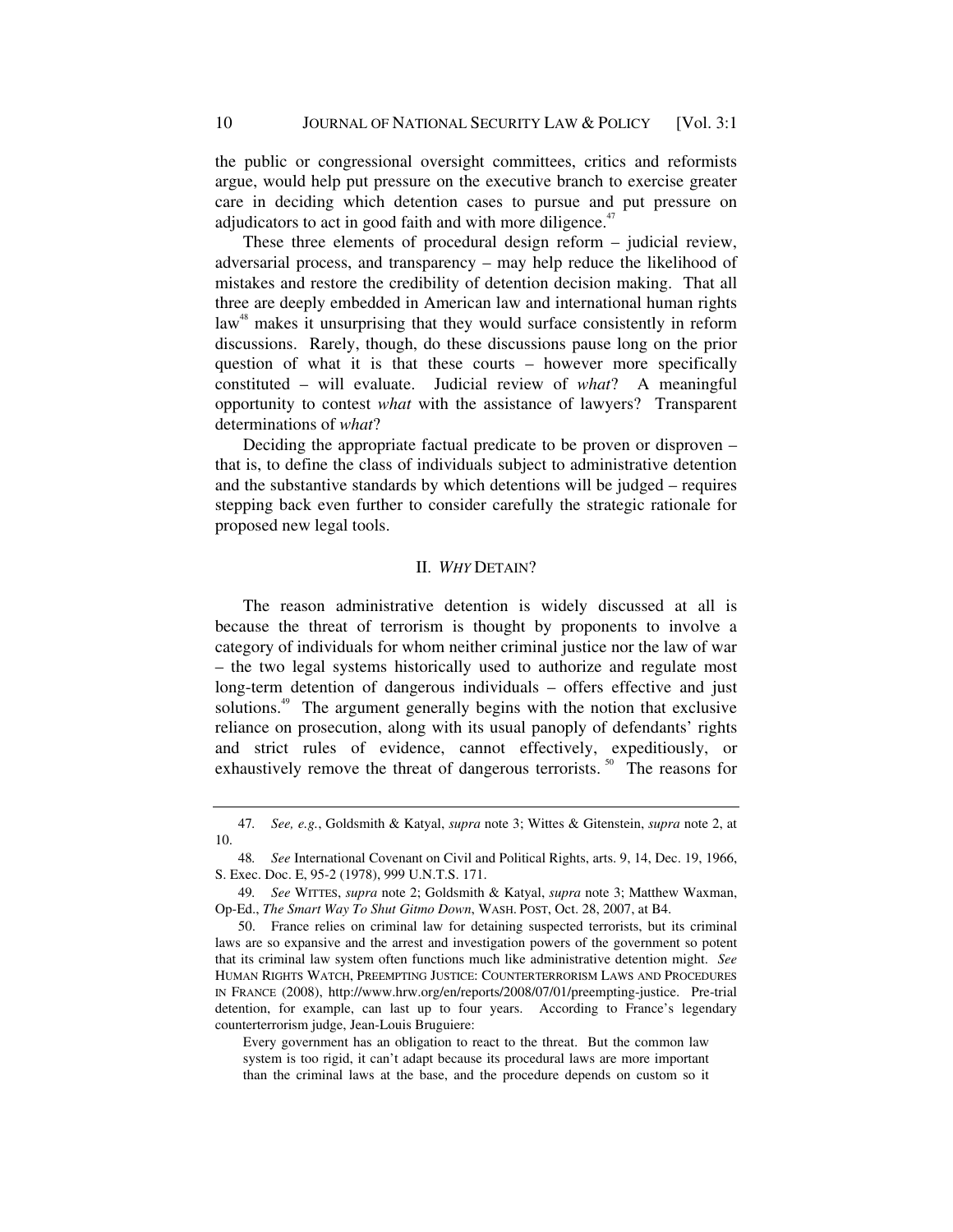this include: information used to identify terrorists and their plots includes extremely sensitive intelligence sources and methods, the disclosure of which during trial would undermine or even negate counterterrorism operations; the conditions under which some suspected terrorists are captured, especially in faraway combat zones or ungoverned regions, make it impossible to prove criminal cases using normal evidentiary rules;  $51$ prosecution is designed to punish past conduct, but fighting terrorism requires stopping suspects before they act; and criminal justice is deliberately tilted in favor of defendants so that few if any innocents will be punished, but the higher stakes of terrorism cannot allow the same likelihood that some guilty persons will go free. $52$ 

On the other hand, the argument continues, the law of war – under which individual enemy fighters can be captured and held for the duration of hostilities without trial – does not deal satisfactorily with modern-day terrorism threats either.<sup>53</sup> Law of war rules grew out of conflicts primarily between professional armies (acting as agents responsible to states) that could be expected to last months or maybe years but would likely end definitively. Terrorism, by contrast, involves an enemy whose fighters cannot be identified with similar precision and is unlikely to end soon or at all or with any certainty. Applying the traditional law of war detention rules therefore opens the possibility of indefinite detention without trial combined with substantial likelihood of error.<sup>54</sup>

To its proponents, administrative detention offers a way out of the stark

doesn't change easily. The civil law system is more flexible because it functions according to laws voted by parliament and can react faster.

*Id.* at http://www.hrw.org/en/node/62151/section/4 (quoting Jean-Louis Bruguiere). *See also* ANTOINE GARAPON, REAL INSTITUTO ELCANO, IS THERE A FRENCH ADVANTAGE IN THE FIGHT AGAINST TERRORISM? (2005), http://www.realinstitutoelcano.org/analisis/807/Garapon807. pdf.

 <sup>51.</sup> As the Wall Street Journal editorial page put it, "[T]he truth is that in the fog of battle it is impossible to gather evidence the way a Manhattan cop can. There's no 'CSI: Kandahar.'" Editorial, *The Enemy Detainee Mess*, WALL ST.J., July 3, 2008, at A10.

<sup>52</sup>*. See, e.g.*, RICHARD A. POSNER, NOT A SUICIDE PACT: THE CONSTITUTION IN A TIME OF NATIONAL EMERGENCY 64-65 (2006) (on risk calculus); Andrew McBride, Op-Ed., *We'll Rue Having Judges on the Battlefield*, WALL ST. J., June 21, 2008, at A7 (on battlefield constraints); *Hamdan v. Rumsfeld: Establishing a Constitutional Process: Before the S. Comm. on the Judiciary*, 109th Cong. (2006) (statement of Daniel Dell'Orto, Principal Deputy General Counsel, Department of Defense), *available at* http://judiciary.senate.gov/ hearings/testimony.cfm?id=1986&wit\_id=5506; Michael B. Mukasey, Op-Ed., *Jose Padilla Makes Bad Law*, WALL ST. J., Aug. 22, 2007, at A15 (on disclosure of sensitive intelligence information during trial); David Cole, *Closing Guantanamo*, BOSTON REV., Jan./Feb. 2009, *available at* http://bostonreview.net/BR34.1/ cole.php (on problems related to secrecy and burden of proof). For counter-arguments, emphasizing that criminal law is sufficient to deal with terrorism threats, *see* Roth, *supra* note 4; Thomas B. Wilner, Op-Ed., *We Don't Need Guantanamo Bay*, WALL ST. J., Dec. 22, 2008.

<sup>53</sup>*. See* WITTES, *supra* note 2; Goldsmith & Katyal, *supra* note 3.

<sup>54</sup>*. See* Waxman, *supra* note 20.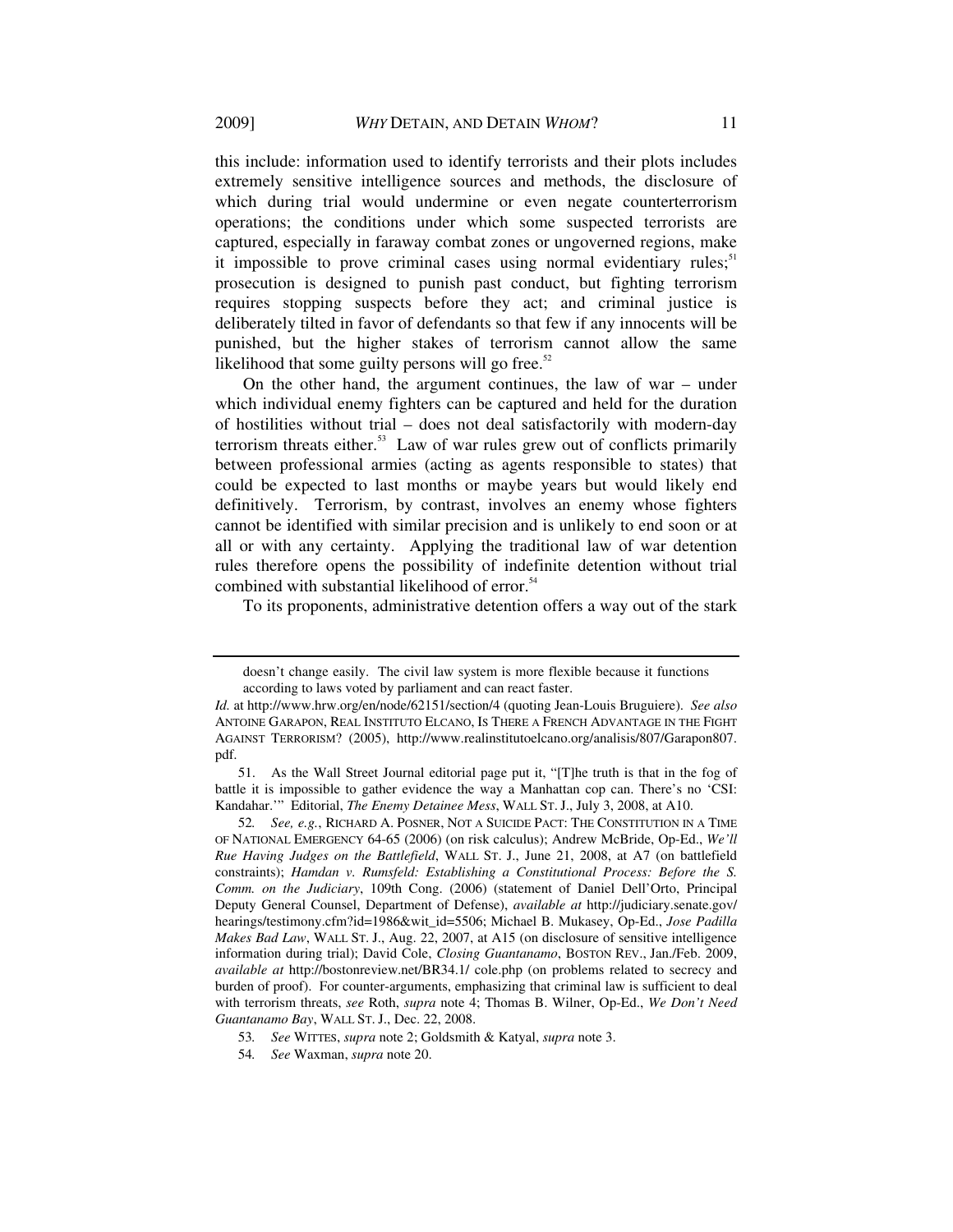choice between these two systems.<sup>55</sup> Most likely any sensible alternative scheme will include some elements that resemble criminal justice and others that resemble the law of war, for the simple reason that terrorism shares some features of crime and some of war.<sup>56</sup> But this leads to the difficult questions of where one system should start and another end and how we should sort out who goes into which. $57$  So we need to think through how to define the set of cases that fall between the two existing systems and that may demand an alternative. This requires a clear notion of the needs: what is it about terrorism that might necessitate a step so precipitous as creating a new kind of detention legal system?

There is surprisingly little discussion in the policy or academic realms of precisely how detention fits within a broader U.S. and allied strategy to combat terrorism, or perhaps more specifically al Qaeda. At least within the public domain there appears to be no comprehensive effort by the U.S. government to review lessons learned to date about the strategic appropriateness of *whom* it has detained.<sup>58</sup> The 9/11 Commission Report contained only one significant recommendation with respect to detention and that had to do with treatment standards, not with the legal powers to detain.59 The White House's publicly released 2006 *National Strategy for Combating Terrorism* mentioned several times the need to capture enemy terrorists but mentioned not a single time the role or utility of the broad detention authorities asserted since September 11, 2001 – a surprising omission given the tremendous resources that have been devoted to detention operations at Guantánamo and elsewhere and the immense opposition to those operations from the courts, Congress, the public, and U.S. allies, among others. $60$ 

That said, it is virtually undisputed among those who advocate administrative detention that its purpose is preventive: a prophylactic measure against terrorist threats.<sup>61</sup> Of course, criminal justice also has a

<sup>55</sup>*. See* Monica Hakimi, *International Standards for Detaining Terrorism Suspects: Moving Beyond the Armed Conflict-Criminal Divide*, 33 YALE J. INT'L L. 369 (2008).

<sup>56</sup>*. See* BRUCE ACKERMAN, BEFORE THE NEXT ATTACK: PRESERVING CIVIL LIBERTIES IN AN AGE OF TERRORISM (2006).

<sup>57</sup>*. See* Burt Neuborne, *Spheres of Justice: Who Decides?*, 74 GEO. WASH. L. REV. 1090 (2006).

 <sup>58.</sup> The British Government, by contrast, has discussed with much greater precision how its various detention authorities fit together, and whom it has targeted with them and why. CABINET OFFICE, COUNTERING INTERNATIONAL TERRORISM: THE UNITED KINGDOM'S STRATEGY, 2006, Cm. 6888, at 17-20, *available at* http://www.fco.gov.uk/resources/en/pdf/ contest-report.

 <sup>59.</sup> NATIONAL COMMISSION ON TERRORIST ATTACKS UPON THE U.S., THE 9/11 COMMISSION REPORT 379-380 (2004), *available at* http://govinfo.library.unt.edu/911/report/ 911Report.pdf.

 <sup>60.</sup> NATIONAL SECURITY COUNCIL, NATIONAL STRATEGY FOR COMBATING TERRORISM (2006), *available at* http://www.whitehouse.gov/nsc/nsct/2006/nsct2006.pdf.

 <sup>61.</sup> Indeed, the term "preventive detention" is often used interchangeably with "administrative detention." *See, e.g.*, Jonathan Rauch, *The Candidates' Four Detention*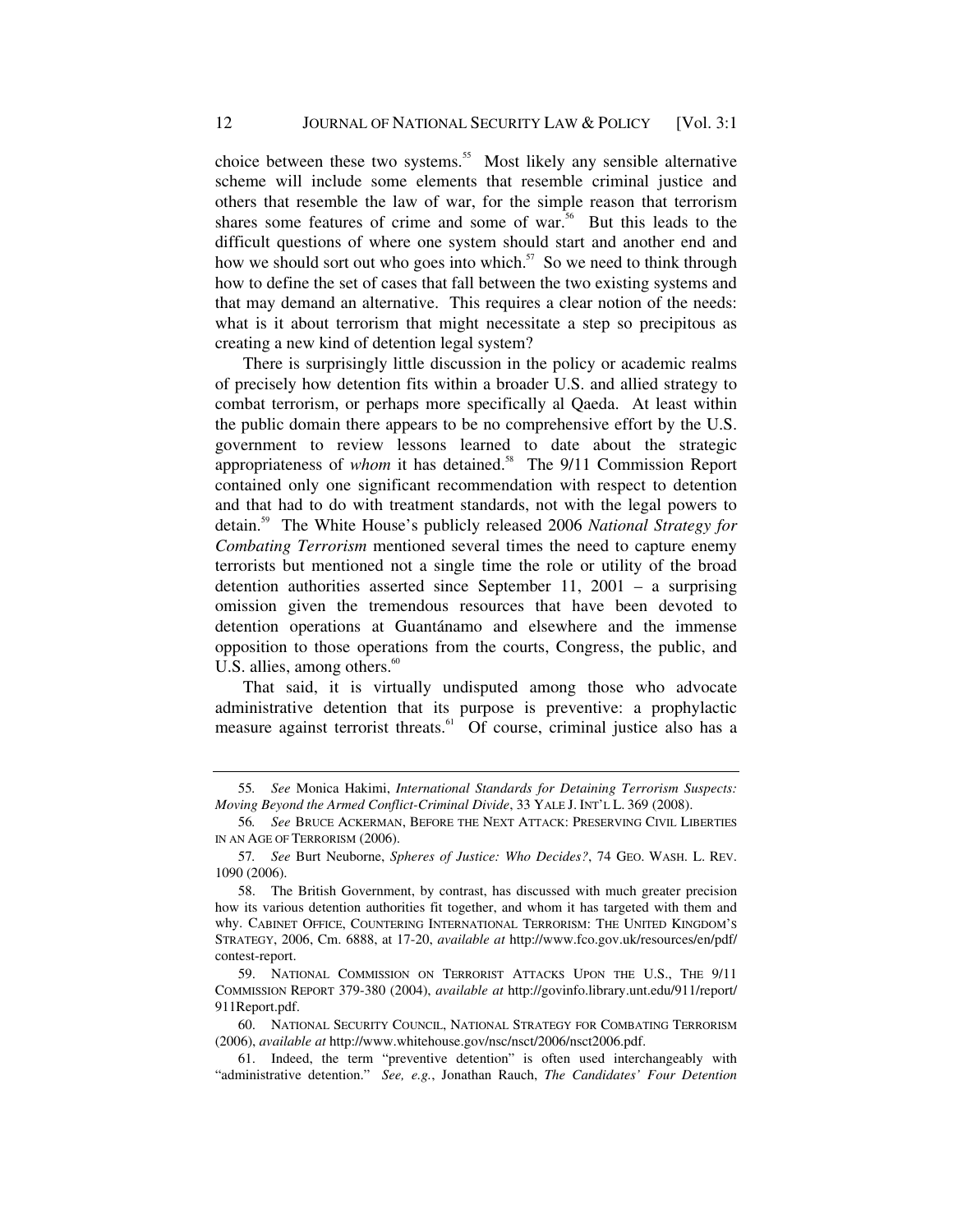preventive component. But criminal law is generally retrospective in focus, in that it addresses past  $\arccos$ <sup>62</sup> The resulting punishment, including incarceration, serves preventive purposes insofar as it keeps a perpetrator off the street (for some period of time) and deters both him and others from future crime.

Whereas at base criminal justice addresses past harms committed by individuals,<sup>63</sup> administrative detention proposals tend to be prospective in focus. They start with the conviction that terrorist acts – especially major attacks – must be addressed before they occur. The consequences of failure to prevent terrorist attacks are too high, the argument goes, to rely on retrospective responses alone. When it comes to crime, we do not typically use the mere likelihood that someone will act – even high likelihood of violent crime – to justify detention. As Judge Posner explains:

Requiring proof beyond a reasonable doubt in criminal cases causes many guilty defendants to be acquitted and many other guilty persons not to be charged in the first place. We accept this as a price worth paying to protect the innocent. But ordinary crime does not imperil national security; modern terrorism does, so the government's burden of proof should be lighter, though how much lighter is a matter of judgment. $64$ 

We tolerate high levels of recidivism in parole programs, reasoning that it is more costly to keep all convicts locked up than to accept a certain level of crime. But terrorism, according to administrative detention proponents, is different. The ability of small groups to harness modern technology (including, especially in the future, weapons of mass destruction) to cause mass casualties, damage, panic, and threats to effective governance puts terrorism on a different plane.<sup>65</sup>

*Camps*, NAT'L J., Aug. 4, 2007 (using the terms interchangeably); *see also* Emanuel Gross, *Human Rights, Terrorism and the Problem of Administrative Detention in Israel: Does a Democracy Have the Right To Hold Terrorists as Bargaining Chips?*, 18 ARIZ. J. INT'L & COMP. LAW 721, 752 (2001) ("Administrative detention, sometimes known as preventive detention, refers to a situation where a person is held without trial.")

 <sup>62.</sup> There are, of course, some exceptions, such as inchoate crimes or conspiracy liability.

<sup>63</sup>*. See* COLE & LOBEL, *supra* note 21, at 47-50.

 <sup>64.</sup> POSNER, *supra* note 52, at 64-65.

<sup>65</sup>*. See id.*; ACKERMAN, *supra* note 56, at 39-57; Ashton B. Carter, John M. Deutch & Philip D. Zelikow, *Catastrophic Terrorism: Tackling the New Danger,* 77 FOREIGN AFF. 80 (1998); *see also* Cass R. Sunstein, *National Security, Liberty, and the D.C. Circuit*, 73 GEO. WASH. L. REV. 693, 702 (2005) (noting that in the terrorism context, "judicial errors may turn out to be disastrous rather than merely harmful"). To be sure, concern about the danger of major terrorist attack can be taken too far, as in what has been dubbed the "One Percent Doctrine" for dealing with "a low-probability, high-impact threat." Former Vice President Dick Cheney stated: "If there's a one percent chance that Pakistani scientists are helping al Qaeda build or develop a nuclear weapon, we have to treat it as a certainty in terms of our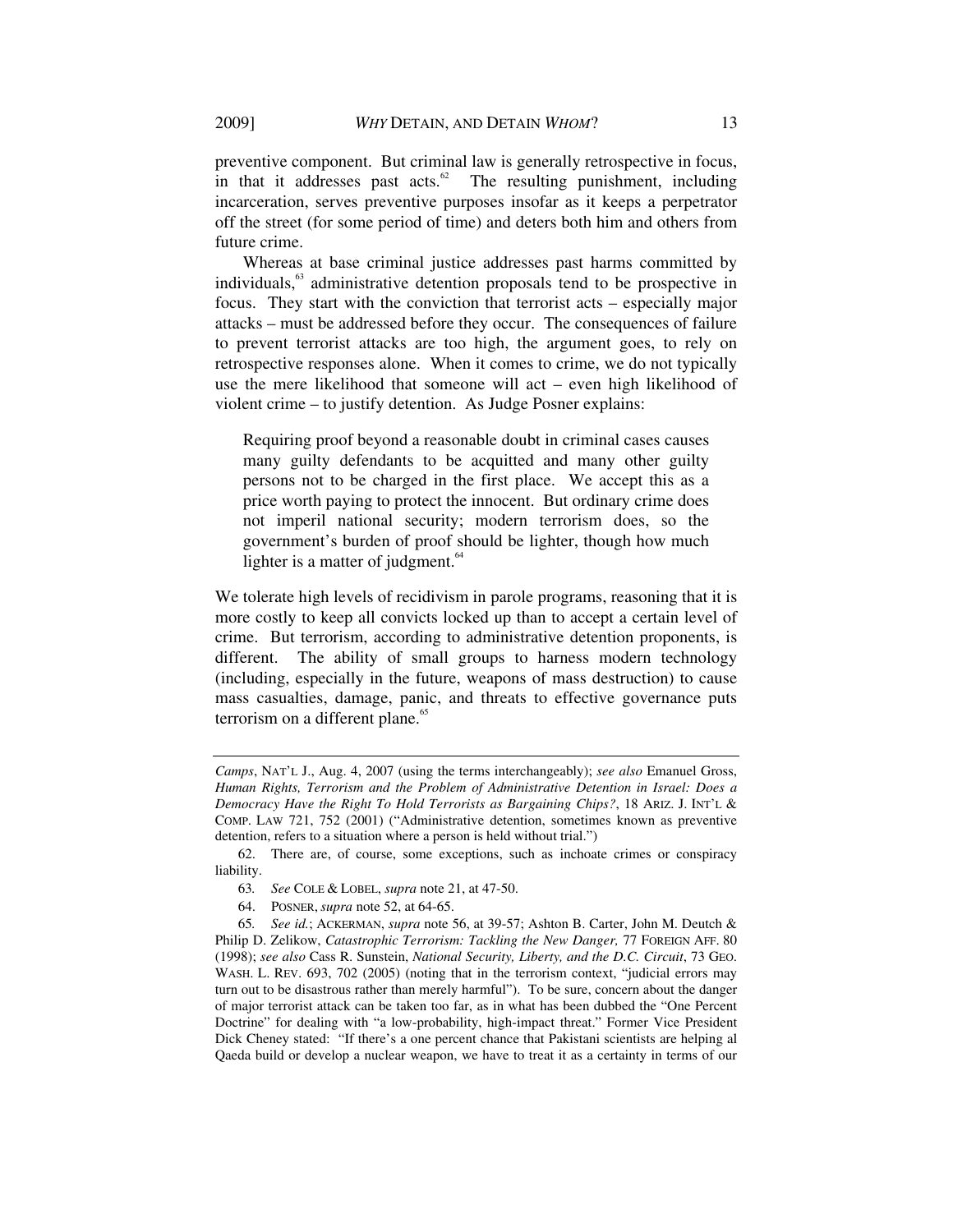This notion of prevention, however, needs to be further unpacked. There are at least four major ways in which detention contributes to terrorism prevention:

- incapacitation
- deterrence
- disruption
- $\bullet$  information-gathering

Each of these sub-elements of prevention has implications for how administrative detention laws should be crafted and how institutions for adjudicating cases should be designed.

The most natural inclination of a government facing threats of terrorism is to *incapacitate* suspected terrorists: If someone has the will and capability to commit terrorism, keep him off the streets. The purpose of such detention is not punitive or retributive (though such desires might lurk in the background); it is protective and preemptive, to put potential threats out of action. Secretary of Defense Rumsfeld described the Guantánamo detainees in 2002, for example, as "among the most dangerous, besttrained, vicious killers on the face of the earth,<sup>"66</sup> justifying the camp as necessary to stop them from carrying out their violent objectives. This preventive purpose underlies the law of war's detention rules, in that those rules aim to block captured soldiers from returning to an ongoing fight. $67$ As former Attorney General Mukasey explained:

The United States has every right to capture and detain enemy combatants in this conflict, and we need not simply release them to return to the battlefield. . . . We have every right to prevent them from returning to kill our troops or those fighting with us, and to target innocent civilians.<sup>68</sup>

Beyond incapacitating existing threats, a government might wield the threat of detention to *deter* future terrorist recruits from joining the cause or participating in terrorist activities. In other words, the possibility of getting caught and held by the government may dissuade terrorists or future terrorists from joining terrorist groups or perpetrating terrorist acts.<sup>69</sup> The

response." RON SUSKIND, THE ONE PERCENT DOCTRINE: DEEP INSIDE AMERICCA'S PURSUIT OF ITS ENEMIES SINCE 9/11, at 61, 62 (2006).

 <sup>66.</sup> Press Briefing, Secretary of Defense Rumsfeld (Jan. 27, 2002), *available at* http://www.defenselink.mil/transcripts/transcript.aspx?transcriptid=232.

<sup>67</sup>*. See supra* notes 16-18 and accompanying text.

 <sup>68.</sup> Remarks by Attorney General Mukasey, *supra* note 8.

 <sup>69.</sup> Discussion of deterrence is usually divided into two concepts, both of which are relevant here: specific deterrence, which discourages an individual from certain conduct by instilling an understanding of negative consequences, and general deterrence, which makes an example of an individual's punishment to discourage the broader population from deviant conduct. *See generally* Michele Cotton, *Back with a Vengeance: The Resilience of*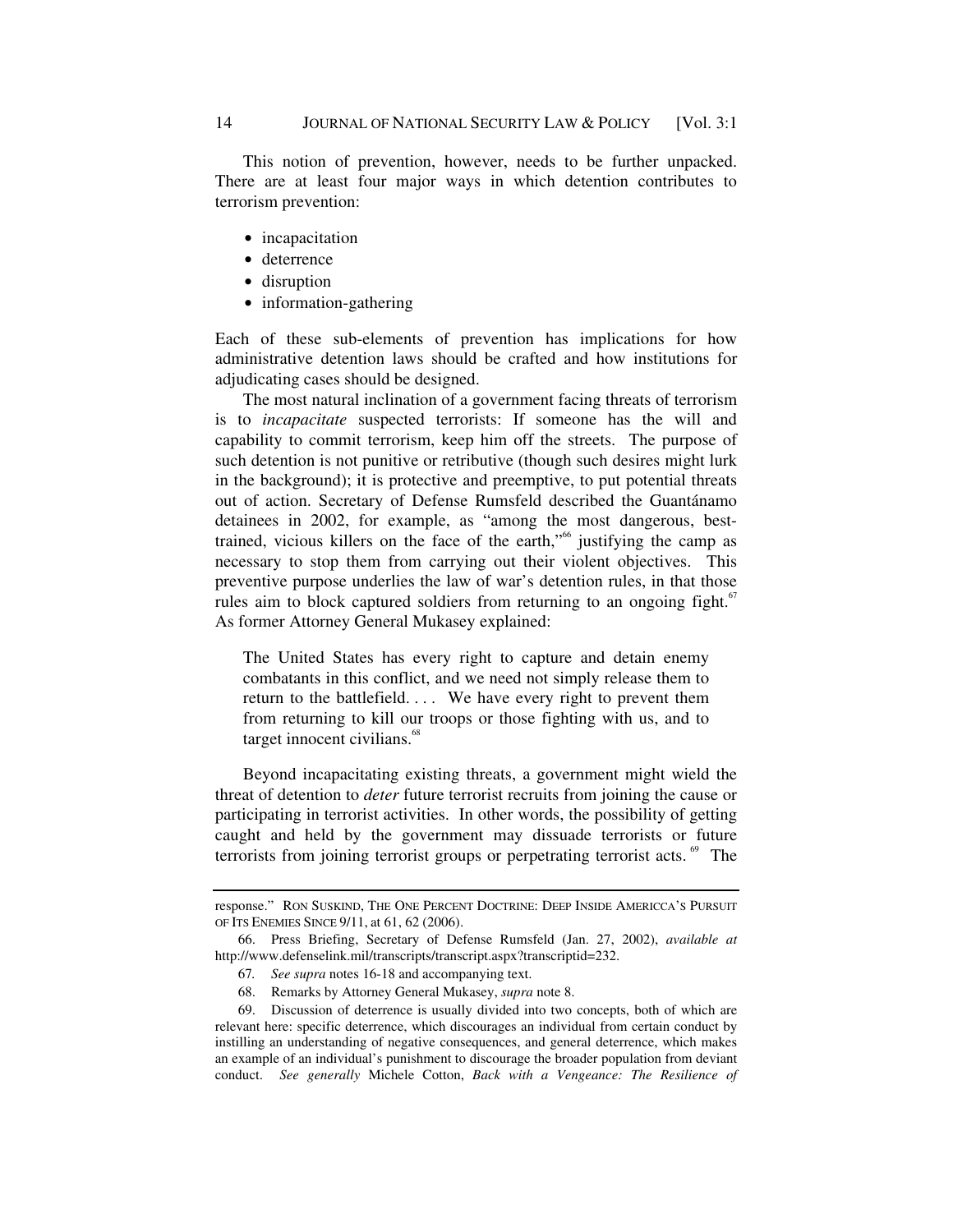more credible the threat of capture and detention, and the more severe the consequences (say, the longer the threatened period of detention, or the more severe its conditions), so the theory goes, the greater the deterrent pressure.

These notions of incapacitating or deterring terrorists or future terrorists may potentially point at large groups of individuals and their dangerous activities: If we can discern who has the intent and capability – or potential to develop that intent and capability – to commit or support terrorist acts, we will try to block or dissuade them. But a narrower way to formulate a preventive purpose of administrative detention is to *disrupt* terrorist plots: A group of individuals is preparing to carry out a terrorist attack or campaign of attacks, so use the detention of certain persons to foil that plot.<sup>70</sup> Whereas incapacitation focuses heavily on the characteristics of categories of individuals, disruption focuses on their joint or individual activities. It is not so much about neutralizing very dangerous people as neutralizing their impending schemes.

Each of these preventive strategies contains some key assumptions about the government's knowledge of the terrorist threat. An incapacitation strategy assumes the state's ability to assess accurately who is likely to pose a future danger and to therefore devote resources to stemming their future dangerous activities. A prevention strategy emphasizing deterrence assumes the state's ability to manipulate sufficiently the fears of future terrorists at large. And a disruption strategy assumes the state's ability to identify plots in advance and their key individual enablers. $11$ 

A fourth preventive reason to detain is therefore to *gather information*. Thwarting terrorist plots requires getting inside the heads of network members, to understand their intentions, capabilities, and modes of operation. Detention can facilitate such intelligence collection through, most obviously, interrogation, but also through monitoring conversations among prisoners or even "turning" terrorist agents and sending them back out as government informants. Governments usually justify publicly counterterrorism detentions on incapacitation or disruption grounds, but no doubt information-gathering was at the forefront of the Bush administration's detention policies, $72$  as demonstrated by the lengths to

*Retribution as an Articulated Purpose of Criminal Punishment*, 37 AM. CRIM. L. REV. 1313, 1316 (2000); Mark C. Stafford & Mark Warr, *A Reconceptualization of General and Specific Deterrence*, 30 J. RESEARCH IN CRIME & DELINQUENCY 123–135 (1993).

<sup>70</sup>*. See* RICHARD A. POSNER, COUNTERING TERRORISM: BLURRED FOCUS, HALTING STEPS 205 (2007).

<sup>71</sup>*. See* CABINET OFFICE, *supra* note 58, at 16 ("All disruption operations depend upon the collection and exploitation of information and intelligence that helps identify terrorist networks, including their membership, intentions, and means of operation.").

 <sup>72.</sup> The declaration by Defense Intelligence Agency Director Vice Admiral Lowell E. Jacoby in the litigation involving alleged dirty-bomber Jose Padilla is especially illuminating: "The United States is now engaged in a robust program of interrogating . . .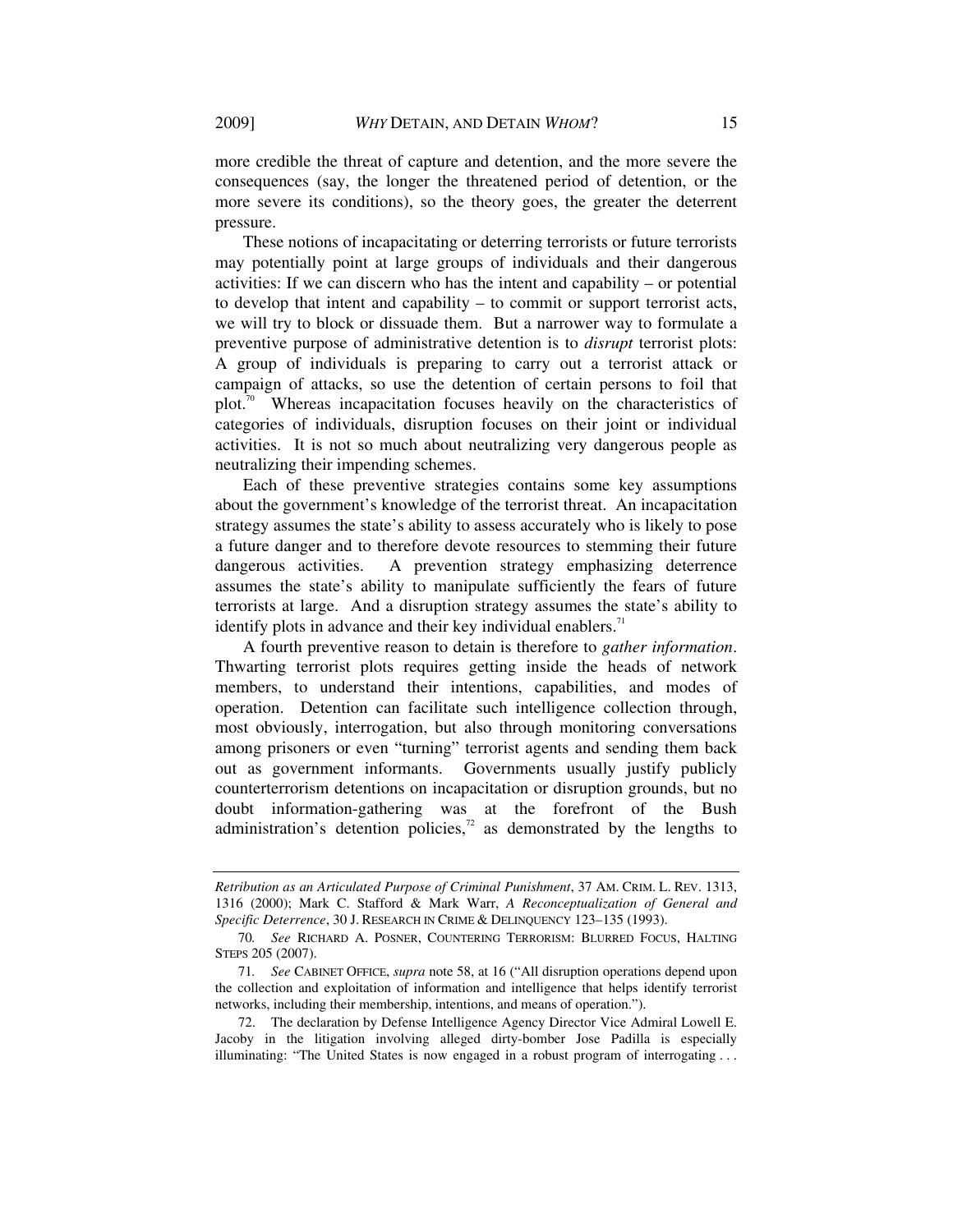which that Administration went to defend permissive interrogation standards and CIA detention programs.<sup>73</sup> "These are dangerous men with unparalleled knowledge about terrorist networks and their plans for new attacks," explained President Bush in September 2006, in disclosing publicly the CIA secret detention program. "The security of our nation and the lives of our citizens depend on our ability to learn what these terrorists know." $74$ 

This last point about facilitating information-gathering shows that there are often synergies among the preventive approaches. Incapacitating individuals suspected of posing serious dangers may deter individuals from engaging in or supporting dangerous activities. Disrupting major plots and interrogating the plotters may reveal a lot about how future schemes will be hatched and who among the many dangerous individuals remaining at large are most likely to play critical roles in those schemes. Any sound counterterrorism strategy will combine all of these elements to some degree. $75$ 

But there are also tradeoffs among these elements of prevention. In part this is due to the costs of detention, some of which are discussed below.<sup>76</sup> It also results from the fact that counterterrorism detention strategy – and with it consideration of administrative detention's utility in certain circumstances – is formulated in an environment of constrained resources.

There are also, however, tensions *among* the preventive purposes of detention and the means to achieve them. For example, the government can monitor suspects' movements and communications, not only to foresee and forestall plots but to gain a more complete picture of the terrorist network and its activities; but the moment the government detains someone, those movements and communications may cease along with its ability to track them. Releasing a captured individual still believed to pose a danger may offer opportunities to follow him, perhaps with more to be gained through information collection than the marginal risk of his committing major violence. In other words, an aggressive incapacitation approach may

 74. President George W. Bush, Speech: President Discusses Creation of Military Commissions to Try Suspected Terrorists (Sept. 6, 2006), http://www.whitehouse.gov/ news/releases/2006/09/20060906-3.html. *See also* Remarks by Attorney General Mukasey, *supra* note 8. ("Detention often yields valuable intelligence about the intentions, organization, operations, and tactics of our enemy.").

75*. See* PHILIP BOBBITT, TERROR AND CONSENT: THE WARS FOR THE TWENTY-FIRST CENTURY (2008); CABINET OFFICE, *supra* note 58.

76*. See infra* Part IV.

enemy combatants in the War on Terrorism. [They] hold critical information about our enemy and its planned attacks against the United States that is vital to our national security." Declaration of Vice Admiral Lowell E. Jacoby (USN) Director of the Defense Intelligence Agency at 6, Padilla v. Rumsfeld, 243 F. Supp. 2d 42 (S.D.N.Y. 2003) (No. 02CV04445), 2002 WL 34342502.

<sup>73</sup>*. See* Scott Shane, David Johnston & James Risen, *Secret U.S. Endorsement of Severe Interrogations*, N.Y. TIMES, Oct. 4, 2007; at A1; Sheryl Gay Stolberg, *Bush Says Interrogation Methods Aren't Torture*, N.Y. TIMES, Oct. 6, 2007, at A1.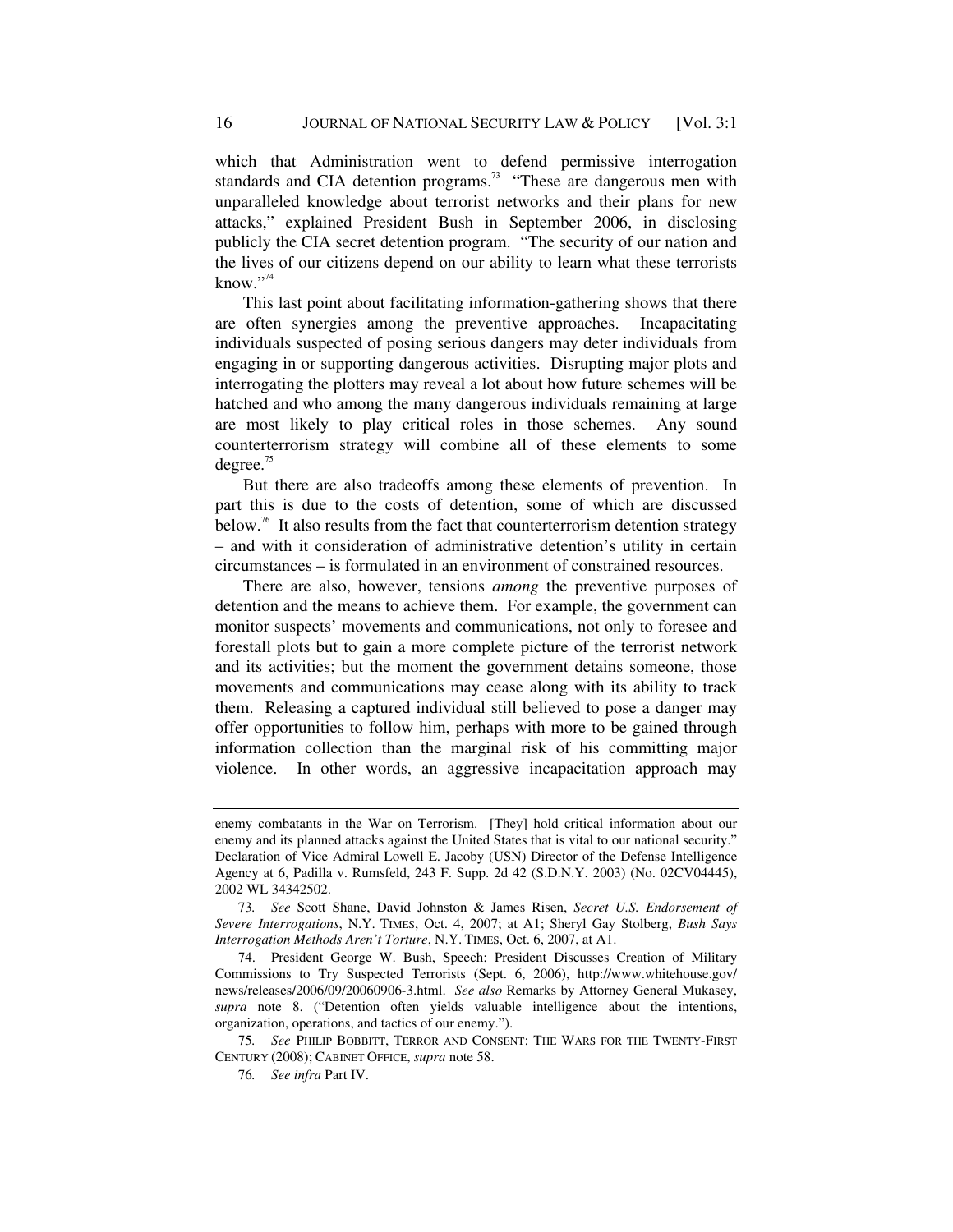sometimes undermine information-gathering activities.<sup>77</sup> As the U.K. government's Intelligence and Security Committee reported in its examination of the 2005 London subway bombings, "[t]here is always a difficult balance to strike between investigating those known to be a current threat and working to discover other possible threats."<sup>78</sup>

In considering new detention laws, the critical question is therefore not simply the utility of proposed legal authorities. It is their benefits and costs compared to alternative available tools and in combination. That assessment requires knowing more precisely whom the new laws would detain, the subject of Part IV.

#### III. DETAIN *WHOM?*

Aside from clarifying the policy requirements motivating administrative detention proposals – and therefore allowing better comparison to existing legal tools – answering the *why* question helps guide the substantive definition of the class subject to that detention. That is, the answer to *why* administratively detain heavily determines *whom* specifically to detain. Should Congress draw administrative detention laws targeting those who pose a certain level and type of dangerousness? Or who committed certain acts? Or who are members of certain designated terrorist groups? Or who has information about others who are? This Part explores how Congress might define the subject class, drawing on examples from American law and anti-terrorism laws in other democracies.

One approach to new detention laws would simply continue using the Bush administration's notion of enemy combatancy as the relevant inquiry. That is, recalling the definitions cited earlier, courts might be charged with determining whether an individual is a "member" of a certain organization, or has committed a "belligerent act," or has "supported" those who are or have.<sup>79</sup> The government's claim in *Hamdi* and *Rasul* notwithstanding, one can certainly construct judicially manageable standards for any of these inquiries.<sup>80</sup> After all, these concepts have analogues in criminal law that judges apply regularly (say, conspiracy liability in the case of membership

 <sup>77.</sup> The case of the "Lackawanna 6" provides an illustration of how this tension among priorities has played out in practice. Upon discovering a possible al Qaeda sleeper cell outside Buffalo, New York, in 2002, some elements within the United States Government favored immediate arrest while others favored surveillance. *See* Robert M. Chesney, *The Sleeper Scenario: Terrorism-Support Laws and the Demands of Prevention*, 42 HARV.J. ON LEGIS. 1, 40-44 (2005).

 <sup>78.</sup> Quoted in CABINET OFFICE, *supra* note 58, at 17.

 <sup>79.</sup> *See supra* Part I.

 <sup>80.</sup> Indeed, this is what federal courts are now charged with doing with respect to many Guantánamo detainees following *Boumediene v. Bush*, 128 S. Ct. 2229 (2008), sitting as habeas courts reviewing the factual basis for detention. *See* Boumediene v. Bush, No. 04- 1166 (RJL), 2008 WL 4722127 (D.D.C. Oct. 27, 2008).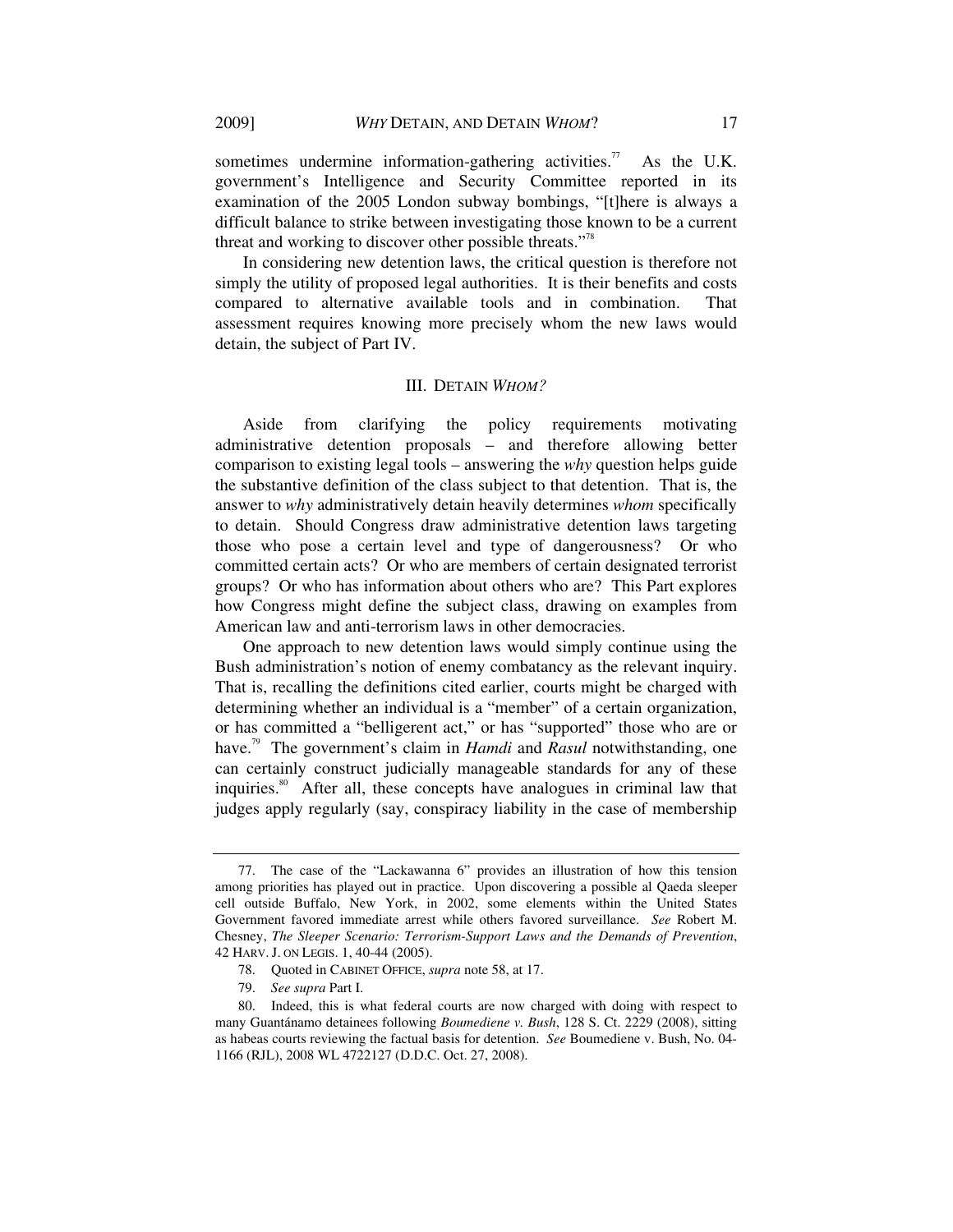or aiding and abetting in the case of support). $81$ 

Once free from the paradigmatic confines of the law of war, however, in designing an administrative detention regime, enemy combatancy need not be the starting point at all. After all, the traditional notion of enemy combatancy grew out of a warfare context in which participation in an enemy army could reasonably be assumed to serve as an accurate indicator of one's future threat, measured in traditional military terms. Even those who cling to a "war on terror" paradigm acknowledge that the fight against terrorism generally or al Qaeda in particular is unlike any previous war in terms of the nature of the enemy, its threat, and the way we think about success. $82$  Moreover, it is widely believed that since 2001 the terrorist threats to the United States and its allies have become less centralized, less hierarchical, and less formalized, even further complicating direct application of legal standards developed for fighting traditional armies.<sup>83</sup> There is a range of alternative ways to define the detention class that may better fit the policy problem to be solved.

One model for defining the class might draw upon existing examples of administrative detention in U.S. law, which permit the long-term detention of certain categories of individuals judicially adjudged as "dangerous." Some state laws, for example, authorize the detention of charged or convicted sex offenders who, due to a "mental abnormality," are likely to engage in certain acts of sexual violence. $84$  These statutory schemes might be a particularly apt analogue because, as is often supposed about religiously extremist terrorists, they were premised legislatively on a view that some sexual predators are undeterrable from future violence.<sup>85</sup> Under federal bail law, arrestees can similarly be held pending trial upon sufficient showing that no release conditions would reasonably assure community safety.<sup>86</sup>

To be sure, it remains highly debatable whether dangerousness alone as an administrative detention standard would pass constitutional muster, at least with respect to U.S. citizens or those captured inside the United

<sup>81</sup>*. See* Robert Chesney & Jack Goldmith, *Terrorism and the Convergence of Criminal and Military Detention Models*, 60 STAN. L. REV. 1079 (2008).

 <sup>82.</sup> *See* BOBBITT,*supra* note 75.

 <sup>83.</sup> Although there exists a major debate among terrorism experts as to the continuing strength of al Qaeda, even those who assess al Qaeda as resurgent acknowledge that "informal local terrorist groups are certainly a critical part of the global terrorist network." Bruce Hoffmann, *The Myth of Grass-Roots Terrorism: Why Osama bin Laden Still Matters*, FOREIGN AFF, May/June 2008; *see also* MARC SAGEMAN, LEADERLESS JIHAD: TERROR NETWORKS IN THE TWENTY-FIRST CENTURY (2008) (arguing that the major terrorist threat to the United States and the West now comes from loose-knit local cells).

<sup>84</sup>*. See* Kansas v. Hendricks, 521 U.S. 346 (1997).

 <sup>85.</sup> *See id*. at 351, 362-363. Another example is involuntary commitment of certain mentally ill persons believed to be dangerous. In *Addington v. Texas*, 441 U.S. 418 (1979), the Supreme Court held that to comport with Fourteenth Amendment due process in a civil proceeding brought under state law to involuntarily commit in a mental hospital an individual for an indefinite period only the clear and convincing evidence standard was required.

<sup>86</sup>*. See* United States v. Salerno, 481 U.S. 739 (1987).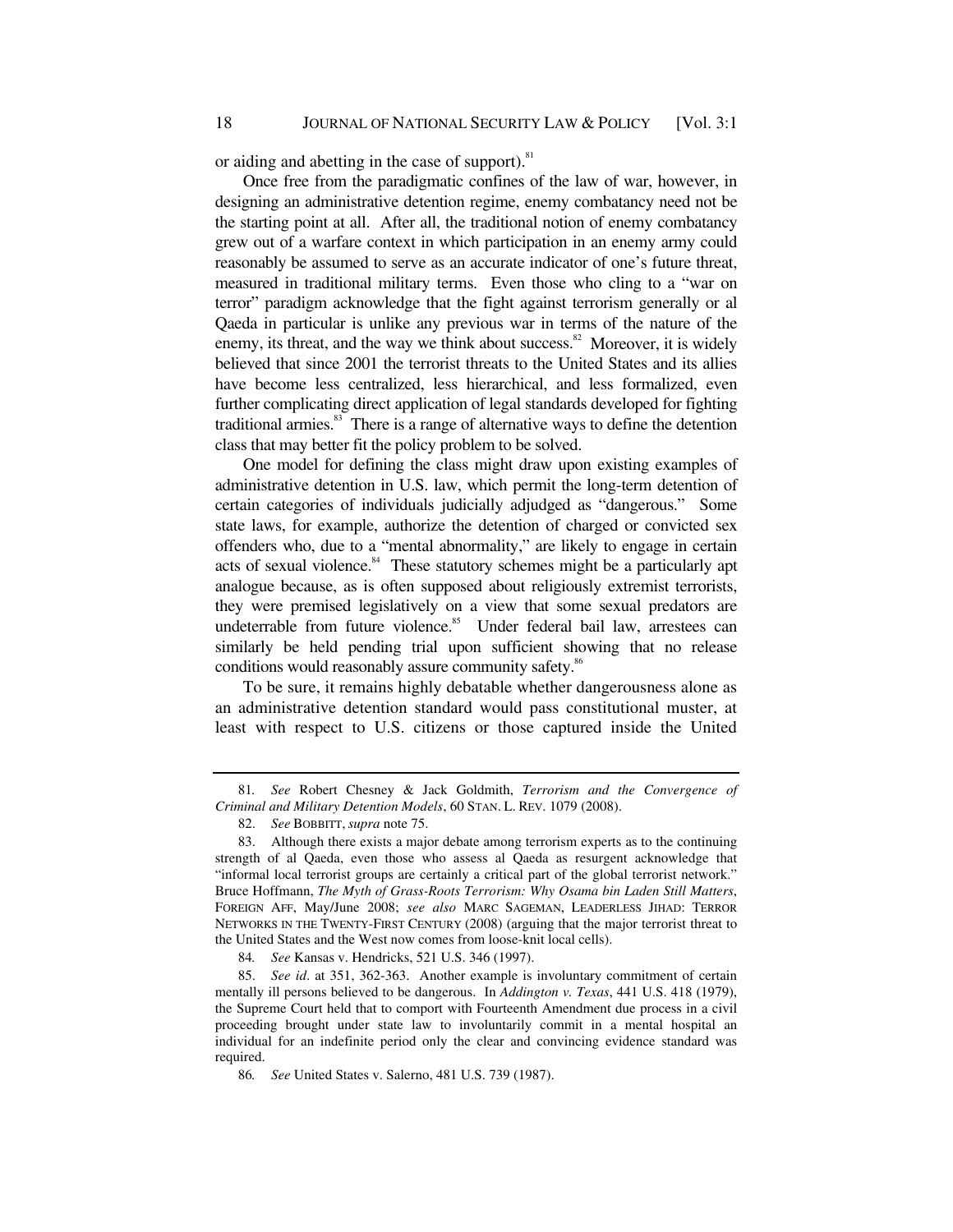States.<sup>87</sup> In *Zadvydas v. Davis*, for instance, the Court made clear that indefinite administrative detention of a removable alien would raise constitutional due process concerns,<sup>88</sup> but the Court also noted that a statutory scheme directed at suspected terrorists, in particular, might change its analysis.89 As in other areas of American law, an administrative detention regime might include future dangerousness as at least one critical element. And, accordingly, the central inquiry for courts – assuming judicial review – might be to review the Executive's dangerousness assessment.

Instead of defining the detention category around dangerousness, a statute might tie detention to membership or affiliation. Consider the Alien Enemies Act, a statute enacted in 1798 and later amended, which declares:

Whenever there is a declared war between the United States and any foreign nation or government . . . and the President makes public proclamation of the event, all natives, citizens, denizens, or subjects of the hostile nation or government, being of the age of fourteen years and upward, who shall be within the United States and not actually naturalized, shall be liable to be apprehended, restrained, secured, and removed as alien enemies.<sup>90</sup>

In *Ludecke v. Watkins*,<sup>91</sup> the Supreme Court upheld the Act's World War II implementation, which occurred via a presidential directive calling for detention and removal of all alien enemies "who shall be deemed by the Attorney General to be dangerous to the public pea[c]e and safety of the United States."<sup>92</sup> The statute, which remains on the books today, was clearly premised on the idea that during wartime an individual's citizenship of an enemy state is a strong indicator of threat.

The United Kingdom's 2005 Prevention of Terrorism Act, as another model, allows for the imposition of "control orders" (or restrictions on an individual's movements, communications, or other freedoms) based on past or present activities. It authorizes control orders when the government "has reasonable grounds for suspecting that the individual is or has been involved in terrorism-related activity," which is further defined as:

 <sup>87.</sup> The complex constitutional issues are beyond the scope of this paper, but of course they are highly relevant and any administrative detention scheme would face intense judicial challenge. Throughout this paper I cite a number of U.S. federal and state preventive detention laws that have been upheld, though usually on very narrow grounds. For a view skeptical of the constitutionality of preventive detention laws related to terrorism, see Hamdi v. Rumsfeld, 542 U.S. 507, 554-557 (Scalia, J., dissenting).

 <sup>88.</sup> Zadvydas v. Davis, 533 U.S. 678 (2001).

<sup>89</sup>*. See id*. at 691.

 <sup>90. 50</sup> U.S.C. §21 (2006) (originally enacted as Alien Enemies Act of 1798, ch. 66, 1 Stat. 577).

 <sup>91.</sup> Ludecke v. Watkins, 335 U.S. 160 (1948).

<sup>92</sup>*. See id.* at 163.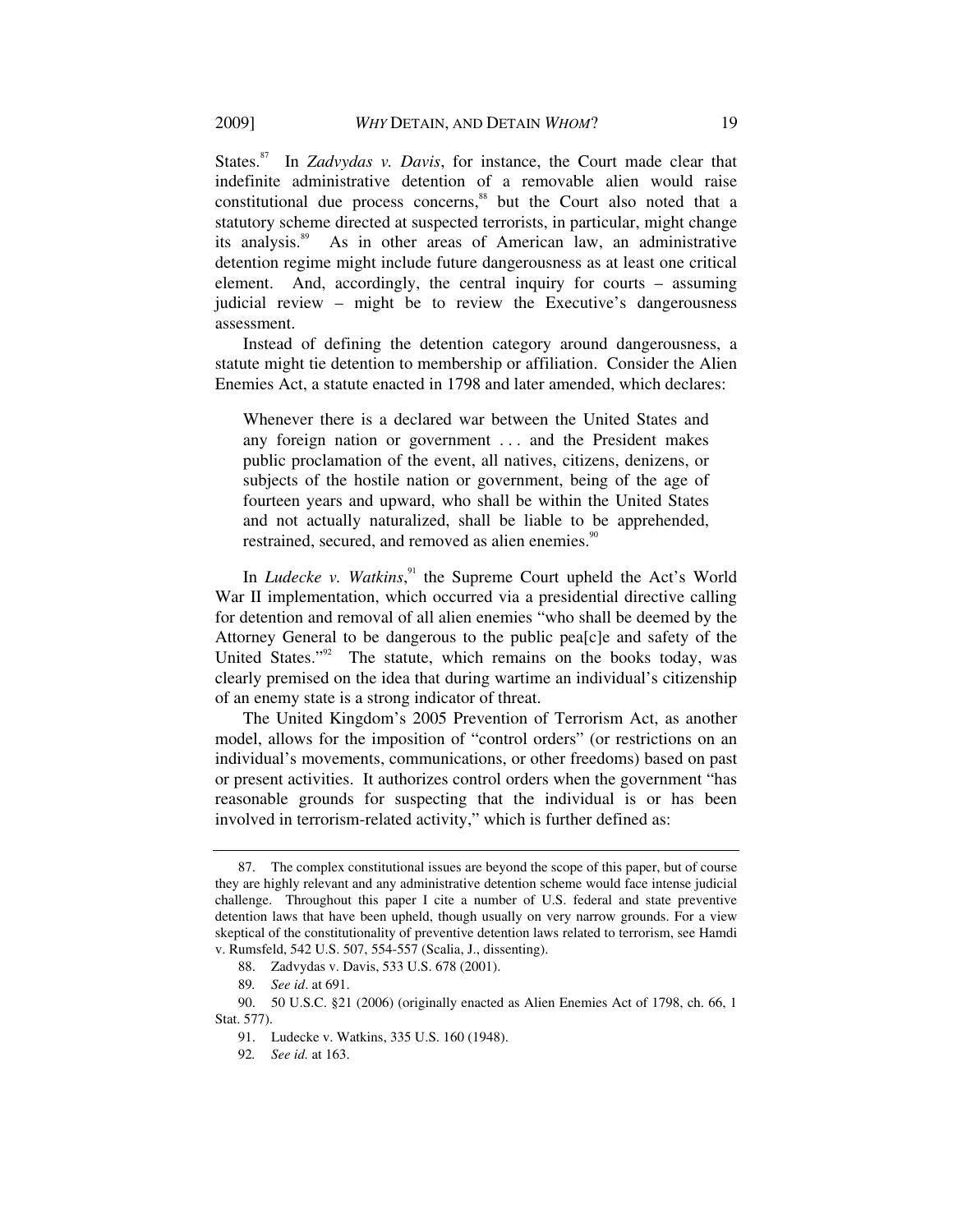(a) the commission, preparation or instigation of acts of terrorism; (b) conduct which facilitates the commission, preparation or instigation of such acts, or which is intended to do so; (c) conduct which gives encouragement to the commission, preparation or instigation of such acts, or which is intended to do so; (d) conduct which gives support or assistance to individuals who are known or believed to be involved in terrorism-related activity.<sup>93</sup>

Under this model, the critical review inquiry for courts focuses not on an individualized assessment of future dangerousness or membership but on whether an individual committed certain acts. Parliament likely selected these types of acts because they were believed to serve as a good indicator of future dangerousness.<sup>94</sup>

As yet another set of models, consider two Israeli administrative detention schemes, one tied to a showing of necessity and another to showing dangerousness-plus. Under one statutory scheme, its domestic "Emergency Powers Law," the Executive can order judicially reviewed detention based on the extremely broad standard of "reasonable cause to believe that reasons of state security or public security require that a particular person be detained."<sup>95</sup> This does not presuppose a state of war, and it contrasts with Israel's Unlawful Enemy Combatant statute, a law passed in 2002 following the Israeli Supreme Court's concerns over the detention of Hezbollah fighters' family members as bargaining chips. The new statute, recently upheld by the Israeli Supreme Court,<sup>96</sup> provides authority to detain certain individuals fighting on behalf of foreign forces with which Israel regards itself in a state of armed conflict. Pursuant to strict judicial review requirements, the statute authorizes detention of someone who "participated either directly or indirectly in hostile acts against the State of Israel or is a member of a force perpetrating hostile acts against the State of Israel" *and* whose "release will harm State security."<sup>97</sup> In other words, detention under the latter scheme requires a showing of either certain acts *or* membership *plus* dangerousness.

The 2001 USA PATRIOT Act contains provisions authorizing the *short-term* detention of aliens on grounds similar to many of these previous

 <sup>93.</sup> Prevention of Terrorism Act, 2005, ch. 2, §§1-2 (Eng.), *available at* http://www. opsi.gov.uk/acts/acts2005/ukpga\_20050002\_en\_1.

<sup>94</sup>*. See* CABINET OFFICE, *supra* note 58, at 17-18.

 <sup>95.</sup> Emergency Powers (Detention) Law (EPDL), 5739-1979, S.H. 76, 33 L.S.I. 89-92 (Isr. 1979). *See generally Administrative Detention: The Legal Basis for Administrative Detention, Israeli Law*, http://www.btselem.org/English/Administrative\_Detention/Israeli\_ Law.asp .

<sup>96</sup>*. See* CrimA 6659/06 Anonymous v. State of Israel [2008] (S. Ct. Isr.), *available at* http://elyon1.court.gov.il/files\_eng/06/590/066/n04/06066590.n04.pdf.

 <sup>97.</sup> Incarceration of Unlawful Combatants Law, 5762-2002 (Isr.), *available at* 32 ISRAELI Y.B. HUM. RTS. 389 (2002) *and at* http://www.justice.gov.il/NR/rdonlyres/7E86D0 98-0463-4F37-A38D-8AEBE770BDE6/0/IncarcerationLawedited140302.doc.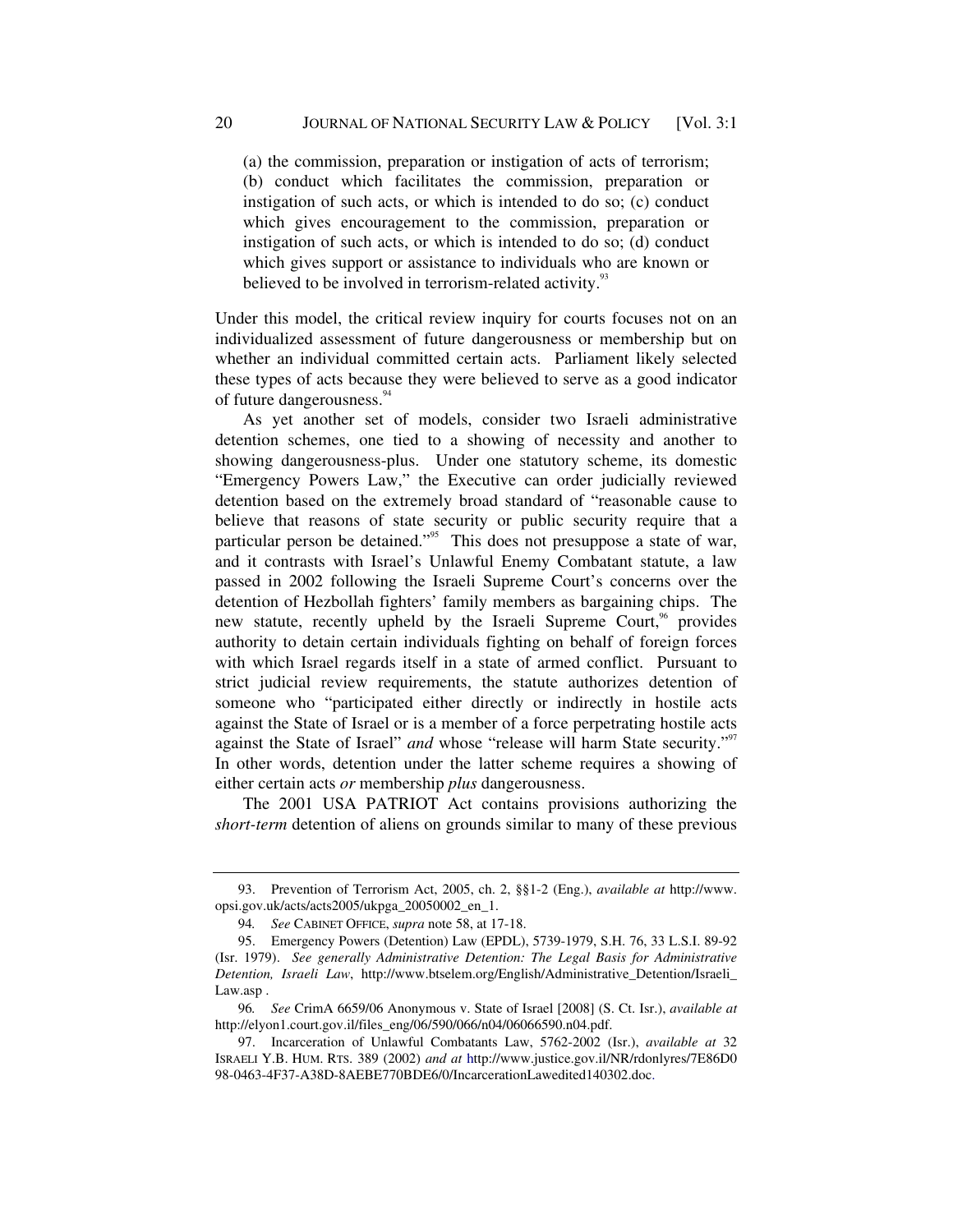examples. It gives the Attorney General power to detain, among others, any alien whom he has reason to believe is "likely to engage after entry in any terrorist activity," has "incited terrorist activity," is a "representative" or "member" of a terrorist organization, or "has received military-type training" from a terrorist organization.<sup>98</sup> The Act also authorizes the Attorney General to detain aliens who are "engaged in any other activity that endangers the national security of the United States."<sup>99</sup>

These examples are intended to show just a partial range of possible definitions of the detention class, any of which is susceptible to judicial application. So which one makes sense: A broad "state security" class? Dangerousness? Membership? Commission of proscribed acts? Knowledge? The answer depends heavily on strategic purpose.

If, for example, the overwhelming focus of administrative detention is to incapacitate individuals likely to pursue threatening terrorist activities (and perhaps to deter others), then the authority to detain would most naturally turn on an individual's supposed dangerousness. In that regard, a statutory scheme might resemble administrative detention laws mentioned above, aimed at supposedly very dangerous sex offenders whose prison term has expired or pre-trial arrestees. Or the scheme might rely on proxy indicators of dangerousness, as the Israeli Unlawful Enemy Combatant statute does, to further restrict and refine the dangerousness inquiry.<sup>100</sup> The Israeli Supreme Court, in upholding the statute, explained its incapacitation purpose in the following terms:

[W]e are dealing with an administrative detention whose purpose is to protect state security by removing from the cycle of hostilities anyone who is a member of a terrorist organization or who is taking part in the organization's operations against the State of Israel, in view of the threat that he represents to the security of the state and the lives of its inhabitants.<sup>101</sup>

The incapacitation purpose of the U.K.'s 2005 Prevention of Terrorism Act control order provisions is likewise clear from its text, which states that "for the purposes [of the U.K. statute] it is immaterial whether the acts of terrorism in question are specific acts of terrorism or acts of terrorism generally."<sup>102</sup>

 <sup>98.</sup> Uniting and Strengthening America by Providing Appropriate Tools Required to Intercept and Obstruct Terrorism (USA PATRIOT) Act of 2001, §412(a), Pub. L. No. 107- 56, 115 Stat. 272, 350-352 (codified at 8 U.S.C. §1226a (2006)); 8 U.S.C. §1182(a)(3)(A)- (B) (2006).

 <sup>99. 8</sup> U.S.C. §1226a(a)(3)(B)*.*

 <sup>100.</sup> *See supra* note 98 and accompanying text.

<sup>101</sup>*. State of Israel*, at ¶15.

 <sup>102.</sup> Prevention of Terrorism Act, 2005, ch. 2, §1(9) (Eng.).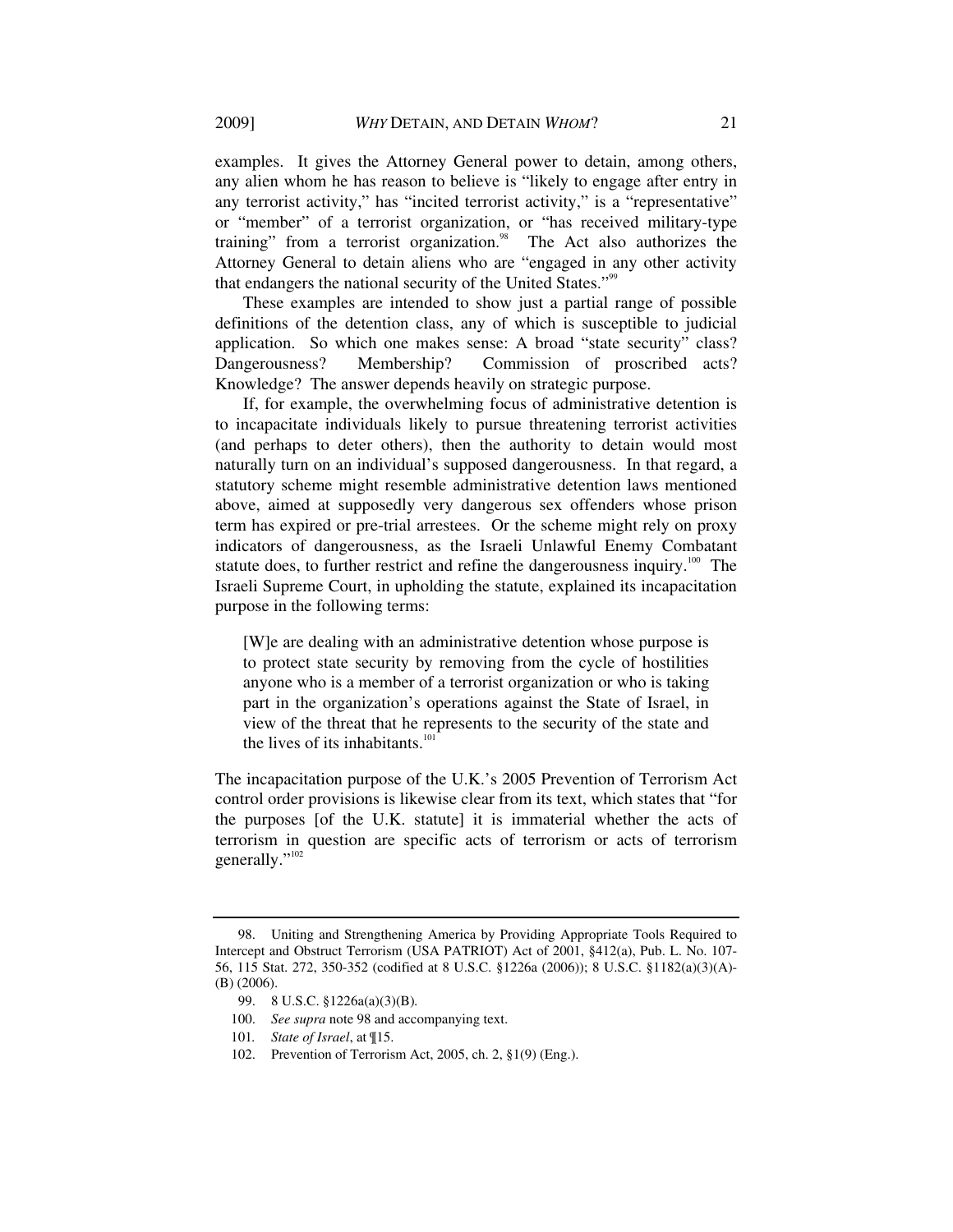If, by contrast, the emphasis of administrative detention is not to incapacitate individuals but to disrupt impending plots, then the focus of authority to detain might be cast differently – in some ways more narrowly but in some ways perhaps more broadly. A 2007 Senate bill, known as the National Security with Justice Act, for instance, sought to authorize detention on a showing that "failure to detain that [international terrorist] will result in a risk of imminent death or imminent serious bodily injury to any individual or imminent damage to or destruction of any United States facility." $103$  On the one hand, in theory disruption can be achieved by nabbing only key leaders and planners and those directly involved in a specific plot; even if some very dangerous but peripherally involved associates remain free, the scheme may be ruined. On the other hand, detention to disrupt might be thought to justify detaining for some period of time even individuals who are not dangerous at all (perhaps not very committed to the terrorist cause nor capable of doing much harm) but who play a role in a particular plot or might just have information about it.<sup>104</sup>

The key inquiry in the last example is different from an inquiry about incapacitation: detention to disrupt assumes a functional linkage between an individual and a plot (or set of plots), whereas incapacitation looks to an individual's general will and capacity to do harm. A statutory regime focused on disruption would accordingly define the class around plots or a showing that "but for" detention of a particular individual, terrorist attacks are likely. There will often be some overlap of these categories, but not always. Consider, for example, a terrorist financier who funds several terrorist organizations. The government may regard him as extremely dangerous and might believe that detaining him would reduce generally the likelihood and effectiveness of future terrorist attacks (incapacitation) and would frighten others from funding terrorism (deterrence). But he is unlikely to be covered by a law requiring a showing that failure to detain him would substantially increase the risk of a specific, imminent attack. Consider then, as an example running the other direction, a terrorist organization's courier believed to be carrying messages to its members about an impending attack: measured against a standard of dangerousness, he might fall outside an incapacitation-detention law. But his specific involvement in an imminent attack might put him squarely within a law aimed at disruption.

If the major focus of administrative detention is information-gathering, the logical definition of the detention class would change again. Administrative detention might target individuals believed to have critical information about either terrorism threats generally or, more narrowly, specific terrorism plots. In the immediate aftermath of 9/11, the U.S.

 <sup>103.</sup> National Security with Justice Act, S.1876, 110th Cong. §105(a)(1) (2007).

 <sup>104.</sup> *See infra* notes 142-143 and accompanying text. As explained further below, disruption detention along these lines also points toward a short duration of detention, whereas dangerousness detention may in some cases point toward long-term detention.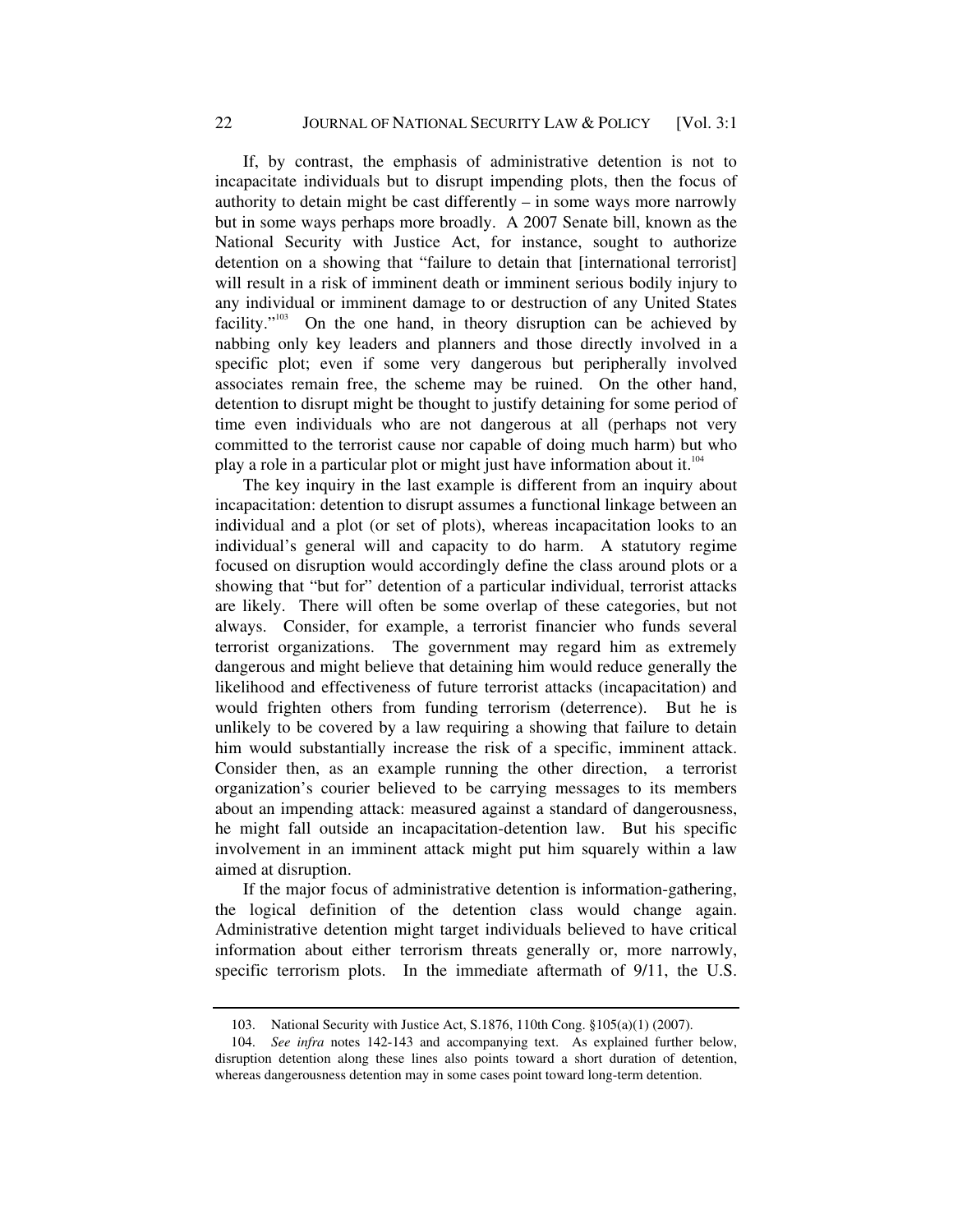government relied – amid much controversy and criticism – on the federal material witness statute, which under certain imperative circumstances allows arrest of an individual with information critical to a criminal proceeding.<sup>105</sup> An administrative detention system might similarly define detention authority in relation to an individual's supposed knowledge.<sup>106</sup> Again, often this category of individuals will overlap with inquiries of dangerousness or involvement in specific plots, and a law might require a showing of membership in a terrorist organization or commission of a terrorist act as a threshold matter before even considering the information question. But these categories will not always overlap. Consider, for example, an al Qaeda paymaster who might not be individually very dangerous but who might have substantial information about associates who are. Taken to the extreme, a law authorizing detention based on suspected knowledge alone might be used to justify holding the spouse or roommate of a suspected terrorist – even if not complicit – in order to question that individual about the suspect's actions, communications, and intentions.

In sum, the strategic priorities behind administrative detention proposals will guide how the substantive class should be defined. But, one might ask, if we need new tools to combat terrorism effectively, why not simply define the class broadly – as the Bush administration did – to give the Executive maximum flexibility? The Executive could then expand and contract the administrative detention class as needed to balance security and liberty. Part IV explains why not.

### IV. RESTRICTING *WHY AND WHOM*

As noted earlier, $107$  the Bush administration argued that broad detention authorities are needed for the entire range of reasons listed above – including incapacitation, deterrence, disruption, and information-gathering – and it therefore fought for an expansive definition of the "enemy

Mukasey, *supra* note 52*.*

<sup>105</sup>*. See* 18 U.S.C. §3144 (2000). For critical accounts of its use after 9/11, see HUMAN RIGHTS WATCH, WITNESS TO ABUSE: HUMAN RIGHTS ABUSES UNDER THE MATERIAL WITNESS LAW SINCE SEPTEMBER 11 (2005), http://www.hrw.org/en/reports/2005/06/26/ witness-abuse.

<sup>106</sup>*. See* COLE & LOBEL, *supra* note 21, at 250. According to then-retired Judge Michael B. Mukasey:

The [material witness] statute was used frequently after 9/11, when the government tried to investigate numerous leads and people to determine whether follow-on attacks were planned – but found itself without a statute that authorized investigative detention on reasonable suspicion, of the sort available to authorities in Britain and France, among other countries. And so, the U.S. government subpoenaed and arrested on a material witness warrant those like Padilla who seemed likely to have information.

<sup>107</sup>*. See supra* Parts I-II.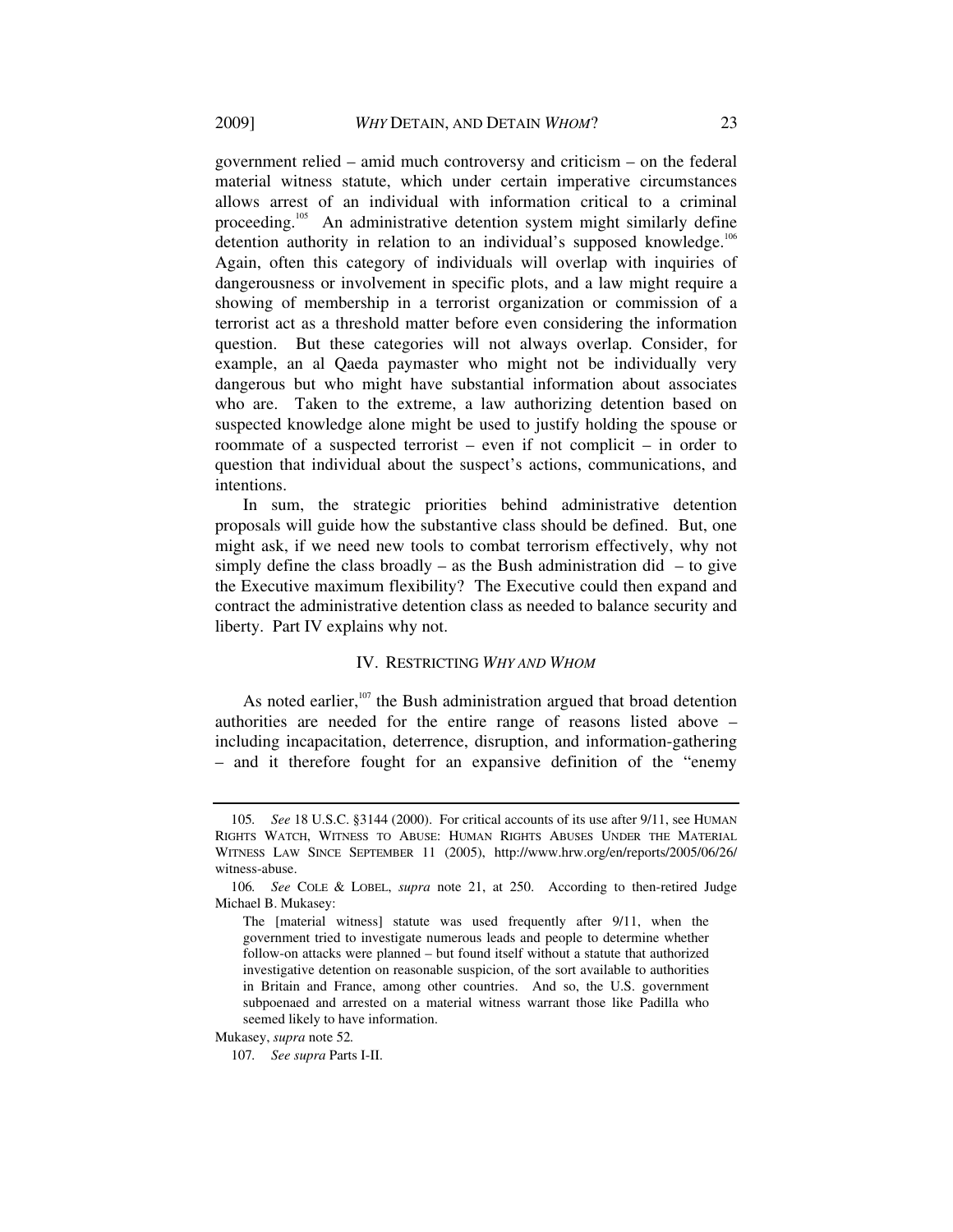combatants" detention class.<sup>108</sup> Even if one rejects the full breadth of the Bush administration's argument, the notion is certainly correct that all the elements of prevention listed above feature in any overall counterterrorism strategy.<sup>109</sup>

The main reason for narrowing the class – for restricting the definition of those liable to be administratively detained – is that every expansion comes at a price. This brings us back to the need to consider carefully strategic priorities.

The policy calculus must include consideration not just of the general dangers attached to enacting any new detention regime but the marginal dangers that come from expanding the size and shape of the susceptible class. A full discussion of all of those dangers is beyond the scope of this article, but it is worth highlighting several of the most significant ones because they are relevant to the article's broader point: that the ultimate policy merits of administrative detention will turn at least as much on the issue of defining the substantive class as on fashioning the right procedures.

Debates about administrative detention are usually cast in terms of liberty versus security.<sup>110</sup> But administrative detention – both its use as well as its mere enactment – carries risks to both liberty and security. Experiences of the U.S. and allied governments since September 2001 suggest that those costs are unlikely to be mitigated even by robust procedural protections without also constraining tightly the substantive detention criteria, and those experiences offer valuable lessons that should guide the definition of any administrative class.

Administrative detention opponents justifiably argue that creating new mechanisms for detention with diluted procedural protections (compared to the procedural features of American criminal justice) puts liberty at risk.<sup>111</sup> The most obvious liberty concern is that innocent individuals will get swept up and imprisoned – the "false positive" problem. Civil libertarians rightly worry, too, that aside from the specific risk to particular individuals, any expansion of administrative detention (I say "expansion" because, as noted earlier, administrative detention already exists in some nonterrorist contexts in American law)<sup>112</sup> risks more generally eroding checks on state power. To some the idea of administrative detention for suspected terrorists is the kind of "loaded weapon" that Justice Jackson worried about at the time of

 <sup>108.</sup> In the course of the *Padilla* litigation, for example, the Government asserted each of them. Brief of Petitioner at 28-38, Rumsfeld v. Padilla, 542 U.S. 426 (2004) (No. 03- 1027), 2004 WL 542777.

<sup>109</sup>*. See, e.g.,* CABINET OFFICE, *supra* note 58 (explaining the U.K. government's use of each of them).

<sup>110</sup>*. See generally* ERIC A. POSNER & ADRIAN VERMEULE, TERROR IN THE BALANCE: SECURITY, LIBERTY, AND THE COURTS (2007).

<sup>111</sup>*. See* Roth*, supra* note 4; Ratner, *supra* note 5, Zabel & Benjamin, *supra* note 4; A CRITIQUE OF "NATIONAL SECURITY COURTS," *supra* note 4.

 <sup>112.</sup> *See supra* notes 85-87 and accompanying text.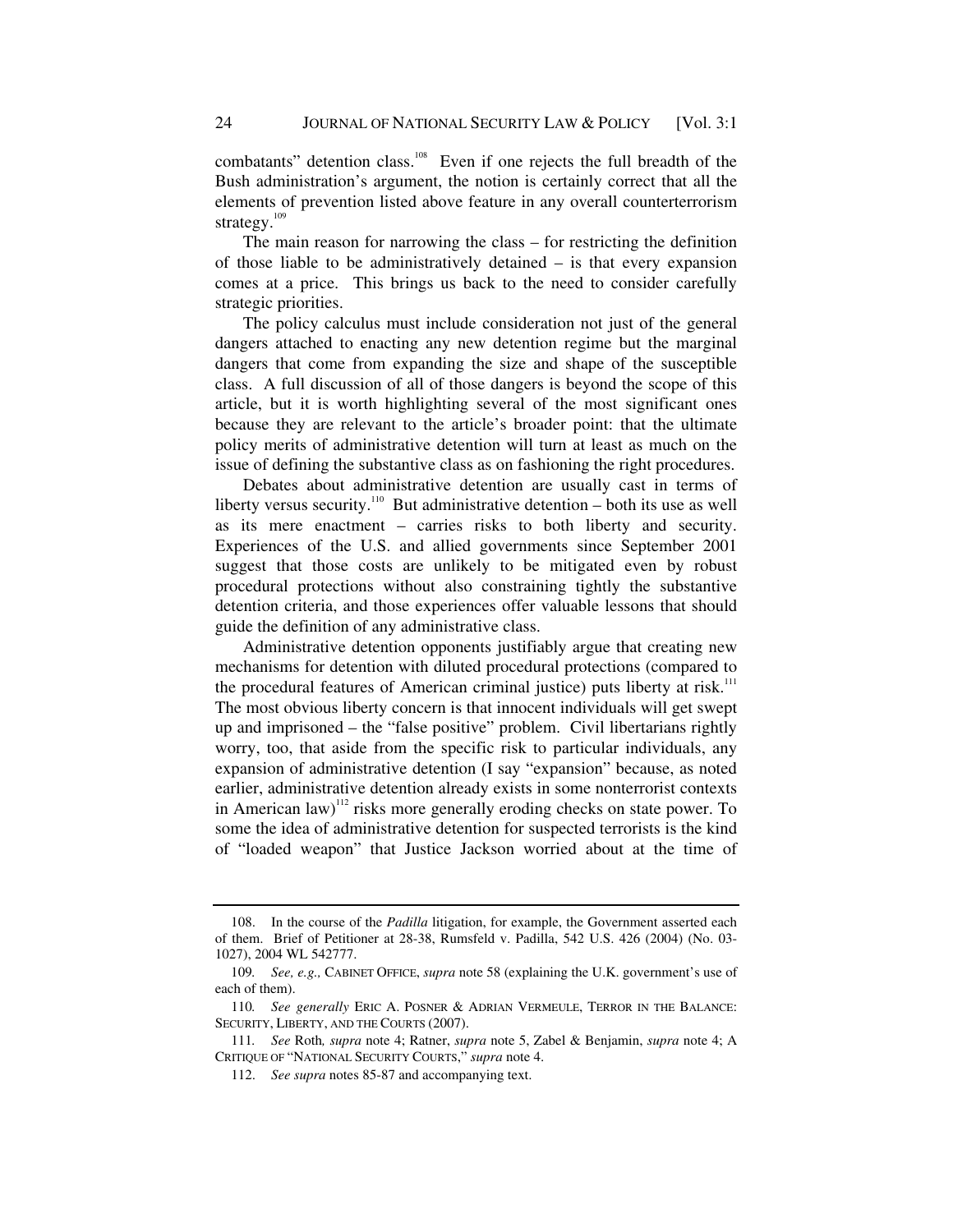*Korematsu*. Furthermore, even if we are satisfied that the U.S. government can use administrative detention responsibly, there are many unsavory foreign governments that might exploit the precedent for repressive purposes. We need, therefore, to be cautious about justifying principles that could be used pretextually by less democratic regimes to crack down, for example, on dissidents they might label "terrorists" or "national security threats."<sup>114</sup>

In safeguarding liberty against such risks, the discussion usually shifts quickly to the procedural protections afforded suspects (such as assistance of counsel and strict rules of evidence) or the burdens of proof placed on the government (such as probable cause, or beyond a reasonable doubt). But the substantive definition of the detention class is key to managing these risks as well, and without narrowing the class, even robust procedural protections will fail.

Some relatively narrow definitions – for instance, for those who commit certain acts – might generally be provable to great certainty, whereas some very broad ones – say, for those who harbor devotion to a hostile ideology – may be impossible to prove to a high certainty. A very broad definition of "conduct" or "dangerousness" justifying detention will also likely result in rounding up many suspects who would not actually have engaged in terrorist conduct. Indeed, that a broad substantive definition of the detention class can overwhelm even the most robust procedural protections is reflected in criticisms of recently expanded criminal liability for providing "material support" to terrorist organizations or engaging in terrorist conspiracies. Federal criminal statutes have been used to prosecute individuals for membership in terrorist organizations or for participating in terrorist conspiracies even when no specific terrorist plot could be shown.<sup>115</sup> Civil libertarians charge that these prosecutions have netted many individuals who were actually unlikely to engage in serious acts of terrorism.<sup>116</sup>

As to the issue of how administrative detention will be perceived and used internationally, a narrow set of definitional criteria – requiring, for example, a showing of certain specific acts or a linkage to specific plots – stands a better chance of winning legitimacy among allies and averting

<sup>113</sup>*. See* Ratner, *supra* note 5*.* In his dissent in *Korematsu v. United States*, 323 U.S. 214, 246 (1944), Justice Jackson warned that by validating repressive actions taken under emergency, "[t]he principle then lies about like a loaded weapon ready for the hand of any authority that can bring forward a plausible claim of an urgent need."

<sup>114</sup>*. See* LAURA K. DONOHUE, THE COST OF COUNTERTERRORISM: POWER, POLITICS, AND LIBERTY 121 (2008); DEBORAH PEARLSTEIN & PRITI PATEL, HUMAN RIGHTS FIRST, BEHIND THE WIRE: AN UPDATE TO ENDING SECRET DETENTIONS 24-25 (2005), http://www. humanrightsfirst.org/us\_law/PDF/ behind-the-wire-033005.pdf .

<sup>115</sup>*. See* Chesney & Goldmith, *supra* note 81, at 1101-1106.

 <sup>116.</sup> COLE & LOBEL, *supra* note 21, at 49.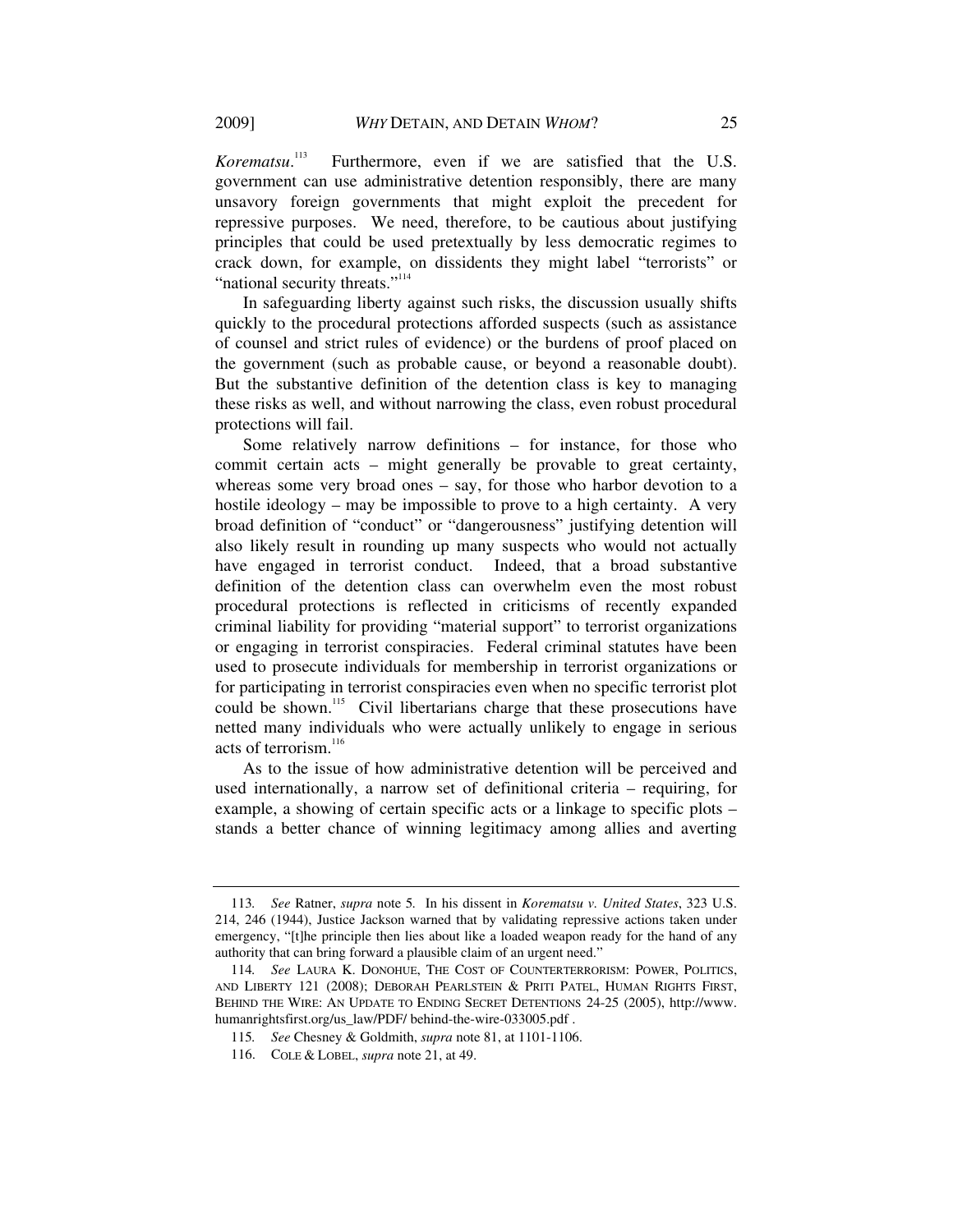overly expansive interpretations among other countries.<sup>117</sup> Although creating any new category of administrative detention risks chipping away at international norms that generally demand criminal prosecution to lock away bad actors, the more narrowly such a carve-out is defined the less prone it will be to political manipulation or to further stretching to deal with other types of public policy problems.

Besides these liberty risks, administrative detention carries costs and risks from a security standpoint. Again, the substantive criteria of detention law may help mitigate these risks.

Historically, detention practices – especially those viewed as overbroad – have sometimes proven counterproductive in combating terrorism and radicalization, and consideration of administrative detention's strategic utility should weigh these dangers. The British government learned painfully that internment of suspected Northern Ireland terrorists was viewed among Northern Irish communities as a form of collective punishment that fueled violent nationalism, and detention helped dry up community informants.<sup>118</sup> And in Iraq and Afghanistan, though exceptional cases because combat still rages there, detention has played an important role in neutralizing threats to coalition forces but has also contributed to anti-coalition radicalization, especially when perceived as being applied overbroadly.<sup>119</sup> Overbroad detention sweeps risk further radicalizing and alienating communities from which terrorists are likely to emerge or whose assistance is vital in penetrating or discerning extremist groups. $120$ Moreover, several influential studies of counterterrorism strategy have emphasized the need to target coercive policies (including military and law enforcement efforts) narrowly and precisely to avoid playing into al Qaeda propaganda efforts to aggregate local grievances into a common global movement.<sup>121</sup> Official U.S. military doctrine now cautions about similar risks in setting up detention systems in battling insurgencies. $122$ 

<sup>117</sup>*. See* Hakimi*, supra* note 55.

<sup>118</sup>*. See* DAVID BONNER, EXECUTIVE MEASURES, TERRORISM AND NATIONAL SECURITY, 87-96 (2007); DONOHUE, *supra* note 114 at 36-48; Tom Parker, *Counterterrorism Policies in the United Kingdom*, *in* PROTECTING LIBERTY IN AN AGE OF TERROR, *supra* note 42, Appendix A, at 119, 125-128.

<sup>119</sup>*. See* Carlotta Gall, *U.S.-Afghan Foray Reveals Friction on Antirebel Raids*, N.Y. TIMES, July 3, 2006, at A9; Alissa J. Rubin, *U.S. Remakes Jails in Iraq, but Gains Are at Risk*, N.Y. TIMES, June 2, 2008, at A1. The new U.S. military counterinsurgency manual offers similar cautions. COUNTERINSURGENCY FIELD MANUAL NO. 3-24, at ¶1-132 (2006), *available at* http://usacac.army.mil/cac/repository/materials/coin-fm3-24.pdf.

<sup>120</sup>*. See infra* note 134 and accompanying text; *see also* Pearlstein, *supra* note 4 (arguing that even if valid under U.S. and international law, preventive detention schemes are counterproductive in combating terrorism).

<sup>121</sup>*. See, e.g.,* Audrey Kurth Cronin, *How al-Qaida Ends: The Decline and Demise of Terrorist Groups*, INT'L SECURITY, Summer 2006 (31:1), at 7, *available at* http://www. mitpressjournals.org/doi/pdf/10.1162/isec.2006.31.1.7; David Kilcullen, *Countering Global Insurgency*, 28 J. STRATEGIC STUDIES 597 (2005).

<sup>122</sup>*. See* COUNTERINSURGENCY FIELD MANUAL, *supra* note 119, at ¶¶7-38, 7-40, 8-42.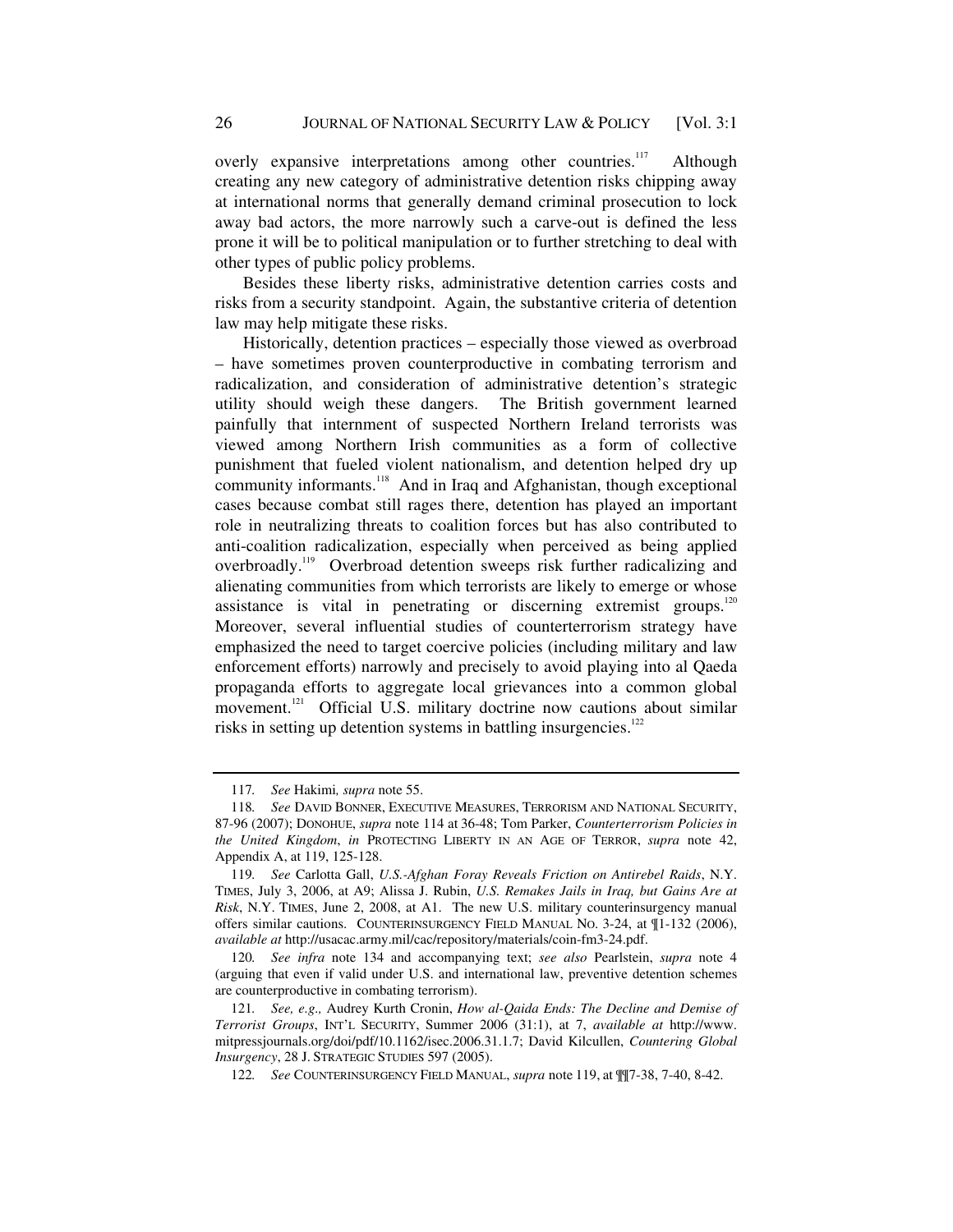Narrow definitional criteria can therefore help in mitigating an Executive's propensity to over-detain. Observers from both the right and the left worry correctly that in the face of terrorist threats the Executive is likely to push detention powers to or even past their legal outer boundaries in order to prevent catastrophe as well as head off accusatory political backlash for having failed to take sufficient action.<sup>123</sup> These are fundamentally policy problems, not legal problems, and will require sound Executive judgments no matter what the legal regime looks like. But once the role of detention is firmly situated in a broader counterterrorism strategy that seeks to balance the many competing policy priorities, a carefully drawn administrative detention statute might help restrain this propensity toward short-term overreach with long-term strategic drawbacks.

Considering these liberty and security risks in relation to the four preventive purposes outlined above, $124$  the process of narrowing the class subject to proposed administrative detention laws should begin by excluding deterrence or information-gathering as the dominant strategic driver. Although both have important roles to play in overall counterterrorism strategy, $125$  the costs of defining detention authority around them are likely too high to bear given the alternatives and expected benefits.

As for deterrence, virtually any very dangerous terrorist or terrorism supporter the government could target with a deterrence detention strategy would either be so committed to violent extremism as to render the marginal threat of administrative detention negligible<sup>126</sup> or would be deterred already by the threat of criminal prosecution or military attack (even discounted by a low probability of apprehension).<sup>127</sup> The publicity and martyrdom imagery surrounding detention might even make it seem appealing to some individuals or groups.

As for information-gathering, an administrative detention law premised on detaining individuals with valuable knowledge independent of an individual's nefarious activities sets a precedent too easily overused or abused at home or abroad.<sup>128</sup> Information-gathering, including through

<sup>123</sup>*. See, e.g.*, BRUCE ACKERMAN, BEFORE THE NEXT ATTACK: PRESERVING CIVIL LIBERTIES IN AN AGE OF TERRORISM 44-51 (2006); GOLDSMITH, *supra* note 12, at 116, 189- 190. For a historical account of the British "over-detention" phenomenon during World War II, *see* A.W. BRIAN SIMPSON, IN THE HIGHEST DEGREE ODIOUS: DETENTION WITHOUT TRIAL IN WARTIME BRITAIN (1992).

 <sup>124.</sup> *See supra* Part II.

<sup>125</sup>*. See* BOAZ GANOR, THE COUNTER-TERRORISM PUZZLE: A GUIDE FOR DECISION MAKERS 47-100 (2005).

<sup>126</sup>*. See* JESSICA STERN, THE ULTIMATE TERRORISTS 130-131 (1999).

 <sup>127.</sup> In upholding Israel's Unlawful Enemy Combatant statute, the Israeli Supreme Court noted that deterring others from committing acts is not a legitimate purpose of administrative detention. CrimA 6659/06 Anonymous v. State of Israel [2008] (S. Ct. Isr.) at ¶18, *available at* http://elyon1.court.gov.il/files\_eng/06/590/066/n04/06066590.n04.pdf.

<sup>128</sup>*. See* HUMAN RIGHTS WATCH, *supra* note 105.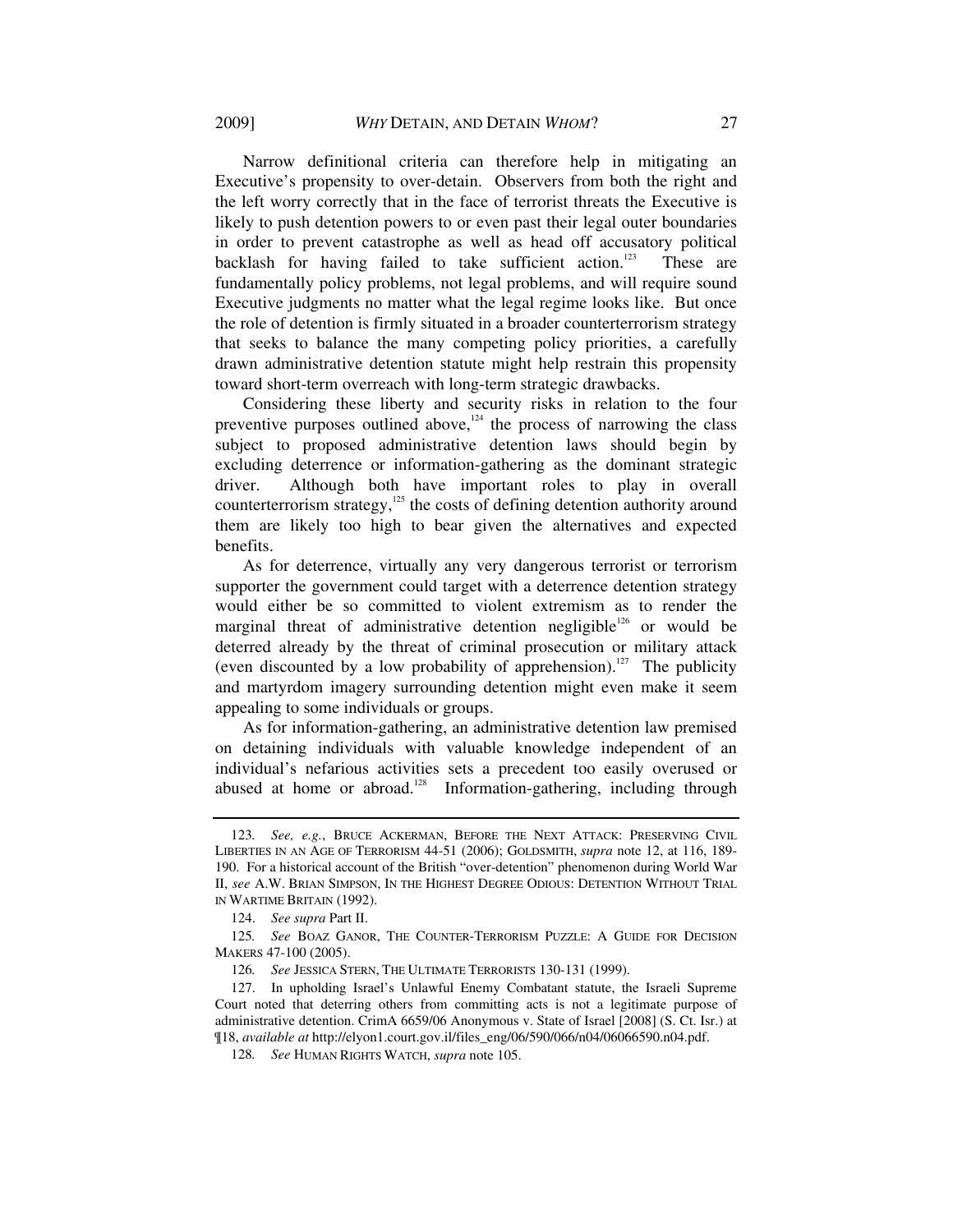lawful interrogation, will no doubt be a strong motivating objective behind almost any administrative detention scheme, and an individual's knowledge about terrorist operations or planning could be a reason not to release someone otherwise validly detained (i.e., someone held on grounds independent of knowledge).<sup>129</sup> But using a person's suspected knowledge alone as the basis for detention and completely delinking detention from an individual's voluntary and purposeful actions cuts even deeper than most other administrative detention into traditional civil liberties principles and safeguards.<sup>130</sup> Even in interpreting Congress's September 2001 authorization for the use of military force to include implicitly the power to detain "enemy combatants," the Supreme Court pulled back when it came to information-gathering, noting that "[c]ertainly we agree that indefinite detention for the purpose of interrogation is not authorized."<sup>131</sup> Furthermore, a detention law that allows incarceration based on knowledge might very well deter individuals with important information from coming forward voluntarily to the government. Because local community members are often best able to discern the affiliations and intentions of terrorists or militants embedded in their communities, individual tips are critical to identifying genuine threats otherwise invisible among populations. $132$ 

Incapacitation and disruption are likely to be more effective and legitimate strategic bases for new administrative detention laws, though information-gathering is likely to be an important secondary benefit.<sup>133</sup> As noted earlier, opponents of administrative detention argue that criminal law and other non-detention tools are adequate to incapacitate or disrupt the activities of most individuals whom the government would reasonably feel compelled to target, while proponents of administrative detention insist that the risk of some terrorists slipping through that net is too high.<sup>134</sup> Much of this debate comes down to differing assessments of the marginal danger posed by that remainder. But, significantly, even opponents of new administrative schemes acknowledge that stopping an individual from carrying out a terrorist attack (as opposed to merely acquiring information or to instill fear) is a legitimate purpose of detention.<sup>135</sup> The dispute is over

 <sup>129.</sup> Opponents of administrative detention will argue that detention, outside of criminal prosecution, even based on activities or threat is still too broad and prone to abuse. *See* COLE & LOBEL, *supra* note 21, at 47-50.

<sup>130</sup>*. See* Hamdi v. Rumsfeld, 542 U.S. 507, 521 (2004). On the other hand, one might argue that in some extreme emergency cases liberty concerns should give way to information requirements, especially if there are no alternative means to involuntary interrogation available.

<sup>131</sup>*. Id.* at 521.

<sup>132</sup>*. See* DONOHUE, *supra* note 114, at 28; Renee De Nevers, *Modernizing the Geneva Conventions*, 29 WASH. Q. 99, 106 (2006). For discussions of this phenomenon in the United Kingdom, see Christopher Caldwell, *Counterterrorism in the U.K.: After Londonistan*, N.Y. TIMES, June 25, 2006, §6 (Magazine), at 42.

 <sup>133.</sup> *See supra* notes 72-74 and accompanying text.

 <sup>134.</sup> *See supra* notes 2-4 and accompanying text.

<sup>135</sup>*. See, e.g.,* COLE & LOBEL, *supra* note 21, at 251-252.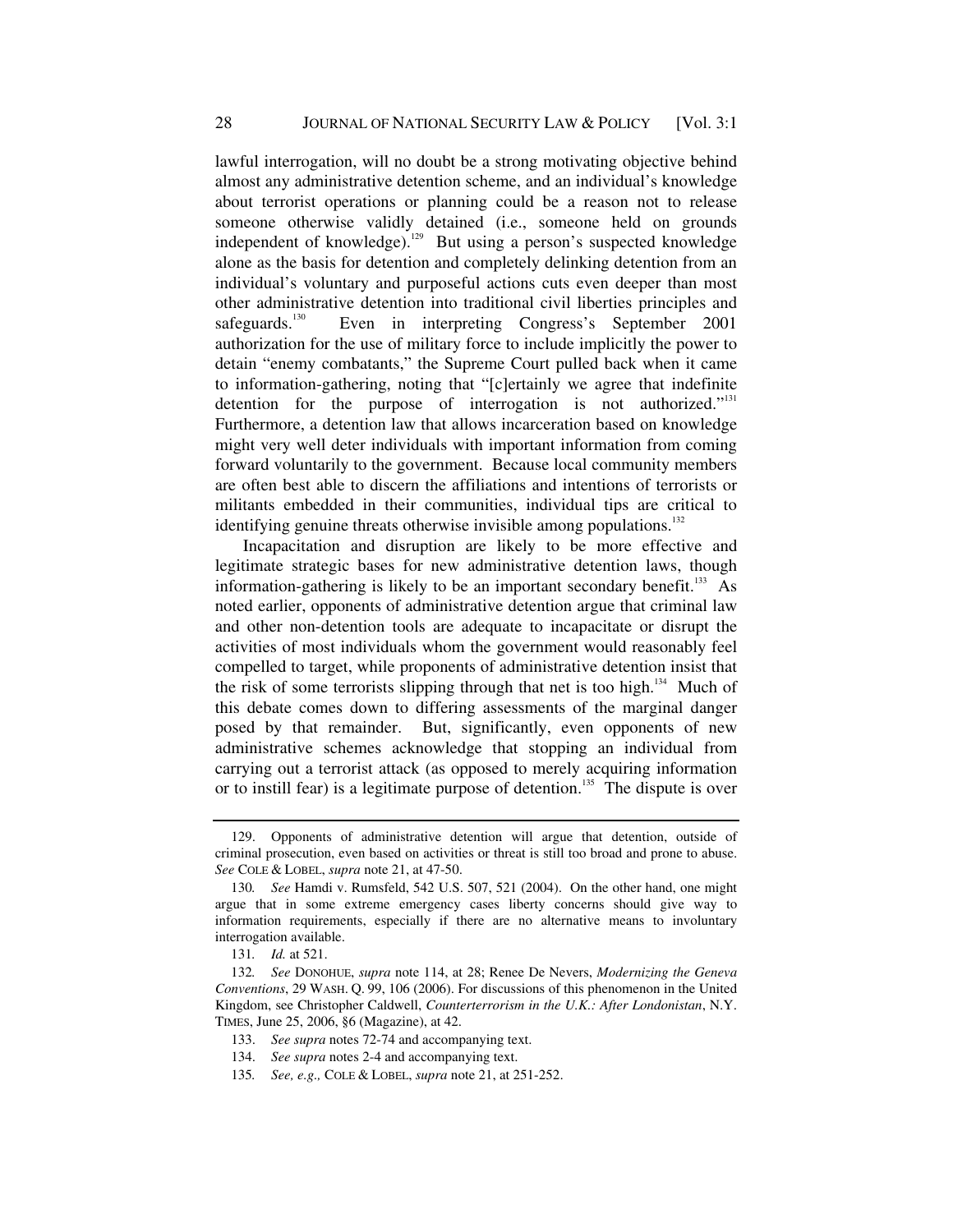what factual predicate is required and what standards and processes the state must utilize to substantiate them.<sup>136</sup>

Part V brings this discussion back to these procedural issues. This still leaves the question of how, more precisely, Congress should define the susceptible detention class in considering an administrative detention system. The ultimate merits of various definitional approaches – such as membership, past acts, future dangerousness, or some combination thereof – cannot be discerned and calculated independent of the processes and standards of proof with which they are paired. But recent experience and some judgments about the future threat of terrorism help narrow the range of sensible choices.

Part III offered some models drawn from other countries with long histories of combating terrorism and from other U.S. laws premised on incapacitation. That section further explained that an incapacitation strategy points naturally toward a future dangerousness approach to defining the class, though proxies such as past acts or membership might form part of the inquiry.<sup>137</sup> Indeed, requiring some showing of an Indeed, requiring some showing of an individual's terrorist activity in addition to indications of future dangerousness has the advantage of tying detention more tightly with individual moral culpability, $138$  though this carries the corresponding disadvantage of intruding more directly into the traditional province of criminal law. If one thinks that the number of (or threat posed by) dangerous terrorists who cannot be prosecuted through criminal trials is high, an incapacitation strategic rationale of administrative detention makes sense. But the U.S. experience at Guantánamo, for example, casts some doubt on the ability of the government to assess individual dangerousness very accurately: On the one hand the government brought many supposedly

 <sup>136.</sup> An additional worry among administrative detention critics is that building a detention system outside the criminal justice system with reduced evidentiary and procedural requirements might dramatically undercut the incentive for the government to use prosecution. This concern is valid, though the benefits of justice and finality as well as bureaucratic interests might mitigate it. An administrative detention regime might also build in a requirement that the government show that prosecution is impracticable. The British House of Lords considered this issue in Home Department v. E [2007] UKHL 47, at  $\mathbb{I}$ [14-16, as both the court and the British government read the control order statute as requiring a presumption that prosecution will be used when possible.

 <sup>137.</sup> A great deal of scholarship has focused on the use of individual dangerousness assessments in American criminal law and other legal contexts, and the limitations of the government's ability to predict it accurately. *See* CHRISTOPHER SLOBOGIN, PROVING THE UNPROVABLE: THE ROLE OF LAW, SCIENCE, AND SPECULATION IN ADJUDICATING CULPABILITY AND DANGEROUSNESS (2006); Jeffrey Fagan & Martin Guggenheim, *Preventive Detention and the Judicial Prediction of Dangerousness for Juveniles: A Natural Experiment*, 86 J. CRIM. L. & CRIMINOLOGY 415 (1996); Norval Morris & Marc Miller, *Predictions of Dangerousness*, 6 CRIME & JUSTICE 1 (1985); Jonathan Simon, *Reversal of Fortune: The Resurgence of Individual Risk Assessment in Criminal Justice*, 2005 ANN. REV. L. & SOC. SCI. 397.

<sup>138</sup>*. See* COLE & LOBEL, *supra* note 21, at 47-50.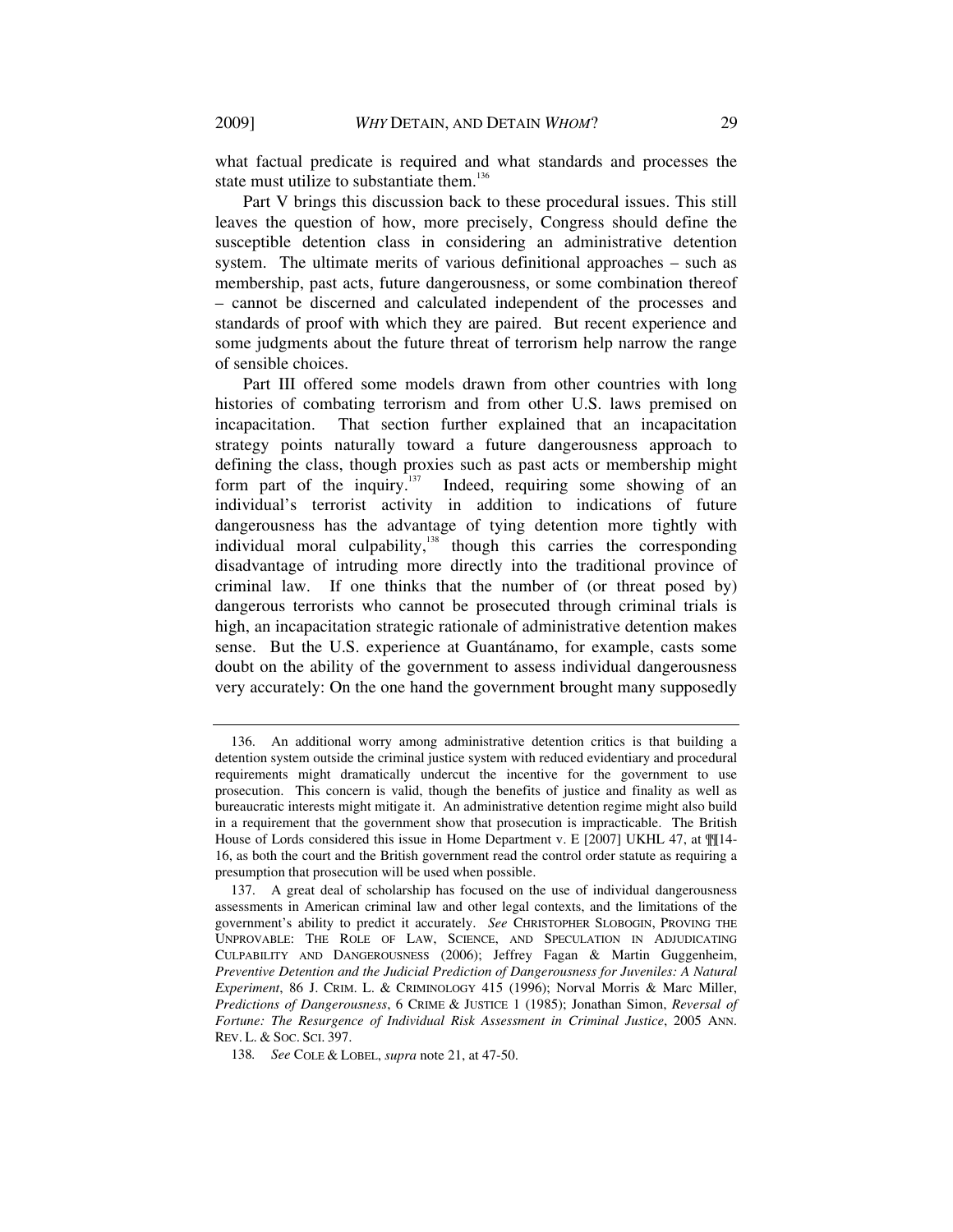dangerous individuals to Guantánamo who were then released because they were later believed not to pose much threat after all; on the other hand, some of those released have turned out to be quite dangerous, and have reengaged in terrorist activity.<sup>139</sup> A key question for those advocating new administrative detention proposals for incapacitation is whether accurate dangerousness assessments are realistic and what would be necessary to improve them.

A disruption strategy points naturally toward including a "but for" standard of dangerousness. That is, the government would have to show that unless the individual is detained, a terrorist attack is likely, perhaps very likely.<sup>140</sup> Such an approach might effectively limit the detainable class to individuals who are either tied to specific plots or are highly central to a terrorist organization's planning. An advantage of this approach is that it would probably be less prone to false positives or overbroad detention than a strategy based on dangerousness (depending, of course, on exactly how the standard is drawn), because the government would have to show evidence not only about the suspect but about his involvement in imminent or impending terrorist activities. A corresponding disadvantage is that such a detention system would be severely limited by intelligence – specifically, the ability to link individuals to plotting or specific plots in advance. One might also reasonably ask why, if the government is so confident it knows who is about to perpetrate a terrorist scheme, can it not arrest and prosecute the plotters? A disruption approach to administrative detention makes sense if one believes there is a significant or significantly dangerous set of individuals for whom the government is likely to have sufficient information to link them to such plotting or plots, yet is also likely to have insufficient admissible evidence to support timely use of criminal justice to stop them. $141$ 

Both of these definitional approaches – assessments of individual dangerousness and showing that an attack is likely to occur without administrative detention – look very different from the one based on enemy combatancy, certainly as the government has interpreted and used it since

 <sup>139.</sup> On releases from Guantánamo following later determinations that an individual was not an "enemy combatant," see Press Briefing, Gordon England, Secretary of the Navy, Briefing on Combatant Status Review Tribunal (July 9, 2004), *available at* http://www. defenselink.mil/transcripts/transcript.aspx?transcriptid=2777. For a specific example of an allegedly mistaken detention at Guantánamo, see Carol D. Leonnig, *Evidence of Innocence Rejected at Guantanamo*, WASH. POST, Dec. 5, 2007, at A1. On detainees released from Guantánamo later returning to terrorism, see Press Release, U.S. Dep't of Def., Former Guantanamo Detainees Who Have Returned to the Fight (July 12, 2007), *available at* http:// www.nefafoundation.org/miscellaneous/FeaturedDocs/DOD\_fmrGitmo.pdf; Alissa J. Rubin, *Former Guantanamo Detainee Tied to Mosul Suicide Attack*, N.Y. TIMES, May 8, 2008, at A8.

 <sup>140.</sup> *See supra* notes 103-104 and accompanying text.

 <sup>141.</sup> See the discussion of the limits of criminal prosecutions in dealing with terrorism, *supra* notes 50-52 and accompanying text.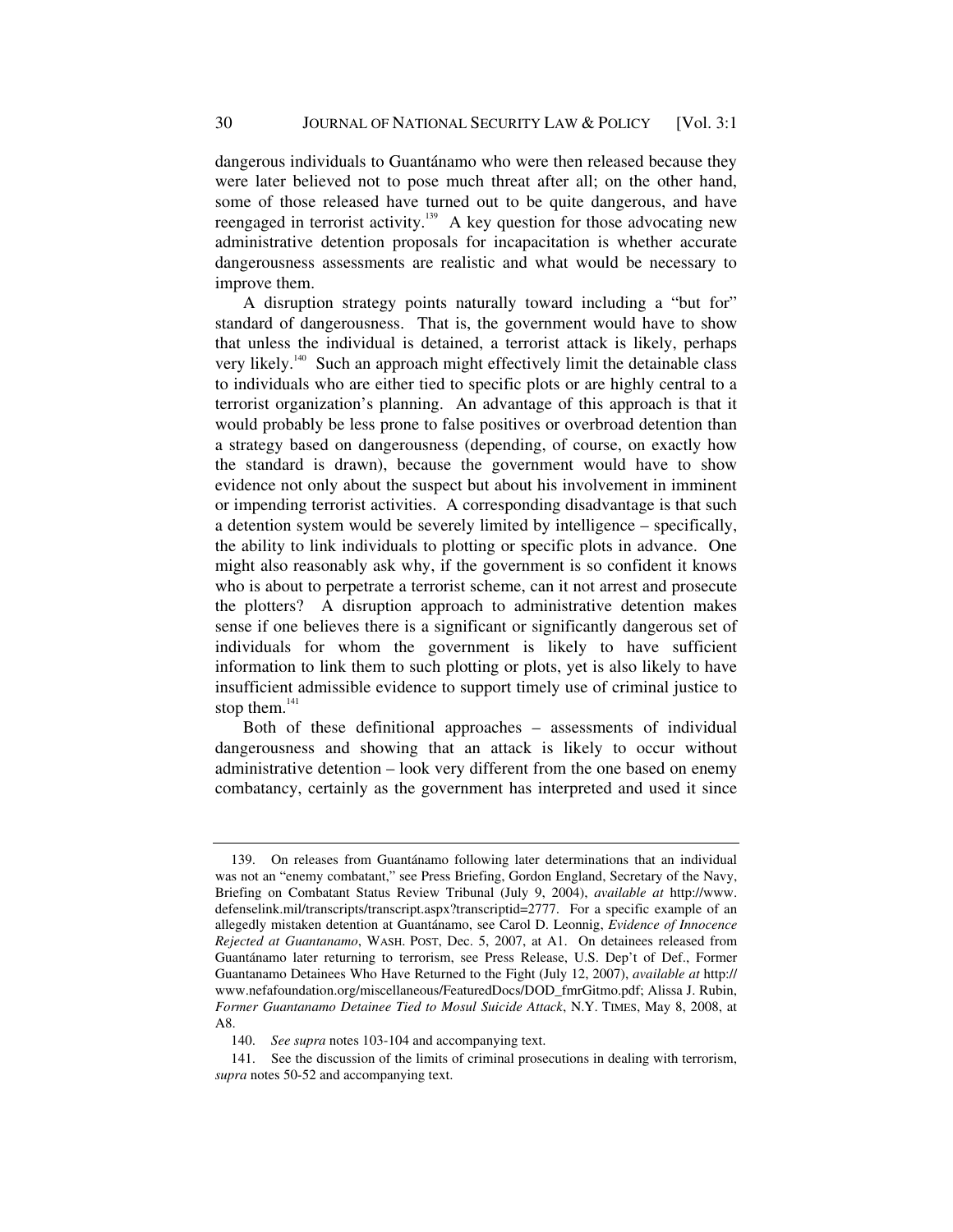2001.<sup>142</sup> Indeed, once freed from the need to cast detention in terms of the law of war and traditional war powers, past experience and the logic underlying most administrative detention proposals caution against using "membership" in or "support" for a particular enemy organization or set of organizations as the key factual predicate in defining the class.

A definitional approach such as enemy combatancy, based on membership or support to a particular enemy like al Qaeda, is likely to be both too broad and too narrow. As stated earlier, the main reason modern forms of terrorism are believed by administrative detention advocates to require new detention laws is that the catastrophic harms of attacks require recalibrating the balance struck by criminal law between security and protection of innocents. A "membership" or "support" approach to administrative detention has already proven prone to overuse against individuals who, while perhaps individually dangerous, pose little or no threat of major terrorist attack.<sup>143</sup> An agency requirement – does the individual operate under the effective control of an organization? – makes more sense, and actually has more in common with traditional notions of enemy combatancy than does mere membership or support.<sup>144</sup> At the same time, if the ultimate concern is stopping major future terrorist attacks (which administrative detention proponents worry will grow more lethal), it seems odd to restrict the targeting of administrative detention powers to intended perpetrators who are affiliated with groups involved in the September 2001 attacks. This is especially true if al Qaeda and other terrorist organizations are likely to become less centralized and more dispersed,<sup>145</sup> and if massively destructive technologies are likely to become more available to them.<sup>146</sup> An alternative approach would have Congress designate on an ongoing basis which terrorist organizations pose sufficient

Order Establishing Combatant Status Review Tribunal, *supra* note 26, at ¶a.

 <sup>142.</sup> As mentioned earlier, the Combatant Status Review Tribunals at Guantánamo define "enemy combatant" as:

An individual who was part of or supporting Taliban or al Qaida forces, or associated forces that are engaged in hostilities against the United States or its coalition partners. This includes any person who has committed a belligerent act or has directly supported hostilities in aid of enemy armed forces.

 <sup>143.</sup> And, as explained earlier, it may inadvertently play into the hands of al Qaeda propaganda efforts. See *supra* notes 118-122 and accompanying text.

 <sup>144.</sup> Judge Wilkinson adopts a similar interpretation of "enemy combatant" in Al-Marri v. Pucciarelli, 534 F.3d 213, 244 (4th Cir. 2008) (en banc) (concurring in part and dissenting in part), when he reasons that to be classified as an enemy combatant a person must "(1) be a member of (2) an organization or nation against whom Congress has declared war or authorized the use of military force, and (3) knowingly plans or engages in conduct that harms or aims to harm persons or property for the purpose of furthering the military goals of the enemy nation or organization." *See supra* note 23 (describing the Supreme Court's March 6, 2009, order directing that *Al-Marri* be dismissed as moot).

<sup>145</sup>*. See supra* note 83 and accompanying text.

<sup>146</sup>*. See* BOBBITT, *supra* note 75, at 446-452, 478-480.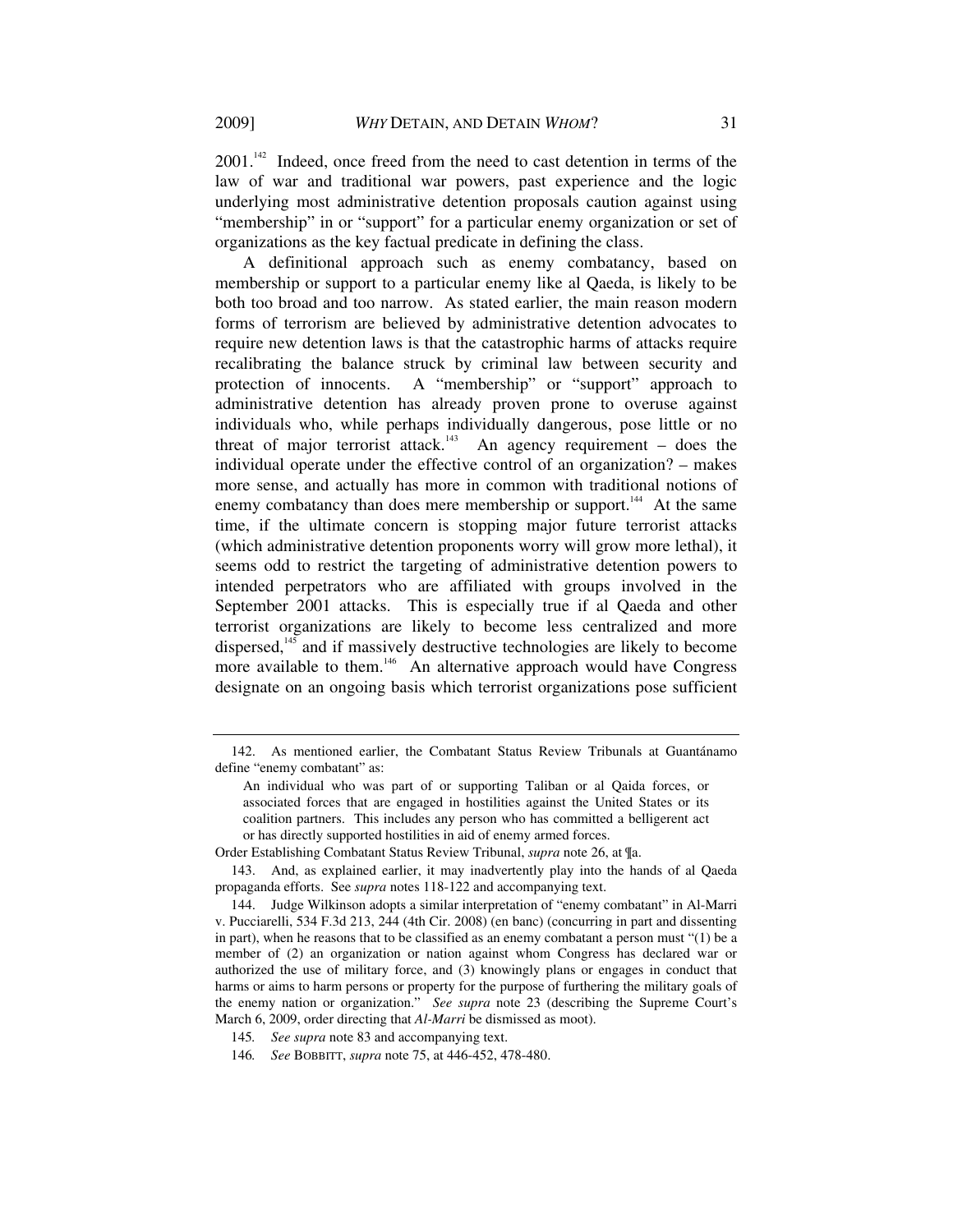threats that their members – or, better, their agents – are subject to the administrative detention statute.<sup>147</sup>

The key point is that whether proposed administrative detention laws aim primarily at long-term incapacitation or immediate-term disruption, a more effective definitional approach would tie the target class quite directly to the specific strategic aim by including, for example, a high substantive standard of prospective or "but for" dangerousness. This could include additional proxy indicators or required congressional designations likely to improve the accuracy of adjudications and to check reflexive expansion of the target class.<sup>148</sup>

#### V. FROM *WHY* AND *WHOM* TO *HOW*

Having considered the issue of *whom* new legal powers might aim to detain, any consideration of administrative detention statutes should be grounded in a firm conception of "why detain?" because that strategic rationale will inform significantly the logic of procedural design – the *how* issues.

Near the outset we noted that there is an emerging consensus among administrative detention reform advocates around a set of minimum procedural and institutional elements found in most proposals: judicial review, adversarial process, and transparency.<sup>149</sup> After *Boumediene*, it is also fairly clear that robust judicial review and opportunity to contest the legal and factual basis for detention are also constitutionally required, at least for detainees held inside the United States and those at Guantánamo.<sup>150</sup>

Beyond identifying such minimum elements, however, it is difficult to work out the secondary details of procedural design without knowing more precisely what a new administrative detention scheme aims to achieve and

 <sup>147.</sup> David Cole offers a formula along similar lines, suggesting that Congress could authorize and regulate law-of-war preventive detention for fighters only of those terrorist groups against which Congress has expressly acknowledged a state of armed conflict. *See*  Cole, *supra* note 52. Some might argue that the 2001 Authorization of the Use of Military Force did just that with respect to al Qaeda. Specifically, it authorized "all necessary and appropriate force against those nations, organizations, or persons [the President] determines planned, authorized, committed, or aided the terrorist attacks that occurred on September 11, 2001, or harbored such organizations or persons, in order to prevent any future acts of international terrorism against the United States by such nations, organizations or persons." 2001 Authorization of the Use of Military Force, Pub. L. No. 107-40, §2(a), 115 Stat. 224. Congress could pass additional resolutions to take account of new threats or repeal resolutions to take account of diminished threats.

 <sup>148.</sup> Besides these definitional standards themselves, there are other ways to restrict the class of individuals susceptible to new administrative laws. Detention of an individual might require an additional showing of prior terrorism-related acts, or it might require showing that less-coercive means than detention could not alleviate the risk. The more such protections are added, however, the less useful administrative detention becomes over other legal tools like criminal prosecution.

<sup>149</sup>*. See supra* Part I.

<sup>150</sup>*. See* Boumediene v. Bush, 128 S. Ct. 2229 (2008).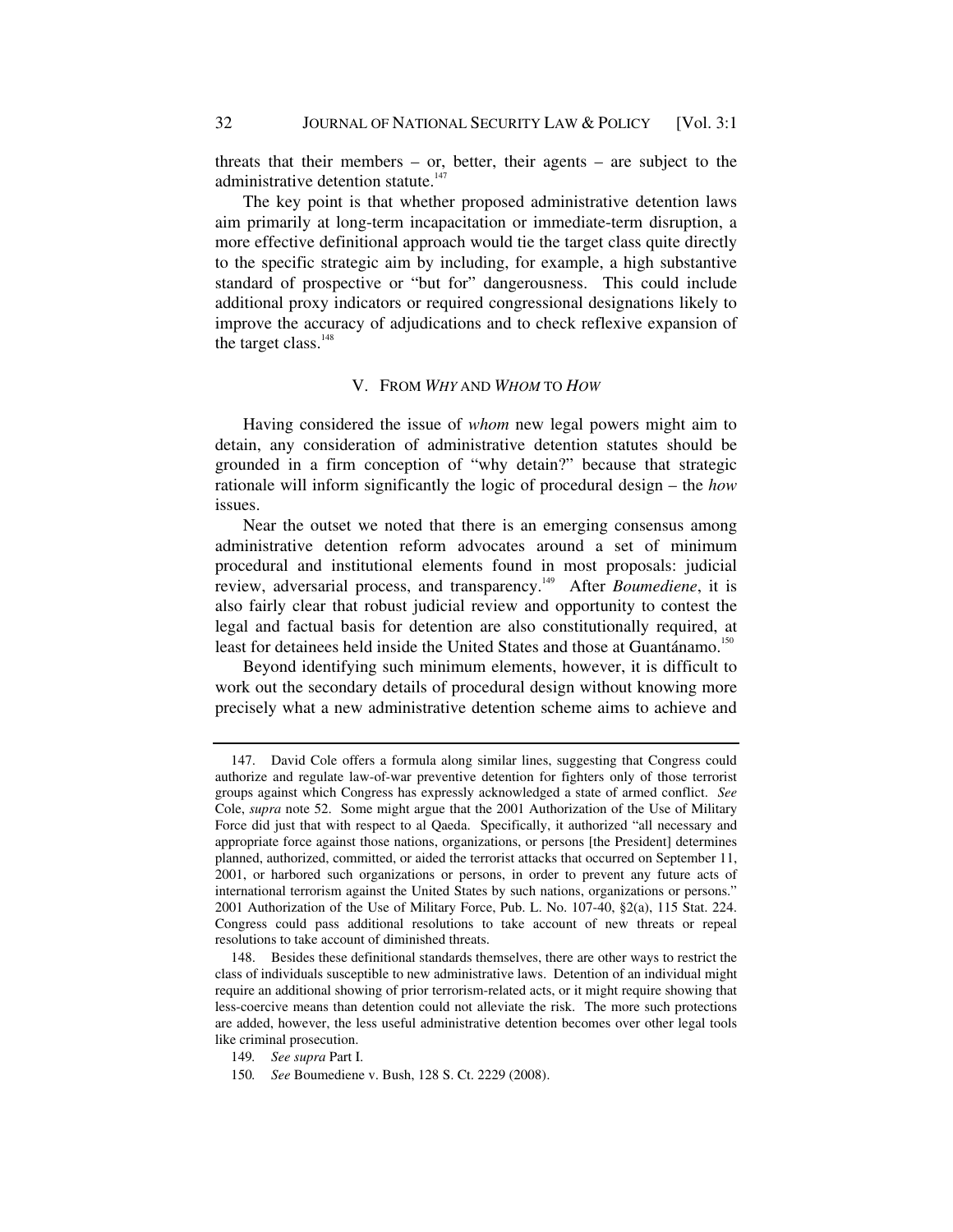whom it is built to detain. Greater strategic clarity and a sharper idea of how the substantive detention class might be defined therefore enlighten this procedural discussion and reveal important additional questions of institutional design.

Consider first the issue of judicial review combined with adversarial process. The U.S. legal system generally exalts these features because they are believed to promote both fairness and accuracy.151 Whatever the test or factual predicate used to justify detention as part of a counterterrorism strategy (dangerousness? proximity to a plot? knowledge of terrorist activities? something else?), effective administrative detention ought to involve adjudicative mechanisms likely to produce accurate and fair determinations of that particular factual predicate.

If, for example, the dominant strategic purpose is incapacitation and the critical detention test is therefore dangerousness, we should strive for hearings designed to assess and predict accurately future behavior, with adjudicators who have access to information relevant to that inquiry and processes that effectively test the quality of that specific sort of information.<sup>152</sup> True, regular federal judges make similar dangerousness determinations based on adversarial hearings all the time (take the example cited above of bail conditions while awaiting trial).<sup>153</sup> But terrorist dangerousness is different from criminal dangerousness in both kind and degree<sup>154</sup> and requires understanding not just an individual's probable

 <sup>151.</sup> *See* Jay Sterling Silver, *Equality of Arms and the Adversarial Process: A New Constitutional Right*, 1990 WIS. L. REV. 1007, 1008 ("our system of justice is founded on the presumption that the truth is more likely to emerge from the contest between zealous advocates"). This argument formed the basis of opposition to some provisions in the Detainee Treatment Act of 2005, Pub. L. No. 109-148, Title X, §1005(e), 119 Stat. 2680, 2741-2743 (2005) (codified as amended at 28 U.S.C.A. §2241(2) (West Supp. 2008)), restricting habeas corpus jurisdiction at Guantánamo. *See, e.g*., P. Sabin Willett, *Detainees Deserve Court Trials*, Op-Ed., WASH. POST, Nov. 14, 2005, at A21. But others observe that adversarial process may sometimes suppress truth-finding. *See, e.g.*, Marvin E. Frankel, *The Search for Truth: An Umpireal View*, 123 U. PA. L. REV. 1031, 1036 (1975) ("many of the rules and devices of adversary litigation as we conduct it are not geared for, but are often aptly suited to defeat, the development of the truth"); Frank J. Macciarola, *Finding the Truth in an American Criminal Trial: Some Observations*, 5 CARDOZO J. INTL & COMP. L. 97 (1997) (observing that the American criminal justice system often subordinates truth to other values).

 <sup>152.</sup> Procedural due process cases are illustrative here. *Compare, e.g.,* Goldberg v. Kelly, 397 U.S. 254 (1970) (requiring evidentiary hearings in situation where veracity and credibility of claimants is key), *with* Parham v. J.R., 442 U.S. 584 (1979) (refusing to require judicial-style hearings for certain juvenile civil commitments because they were unlikely to improve practice of relying on medical expert submissions).

<sup>153</sup>*. Cf.* Salerno v. United States, 481 U.S. 739, 751 (1987) (noting that right to counsel and adversarial process mandated in the Bail Reform Act were "specifically designed to further the accuracy of [the] determination [of the likelihood of future dangerousness]").

 <sup>154.</sup> *See supra* note 65 and accompanying text. Those who believe that terrorism should be treated as crime may disagree with this point, but other ways in which terrorist dangerousness generally differs from criminal dangerousness include its strategic purpose,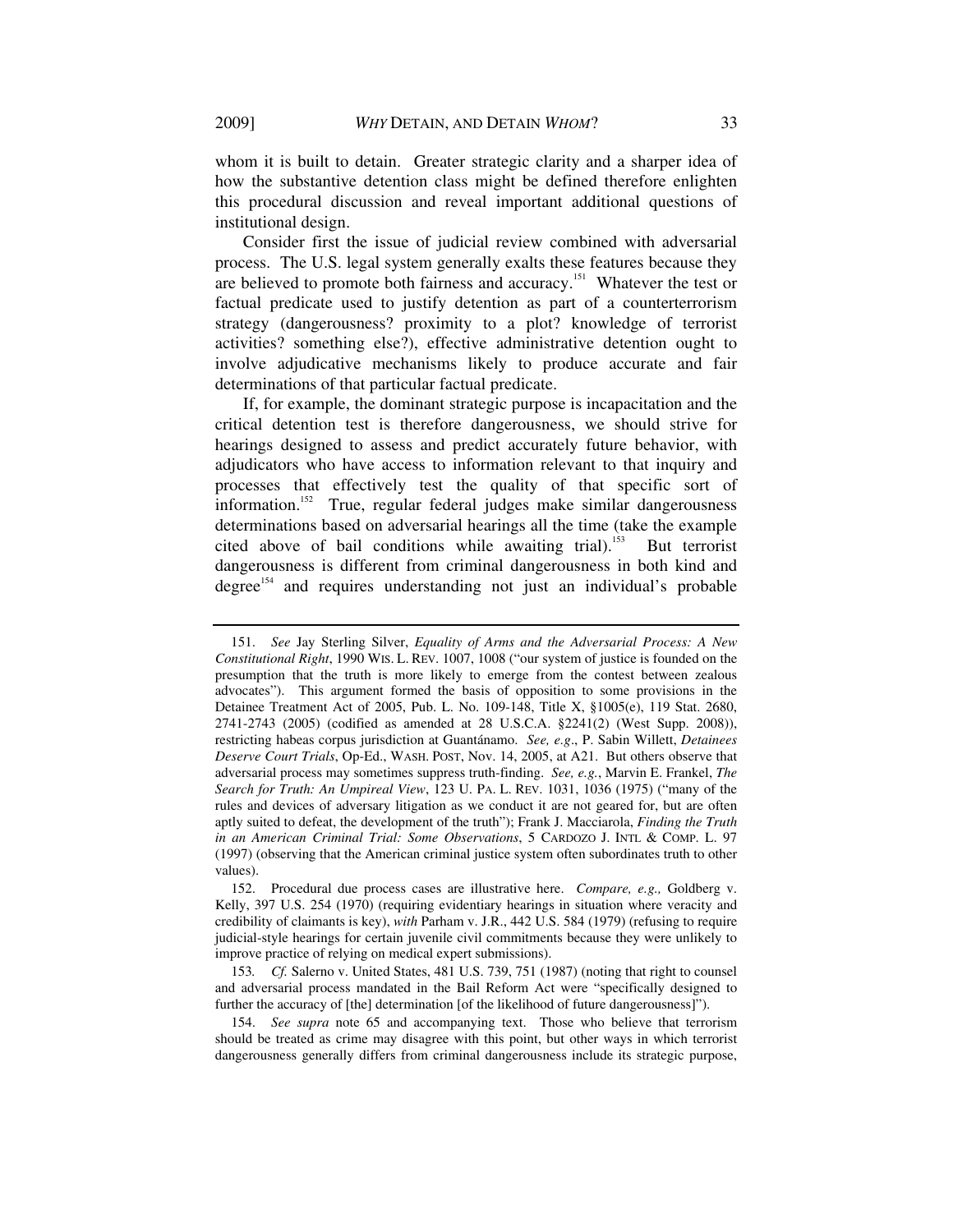activities and the magnitude of his threat but how his activities relate to fellow terrorists' activities. If the dangerousness test includes a further inquiry into whether less liberty-restrictive means can mitigate the threat (as the British Lords have required of recent British counterterrorism laws),<sup>155</sup> courts would further need to inquire of and assess the effectiveness of an array of government tools, including monitoring and surveillance and international cooperative efforts. These latter inquiries seem better suited to a specialized court (perhaps a "national security court"), so that judges can accumulate experience and expertise in these technical and operational matters.<sup>156</sup> The same is probably true for disruption detention decisions, which would require judicial understanding of functional linkages between a suspect and terrorist organizations, as well as judicial decisionmaking under extreme time pressures. The success of France's counterterrorism efforts is sometimes credited in part to its development of a specialized, centralized terrorism court, because that country allowed its magistrates to become "the type of expert on the subject of terrorism that is difficult to create within normal judicial institutions."<sup>157</sup>

If, by contrast, the substantive standard for incapacitation detention is not future dangerousness itself but whether a suspect committed certain acts or is a member of a particular group (perhaps as proxies for dangerousness), this again starts to look very much like an inquiry that regular courts ordinarily conduct, using common analytical tools and types of evidence, though perhaps with special provisions for classified information. There is little reason why an act or membership inquiry could not be handled as effectively by regular, generalist judges as by a special court.

In similar ways the choice among strategic imperatives behind administrative detention points to different approaches to attorney assistance.158 The nature of information used to prove or disprove the urgent need for detention in a disruption or information-gathering regime

individual motivation, and long-term as well as short-term consequences.

 <sup>155.</sup> A v. Sec'y of State for the Home Dep't, [2005] 2 A.C. 68, 102-111 (H.L.).

<sup>156</sup>*. See* Goldsmith & Katyal, *supra* note 3; Kenneth Anderson, *Law and Terror*, POLICY REV., Oct. 2006, at 1.

 <sup>157.</sup> Jeremy Shapiro & Benedicte Suzan, *The French Experience of Counter-Terrorism*, SURVIVAL, Mar. 2003, at 67, 78, *available at* http://www.brookings.edu/views/ articles/fellows/shapiro20030301.pdf; *see also* GARAPON, *supra* note 50, at 5-6. The Constitution Project takes issue with this view in arguing against national security courts: "unlike tax and patent law, there is simply no highly specialized expertise that would form relevant selection criteria for the judges." A CRITIQUE OF "NATIONAL SECURITY COURTS," *supra* note 4, at 3. *See also* Coughenour, *supra* note 1 (arguing that federal judges have adequate expertise to handle complex terrorism cases).

 <sup>158.</sup> While assistance of counsel is generally believed to enhance truth-finding, in some circumstances the Supreme Court has found it does not contribute significantly to decision making accuracy. *See, e.g.*, Walters v. Nat'l Ass'n of Radiation Survivors, 473 U.S. 305 (1985) (rejecting due process challenge to federal statute limiting fees payable to lawyers representing veterans' benefit claimants); Lassiter v. Dep't of Soc. Servs., 452 U.S. 18 (1981) (holding that Constitution does not require appointment of counsel for indigent parents in every parental status termination proceeding).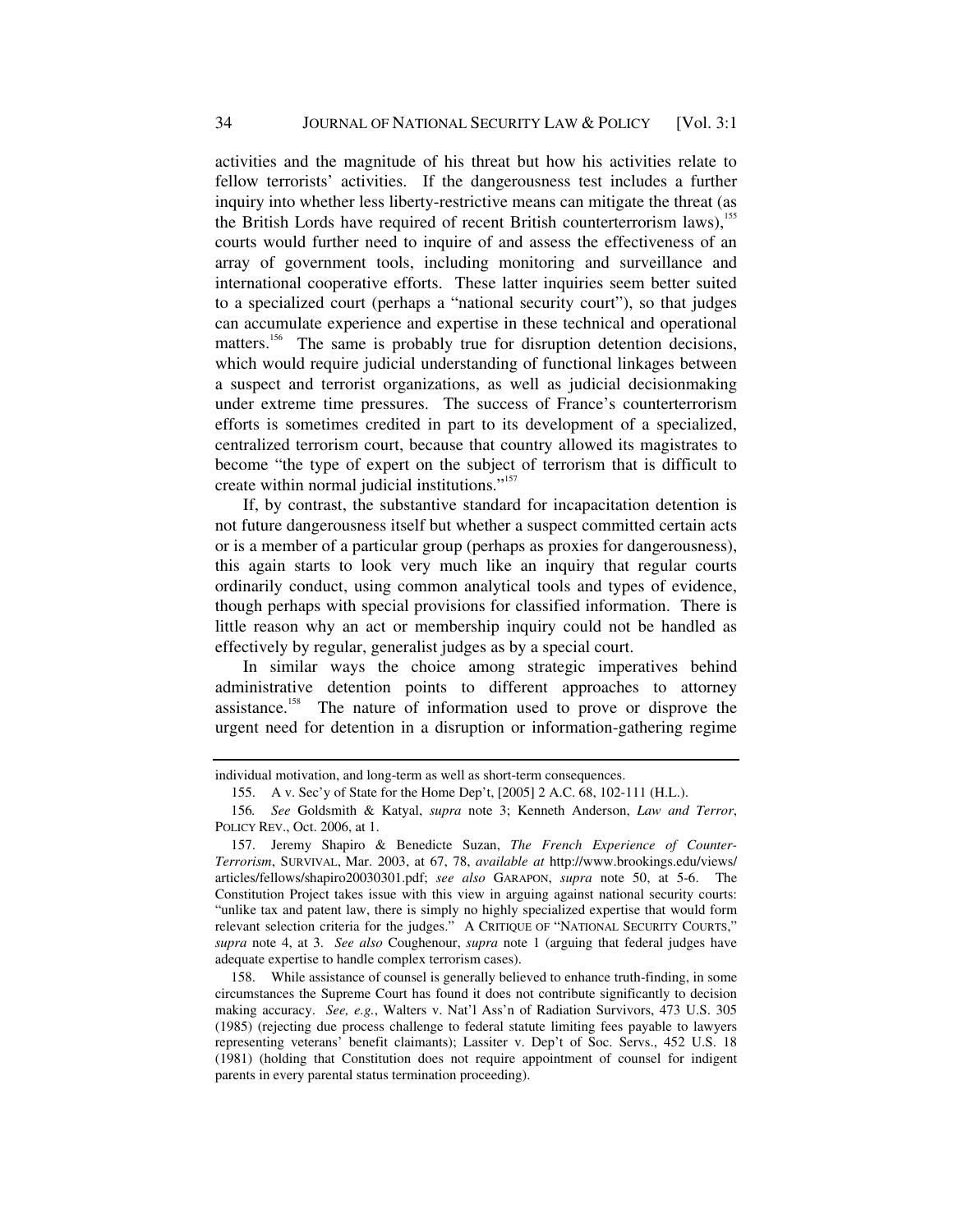(which requires knowing a great deal about terrorist organizations as a whole) might also be better understood and handled by a dedicated bar of specialist attorneys with clearance and access to highly sensitive intelligence, as some administrative detention advocates have proposed.<sup>159</sup> The need for restricting attorney choice in a comparatively transparent and less time-sensitive incapacitation regime will likely be significantly lower.

Besides judicial and representational structure, the strategic purpose of administrative detention and the corresponding definition of the substantive class will also guide other aspects of institutional design, including appropriate duration of detention and whether ongoing, periodic review is warranted. If administrative detention is focused on incapacitation and therefore defines the class by dangerousness, or on a proxy such as past acts or membership in a group, individual detentions would logically last as long as that condition exists – that is, as long as the individual poses that danger. But whereas dangerousness itself may change over time (as events pass, plots are thwarted, or as a detainee grows older or perhaps even demonstrates regret or a decision to cooperate), conditions such as membership or past actions do not.<sup>160</sup> A factual assessment like the former therefore probably merits periodic review,<sup>161</sup> while assessing static conditions such as the latter does not (though it still may warrant time limitations on detention).

In contrast to an incapacitation regime that would probably include long-term detention, a disruption-based administrative detention system could be effective with very short-term detentions; indeed, merely arresting then releasing a terrorist plot member might cause his collaborators to stand down.162 And relatively short-term detentions might satisfy most information-collection requirements<sup>163</sup> but would provide little deterrent threat to would-be terrorist collaborators.

Finally, the way strategic purposes and the subject class of individuals

<sup>159</sup>*. See, e.g.,* Goldsmith & Katyal, *supra* note 3.

 <sup>160.</sup> Israel's Unlawful Enemy Combatant Statute, discussed at *supra* note 97 and accompanying text, requires re-examination of the need for continued detention every six months. *See* Incarceration of Unlawful Combatants Law, 5762-2002 (Isr.), *available at* 32 ISRAELI Y.B. HUM. RTS. 389 (2002) *and at* http://www.justice.gov.il/NR/rdonlyres/7E86 D0 98-0463-4F37-A38D-8AEBE770BDE6/0/IncarcerationLawedited140302.doc.

<sup>161</sup>*. See* Goldsmith & Katyal, *supra* note 3; Wittes & Gitenstein, *supra* note 2, at 12; *see also* Waxman*, supra* note 20.

 <sup>162.</sup> The Spanish government, for example, uses criminal investigatory detention powers – sometimes for very brief periods – in similar ways. *See* Victoria Burnett, *After Raids, 14 Held in Spain on Suspicion of a Terror Plot*, N.Y. TIMES, Jan. 21, 2008, at A3; *see also* HUMAN RIGHTS WATCH, *supra* note 50, at §VI, *available at* http://www.hrw.org/en/ node/62151/section/7 (detailing France's use of broad arrest powers to disrupt terrorist plotting).

<sup>163</sup>*. But see* Declaration of Vice Admiral Lowell E. Jacoby, *supra* note 72 (explaining that intelligence collection through interrogation may take months or years to bear fruit in some cases, especially when the suspect is trained to resist interrogation).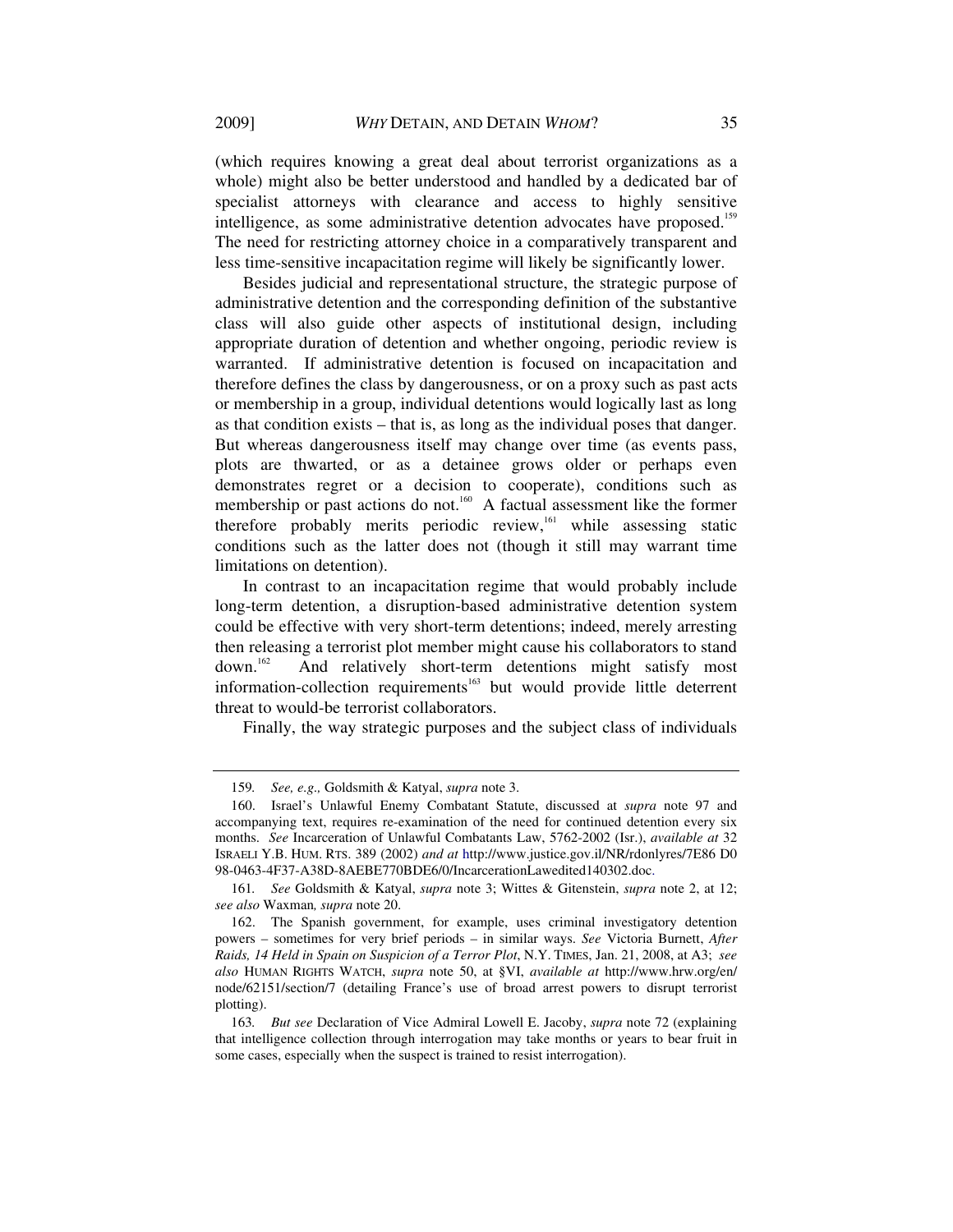are defined also drives the logic of decision-making transparency. An incapacitation strategy is compatible with high levels of public scrutiny, since there will usually be little reason to hide – and indeed much to gain from disclosing openly – the underlying justification for a detention.<sup>164</sup> Some degree of transparency would be critical to a deterrence strategy as well, to the extent locking up individuals aims to dissuade others from certain specific conduct.

But the transparency of disruption-detention is more problematic, because the government may not wish to tip off other plot collaborators or cause public panic. Some European countries, for example, have laws that allow individuals otherwise legally detained to be held incommunicado for brief periods if cutting off communications (and sometimes even lawyer access) is necessary to thwart terrorist attacks.<sup>165</sup> And informationcollection detention would require high levels of secrecy to avoid disclosing sensitive intelligence or tipping off the targets of possible stings.<sup>166</sup>

In any terrorist administrative detention system there will likely be a need to safeguard sensitive intelligence information from public dissemination, but in the cases of detention for disruption or informationgathering the very proceedings themselves might need to be at least temporarily shielded from disclosure.<sup>167</sup> Such administrative detention regimes might therefore have a greater need for closed or perhaps even *ex parte* hearings (perhaps analogous to hearings by the Foreign Intelligence Surveillance Court)<sup>168</sup> than would a system designed for incapacitation or deterrence.

This analysis points to an incapacitation regime and a disruption regime – the two most promising strategic approaches to administrative detention outlined above – with very different designs.<sup>169</sup> An incapacitation system could quite naturally feature generalist judges and lawyers conducting open and transparent hearings to regulate what would often be long-term

 <sup>164.</sup> On the strategic benefits of detention decision-making transparency, *see* Waxman, *supra* note 20.

<sup>165</sup>*. See* Anna Oehmichen, *Incommunicado Detention in Germany: An Example of Reactive Anti-terror Legislation and Long-term Consequences*, 9 GERMAN L. J. 855 (2008), *available at* http://www.germanlawjournal.com/pdf/Vol09No07/PDF\_Vol\_09\_No\_07\_855- 888\_Articles\_Oehmichen.pdf. These laws have come under significant scrutiny and legal challenge. *See id*.

<sup>166</sup>*. See* Remarks by Attorney General Mukasey, *supra* note 8 (emphasizing the risks of disclosing sensitive intelligence through processes to challenge detention).

 <sup>167.</sup> For a view critical of secrecy in such contexts, see STEPHEN J. SCHULHOFER, THE ENEMY WITHIN 12-14 (2002).

<sup>168</sup>*. See* 50 U.S.C.A. §1803 (West 2003 & Supp. 2008). Generally speaking, the FISC, established by the Foreign Intelligence Surveillance Act of 1978 (FISA), Pub. L. No. 95- 511, 92 Stat. 1783, oversees requests for surveillance orders against suspected foreign intelligence agents and terrorists inside the United States.

<sup>169</sup>*. See supra* notes 124-132 and accompanying text (explaining that incapacitation and disruption are likely more strategically promising preventive detention approaches than deterrence or information gathering).